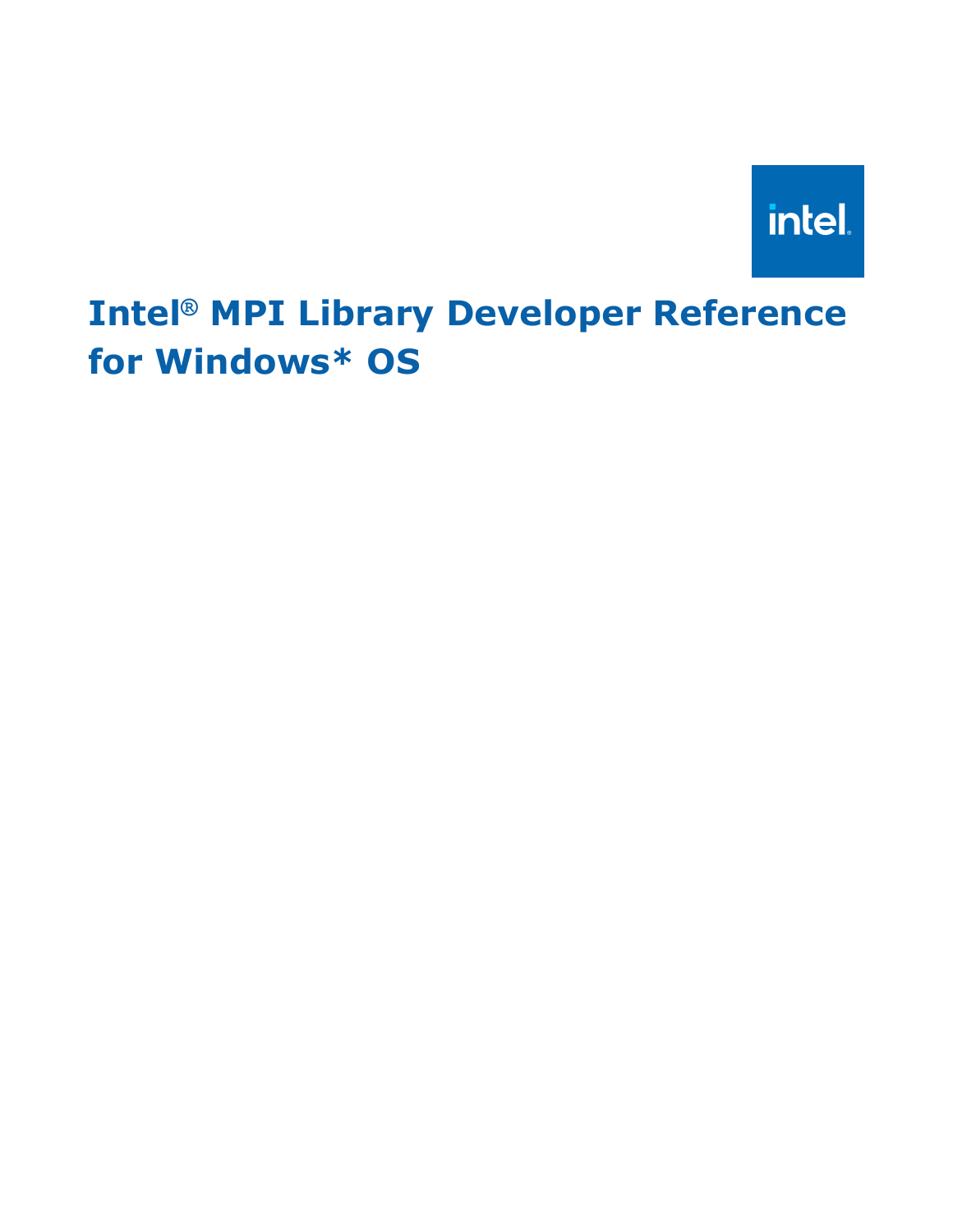# *Contents*

| Intel® MPI Library Developer Reference for Windows* OS3 |  |
|---------------------------------------------------------|--|
|                                                         |  |
|                                                         |  |
|                                                         |  |
|                                                         |  |
|                                                         |  |
|                                                         |  |
|                                                         |  |

#### **[Chapter 1: Command Reference](#page-6-0)**

#### **[Chapter 2: Environment Variable Reference](#page-27-0)**

| I_MPI_TUNING_AUTO Family Environment Variables 46 |  |
|---------------------------------------------------|--|
|                                                   |  |
|                                                   |  |
|                                                   |  |
|                                                   |  |
|                                                   |  |
|                                                   |  |
|                                                   |  |
|                                                   |  |
|                                                   |  |

#### **[Chapter 3: Notices and Disclaimers](#page-75-0)**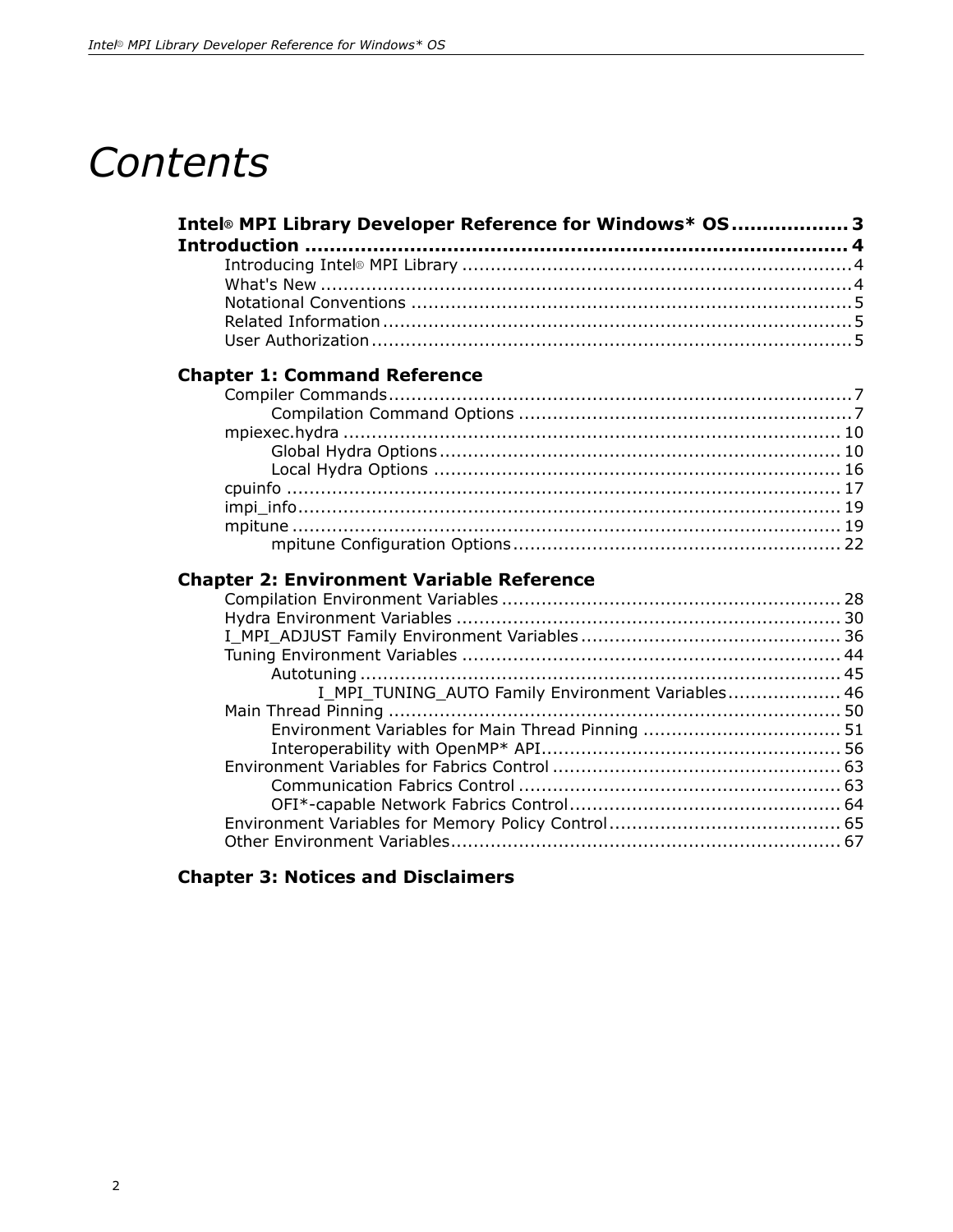# <span id="page-2-0"></span>*Intel® MPI Library Developer Reference for Windows\* OS*

Documentation for older versions of the Intel® MPI Library are available for download only. For a list of available documentation downloads by product version, see [Download Documentation for Intel Parallel Studio](https://software.intel.com/content/www/us/en/develop/articles/download-documentation-intel-parallel-studio-xe-current-previous.html) [XE.](https://software.intel.com/content/www/us/en/develop/articles/download-documentation-intel-parallel-studio-xe-current-previous.html) To download the previous versions of Intel MPI Library documentation, refer to [this page](https://software.intel.com/content/www/us/en/develop/articles/intel-mpi-library-documentation-overview.html).

#### [What's New](#page-3-0)

This Developer Reference provides you with the complete reference for the Intel MPI Library. It is intended to help a user fully utilize the Intel MPI Library functionality. For examples and detailed functionality description, please refer to the Intel MPI Library Developer Guide.

The following are some popular topics in the Intel MPI Library Developer Reference:

#### **Command Reference**

[Command Reference](#page-6-0) provides reference information on compilation and runtime commands ([cpuinfo](#page-16-0), impi info) and describes how to use these commands.

#### **Environment Variable Reference**

[Environment Variable Reference](#page-27-0) provides syntax, arguments, and descriptions for [Fabrics Control,](#page-62-0) [Tuning](#page-43-0), [Autotuning](#page-45-0), [Main Thread Pinning,](#page-49-0) and [I\\_MPI\\_ADJUST Family](#page-35-0) environment variables.

#### **Hydra Global Options and Environment Variables**

Describes th[e Global Options](#page-9-0) and provides [Environment Variables](#page-29-0) used with the Hydra process manager.

#### **Mpitune Configuration Options**

Tune your MPI application with the [mpitune](#page-18-0) utility.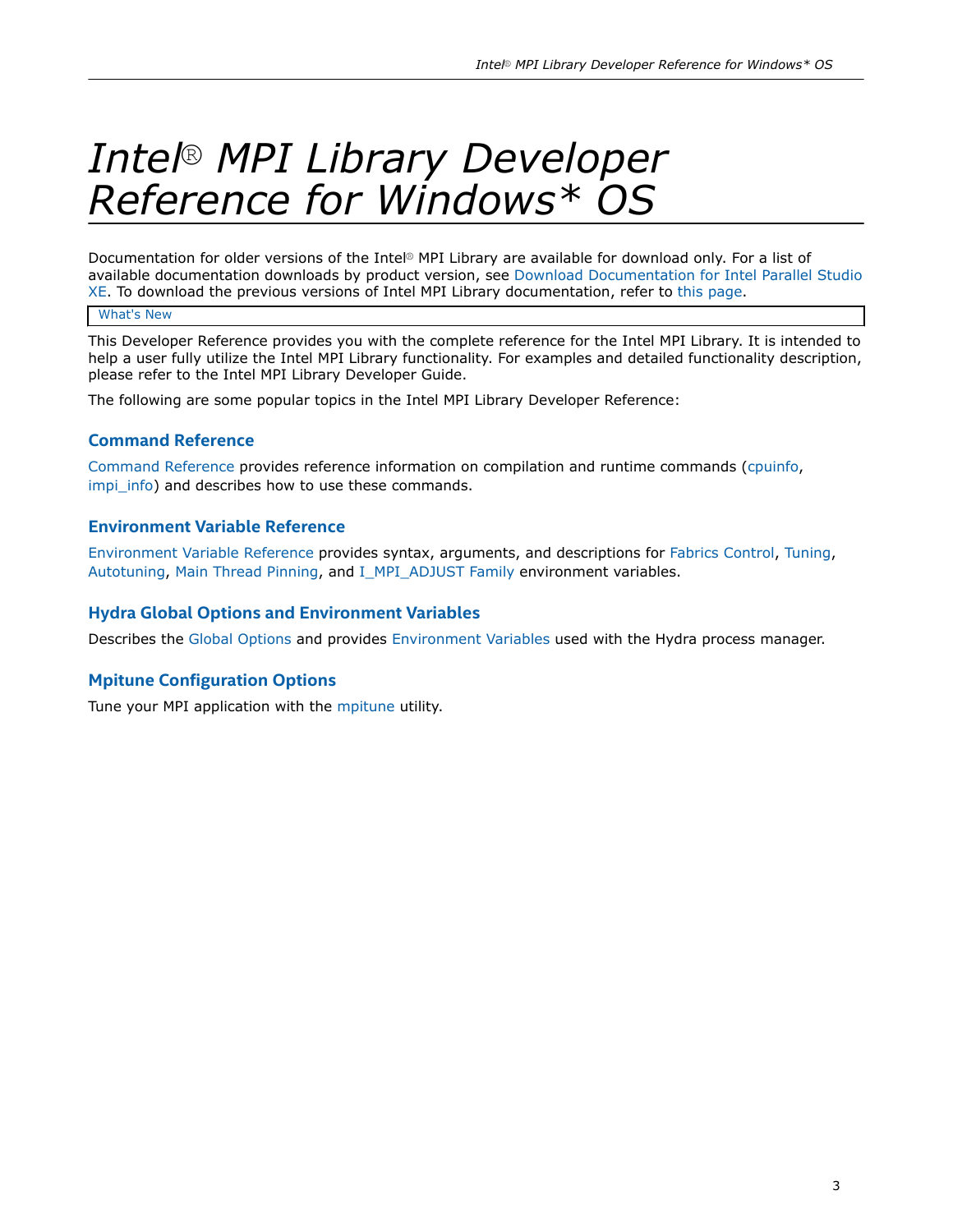# <span id="page-3-0"></span>*Introduction*

**Document Organization**

This Developer Reference provides you with the complete reference for the Intel® MPI Library. It is intended to help an experienced user fully utilize the Intel MPI Library functionality. You can freely redistribute this document in any desired form.

| <b>Section</b>                                   | <b>Description</b>                                                   |
|--------------------------------------------------|----------------------------------------------------------------------|
| <b>Section 1. Introduction</b>                   | Introduces this document and the Intel MPI Library.                  |
| <b>Section 2. Command Reference</b>              | Describes compilation and job startup commands and<br>their options. |
| <b>Section 3. Environment Variable Reference</b> | Describes environment variables.                                     |

# **Introducing Intel® MPI Library**

Intel® MPI Library is a multi-fabric message passing library that implements the Message Passing Interface, v3.1 (MPI-3.1) specification. It provides a standard library across Intel® platforms that enable adoption of MPI-3.1 functions as their needs dictate.

Intel® MPI Library enables developers to change or to upgrade processors and interconnects as new technology becomes available without changes to the software or to the operating environment.

You can get the latest information for the Intel® MPI Library at [https://software.intel.com/intel-mpi-library.](https://software.intel.com/intel-mpi-library)

### **What's New**

This page lists changes to the product that are reflected in the documentation. For a list of all changes, refer to the [Release Notes](https://software.intel.com/content/www/us/en/develop/articles/intel-mpi-library-release-notes.html).

#### **Intel® MPI Library 2021.6 (Intel® oneAPI 2022.2)**

• No documentation changes.

#### **Intel® oneAPI 2021.5**

- Added hcoll argument for I MPI COLL EXTERNAL.
- Added option to Global Options topic.
- Added I\_MPI\_COLL\_DIRECT variable to I\_MPI\_ADJUST Family Environment Variables topic.

#### **Intel® oneAPI 2021.4**

• No documentation changes.

#### **Intel® oneAPI 2021.3**

- Changed the default pinning order to bunch.
- Added new value for the I\_MPI\_SHM variable (icx).
- Added new variable I\_MPI\_HYDRA\_BSTRAP\_KEEP\_ALIVE.

Additionally, minor updates have been made to fix inaccuracies in the document and improve user experience.

#### **Intel® oneAPI 2021.2**

• No documentation changes.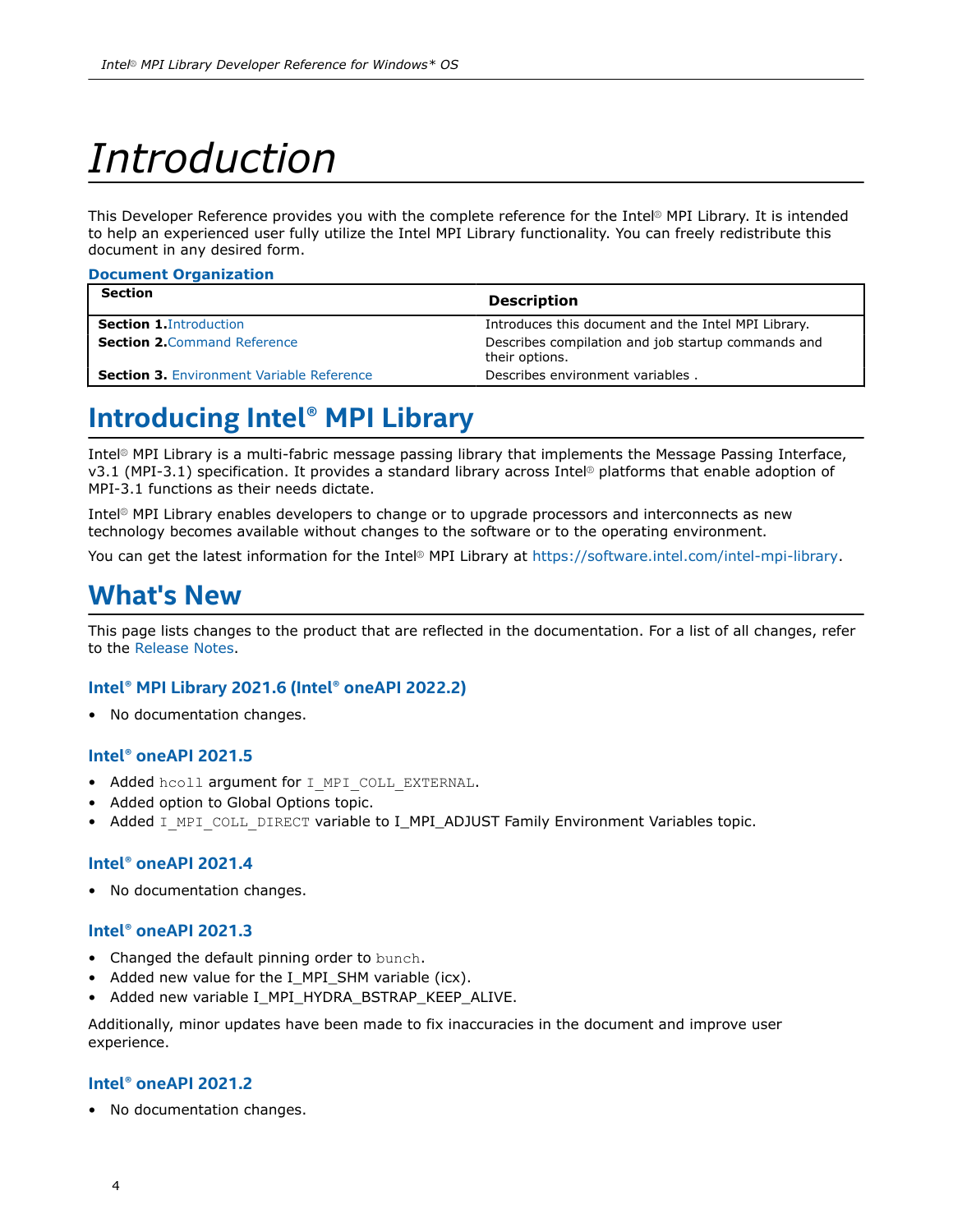#### <span id="page-4-0"></span>**Intel® oneAPI Gold**

- Removed all content specific to Intel® Parallel Studio XE (see notice on title page).
- Added Intel® Ethernet 800 Series support.
- Added MPI + OpenMP offload examples.
- Added new algorithm for MPI\_Sendrecv\_replace (I\_MPI\_ADJUST\_SENDRECV\_REPLACE=2).
- Reworked directory layout:
	- Removed intel64/.
	- Mpivars.[c]sh and mpi modulefile moved to env/.
	- Mpivars.[c]sh renamed to vars.[c]sh.
- Removed deprecated symbolic links.
- Removed static libraries for debug configurations.

# **Notational Conventions**

The following conventions are used in this document.

| This type style                | Document names                                |
|--------------------------------|-----------------------------------------------|
| This type style                | <b>Hyperlinks</b>                             |
| This type style                | Commands, arguments, options, file names      |
| THIS TYPE STYLE                | Environment variables                         |
| <this style="" type=""></this> | Variables or placeholders for actual values   |
| [ items ]                      | Optional items                                |
| $\{$ item   item $\}$          | Selectable items separated by vertical bar(s) |

# **Related Information**

The following related documents that might be useful to the user:

- [Product Web Site](http://www.intel.com/go/mpi)
- Intel® [MPI Library Support](http://www.intel.com/software/products/support/mpi)
- Intel® [Cluster Tools Products](https://software.intel.com/content/www/us/en/develop/tools/parallel-studio-xe.html)
- Intel® [Software Development Products](http://www.intel.com/software/products)

# **User Authorization**

The Intel® MPI Library supports several authentication methods under Windows\* OS:

#### **I\_MPI\_AUTH\_METHOD**

Select a user authorization method.

#### **Syntax**

I\_MPI\_AUTH\_METHOD=*<method>*

#### **Arguments**

| $<$ method $>$ | Define the authorization method.                                                                                                      |
|----------------|---------------------------------------------------------------------------------------------------------------------------------------|
| password       | Use the password-based authorization. This is the default value.                                                                      |
| delegate       | Use the domain-based authorization with delegation ability.                                                                           |
| impersonate    | Use the limited domain-based authorization. You will not be able to open files on remote<br>machines or access mapped network drives. |

#### **Description**

Set this environment variable to select a desired authorization method. If this environment variable is not defined, mpiexec uses the password-based authorization method by default. Alternatively, you can change the default behavior by using the -delegate or -impersonate options.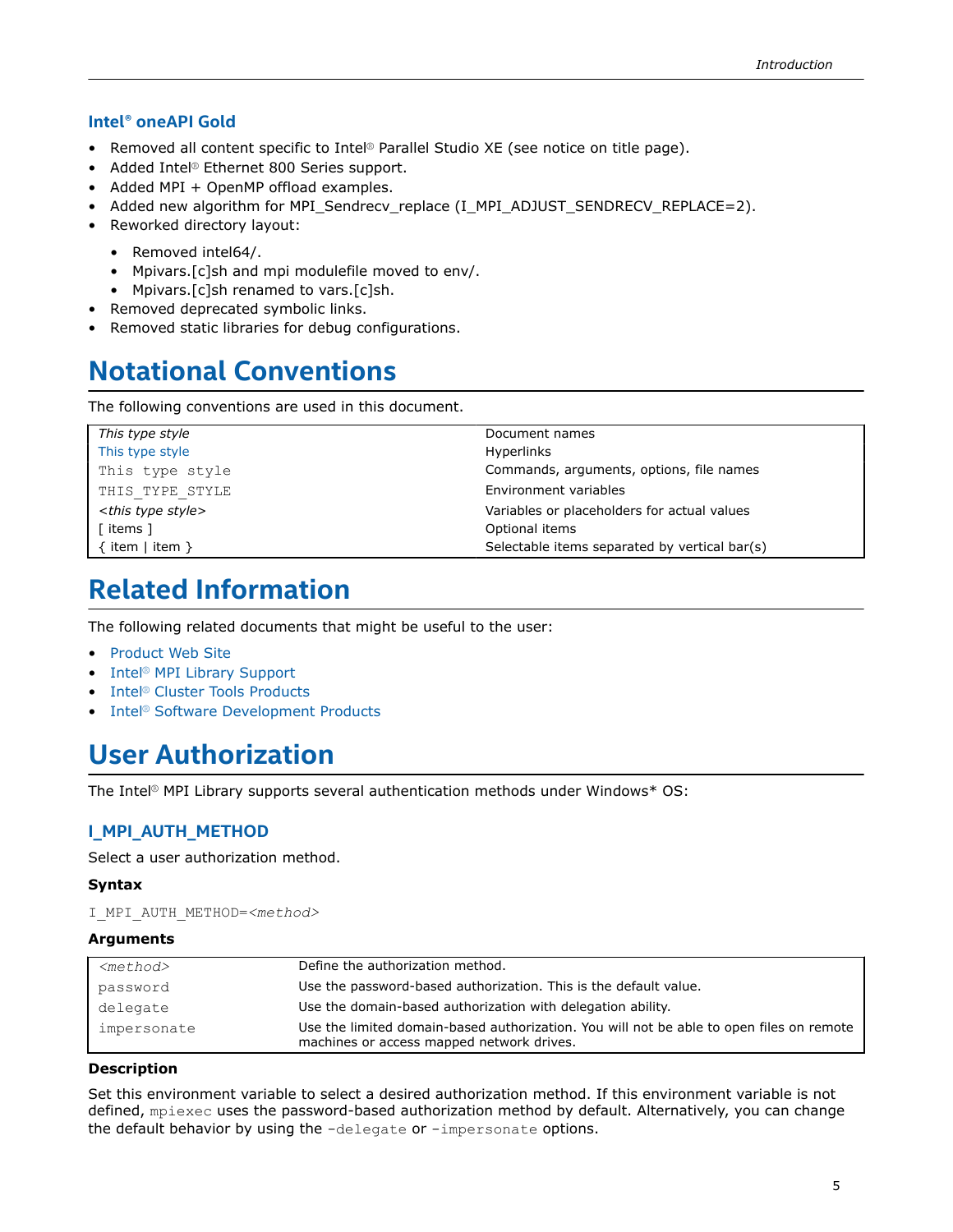For more details, see the Developer Guide, section [User Authorization](https://software.intel.com/content/www/us/en/develop/documentation/mpi-developer-guide-windows/top/installation-and-prerequisites/user-authorization.html).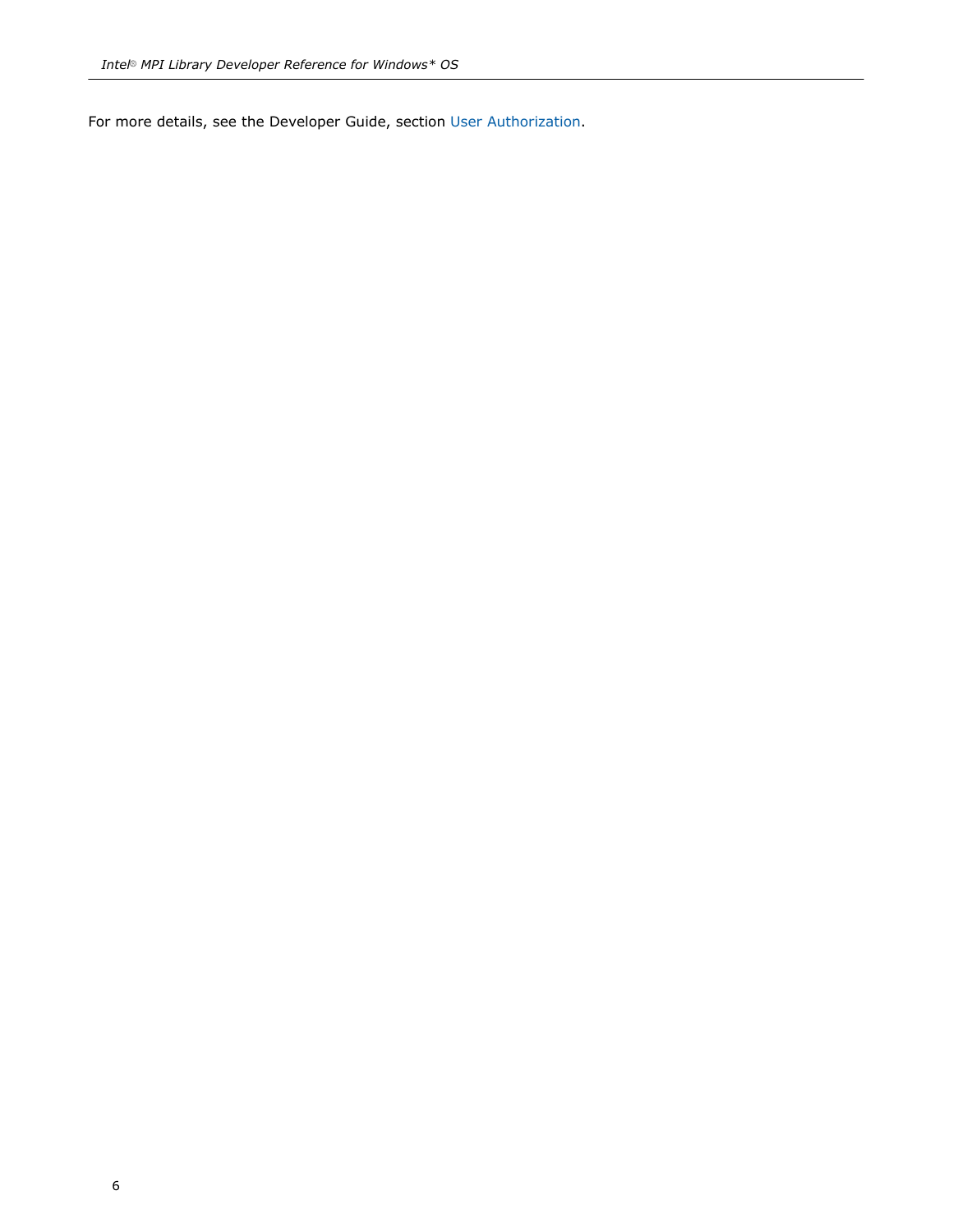# <span id="page-6-0"></span>*Command Reference* **1**

This section provides information on different command types and how to use these commands:

- Compilation Commands lists the available Intel® MPI Library compiler commands, related options, and environment variables.
- [mpiexec](#page-9-0) gives full information on commands, options and environment variables for the Hydra process manager.
- [cpuinfo](#page-16-0) provides the syntax, arguments, description and output examples for the cpuinfo utility.
- [impi\\_info](#page-18-0) provides information on available environment variables.
- [mpitune](#page-18-0) provides information on configuration options for the mpitune utility.

## **Compiler Commands**

The following table lists the available Intel® MPI Library compiler commands with their underlying compilers and programming languages.

| <b>Compiler Command</b>                   | <b>Underlying Compiler</b> | <b>Supported Languages</b> |
|-------------------------------------------|----------------------------|----------------------------|
| <b>Common Compilers</b>                   |                            |                            |
| mpicc.bat                                 | cl.exe                     |                            |
| mpicxx.bat                                | cl.exe                     | $C++$                      |
| mpifc.bat                                 | ifort.exe                  | Fortran 77/Fortran 95      |
| Microsoft* Visual C++* Compilers          |                            |                            |
| mpicl.bat                                 | cl.exe                     | $C/C++$                    |
| Intel <sup>®</sup> Fortran, C++ Compilers |                            |                            |
| mpiicc.bat                                | icl.exe                    | C                          |
| mpiicpc.bat                               | icl.exe                    | $C++$                      |
| mpiifort.bat                              | ifort.exe                  | Fortran 77/Fortran 95      |

#### **Intel MPI Library Compiler Wrappers**

#### **Notes on Compiler Commands**

- Compiler commands are available only in the Intel MPI Library Software Development Kit (SDK).
- For the supported versions of the listed compilers, refer to the Intel® [MPI Library System Requirements.](https://www.intel.com/content/www/us/en/developer/articles/system-requirements/mpi-library-system-requirements.html)
- To display mini-help of a compiler command, execute it without any parameters.
- Compiler wrapper scripts are located in the <*install-dir*>\bin directory.
- The environment settings can be established by running the <*install-dir*>\env\vars.bat file. To use a specific library configuration, pass the release or debug arguments to the script to switch to the corresponding configuration. The ordinary multi-threaded optimized library is chosen by default. Alternatively, you can use the I MPI LIBRARY KIND environment variable to specify a configuration and source the script without arguments.
- Ensure that the corresponding underlying compiler is already in your  $PATH$ . If you use Intel<sup>®</sup> compilers, run the vars.bat file from the installation directory to set up the compiler environment.

#### **Compilation Command Options**

#### **-profile=***<profile\_name>*

Use this option to specify an MPI profiling library. *<profile name>* is the name of the configuration file (profile) that loads the corresponding profiling library. The profiles are taken from *<install-dir>\*etc.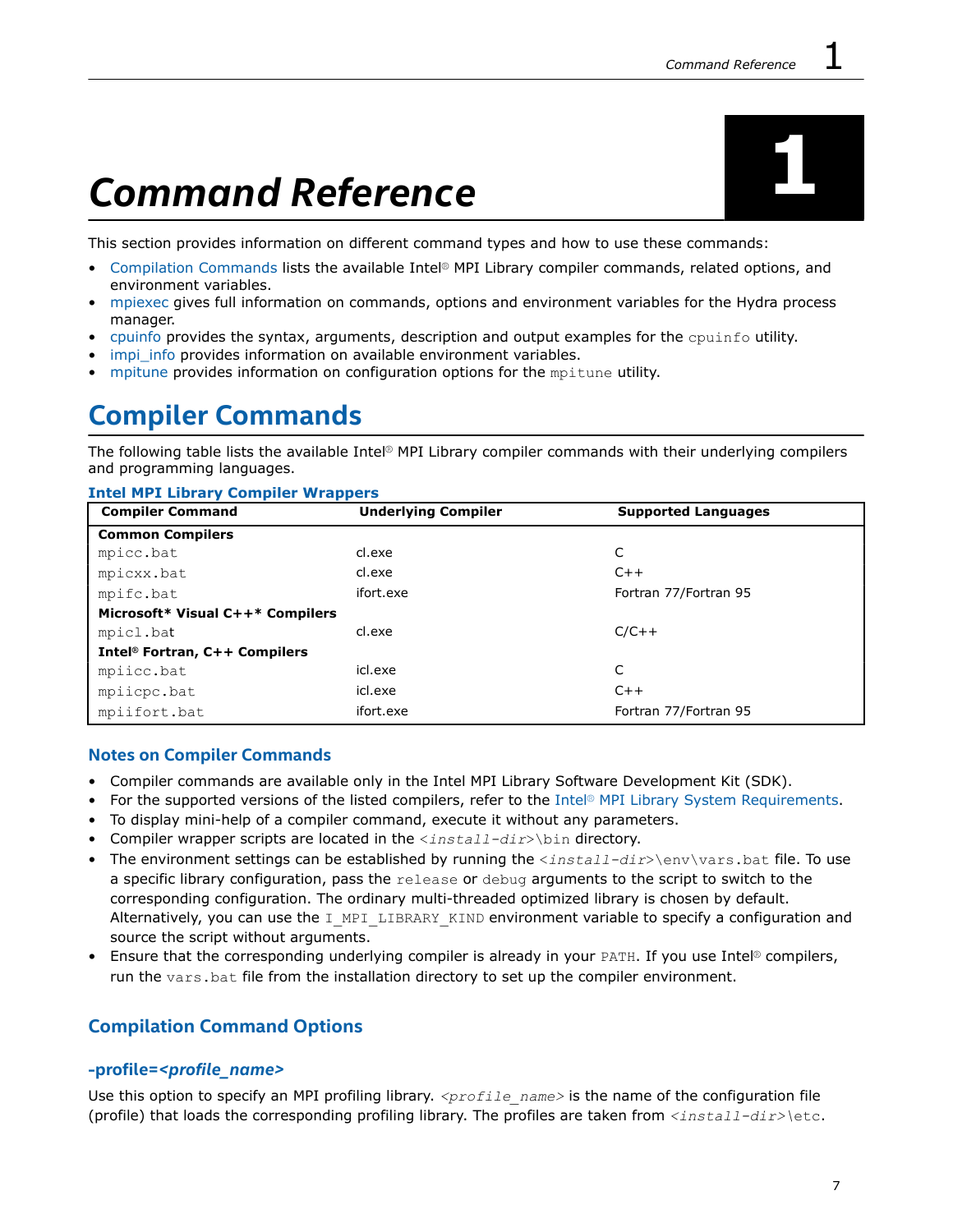You can create your own profile as <*install-dir>*\etc\*<profile-name>*.conf. You can define the following environment variables in a configuration file:

- PROFILE PRELIB libraries (and paths) to load before the Intel MPI Library
- PROFILE POSTLIB libraries to load after the Intel MPI Library
- PROFILE INCPATHS C preprocessor arguments for any include files

For example, create a file <*install-dir>*\etc\myprof.conf with the following lines:

SET PROFILE PRELIB=<path\_to\_myprof>\lib\myprof.lib SET PROFILE\_INCPATHS=-I"*<paths\_to\_myprof>*\include"

Use the -profile=myprof option for the relevant compiler wrapper to select this new profile.

#### **-t or -trace**

Use the -t or -trace option to link the resulting executable file against the Intel® Trace Collector library.

To use this option, include the installation path of the Intel® Trace Collector in the VT\_ROOT environment variable. Source the vars. bat script provided in the Intel® Trace Analyzer and Collector installation folder.

#### **-check\_mpi**

Use this option to link the resulting executable file against the Intel® Trace Collector correctness checking library. The default value is libVTmc.so.

To use this option, include the installation path of the Intel Trace Collector in the VT\_ROOT environment variable. Source the vars. bat script provided in the Intel® Trace Analyzer and Collector installation folder.

#### **-ilp64**

Use this option to enable partial ILP64 support. All integer arguments of the Intel MPI Library are treated as 64-bit values in this case.

#### **-no\_ilp64**

Use this option to disable the ILP64 support explicitly. This option must be used in conjunction with  $-i8$ option of Intel® Fortran Compiler.

If you specify the  $-i8$  option for the Intel Fortran Compiler, you still have to use the  $i1p64$  option for linkage.

#### **-link\_mpi=<***arg***>**

Use this option to always link the specified version of the Intel MPI Library. See the [I\\_MPI\\_LINK](#page-27-0) environment variable for detailed argument descriptions. This option overrides all other options that select a specific library, such as-Zi.

#### **/Zi, /Z7 or /ZI**

Use these options to compile a program in debug mode and link the resulting executable against the debugging version of the Intel MPI Library. See I MPI DEBUG for information on how to use additional debugging features with the /Zi, /Z7, /ZI or debug builds.

The  $/2I$  option is only valid for  $C/C++$  compiler.

#### **-O**

Use this option to enable compiler optimization.

Setting this option triggers a call to the  $\exists$ ibirc library. Many of those library routines are more highly optimized for Intel microprocessors than for non-Intel microprocessors.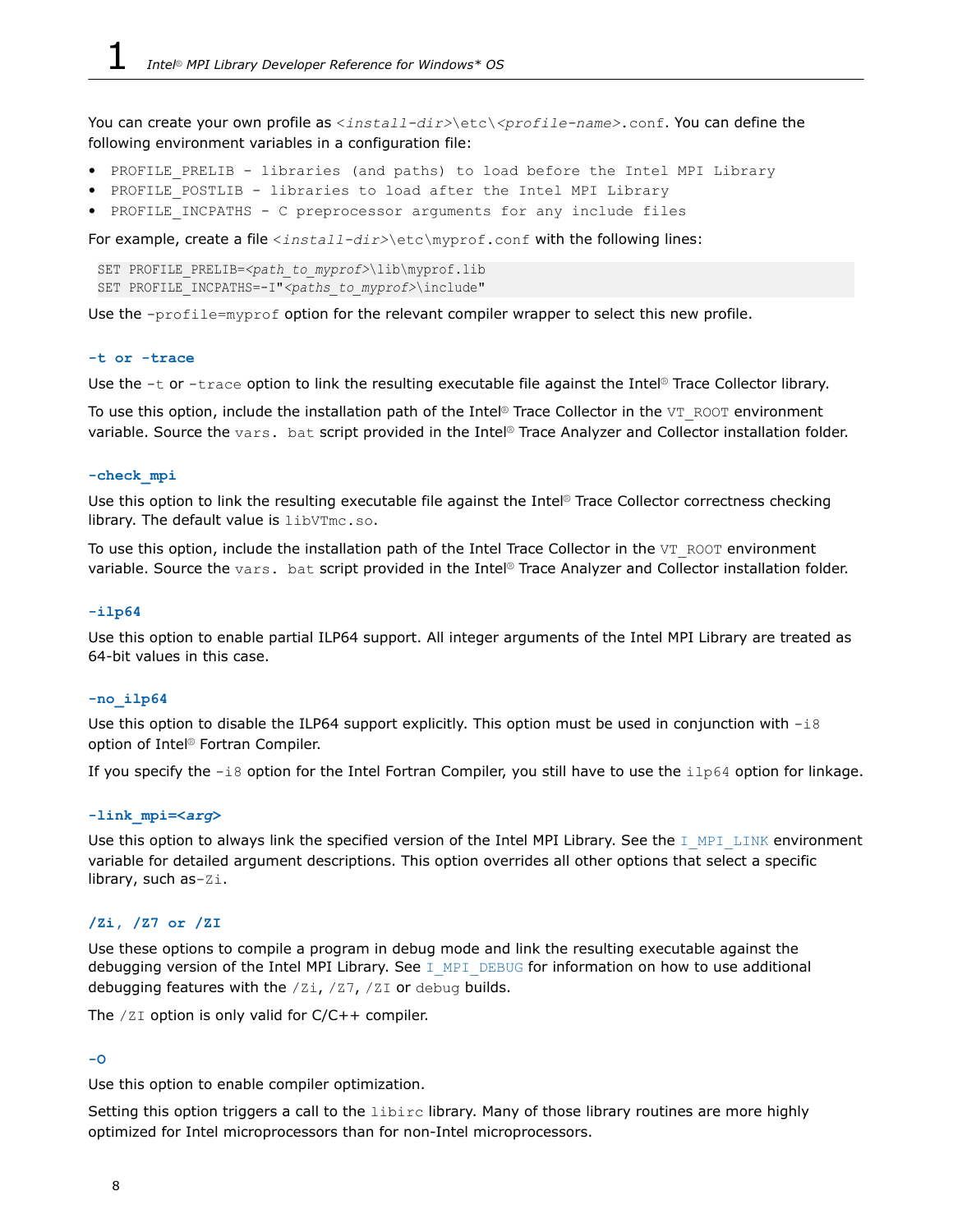#### **-echo**

Use this option to display everything that the command script does.

#### **-show**

Use this option to learn how the underlying compiler is invoked, without actually running it. Use the following command to see the required compiler flags and options:

> mpiicc -show -c test.c

Use the following command to see the required link flags, options, and libraries:

```
> mpiicc.bat -show test.obj
```
This option is particularly useful for determining the command line for a complex build procedure that directly uses the underlying compilers.

#### **-show\_env**

Use this option to see the environment settings in effect when the underlying compiler is invoked.

#### **-{cc,cxx,fc}=***<compiler>*

Use this option to select the underlying compiler. The tables below list the available LLVM and IL0 compiler options and commands used to invoke them.

#### **LLVM Compiler Options for Intel® oneAPI**

| Language/Model | Product Name                                         | Compiler Driver | Compiler<br>Wrapper | Command       | Example                                       |
|----------------|------------------------------------------------------|-----------------|---------------------|---------------|-----------------------------------------------|
| C              | Intel <sup>®</sup> oneAPI<br>$DPC++/C++$<br>Compiler | icx             | mpiicc              | $-cc = icx$   | $>$ mpicc -<br>$cc = id.exe - c$<br>test.c    |
| $C++$          | Intel <sup>®</sup> oneAPI<br>$DPC++/C++C$            | icpx            | mpiicpc             | $-cxx = icpx$ | $>$ mpiicpc -<br>$cxx = icpx -c$<br>test.cpp  |
| $SYCL*/DPC++$  | Intel <sup>®</sup> oneAPI<br>$DPC++/C++$<br>Compiler | dpcpp           | mpiicpc             | $-cxx = dpcp$ | $>$ mpiicpc -<br>$cxx = dpcp$ -<br>c test.cpp |
| Fortran        | Intel <sup>®</sup> oneAPI<br>Fortran Compiler        | ifx             | mpiifort            | $-fc=ifx$     | $>$ mpiifort -fc=ifx<br>-c test.              |

**NOTE** Make sure that the wrapper name is in your PATH. Alternatively, you can specify the full path to the compiler.

NOTE: This option works only with the mpiicc.bat and the mpifc.bat commands.

#### **-v**

Use this option to print the compiler wrapper script version.

#### **-norpath**

Use this option to disable rpath for the compiler wrapper for the Intel® MPI Library.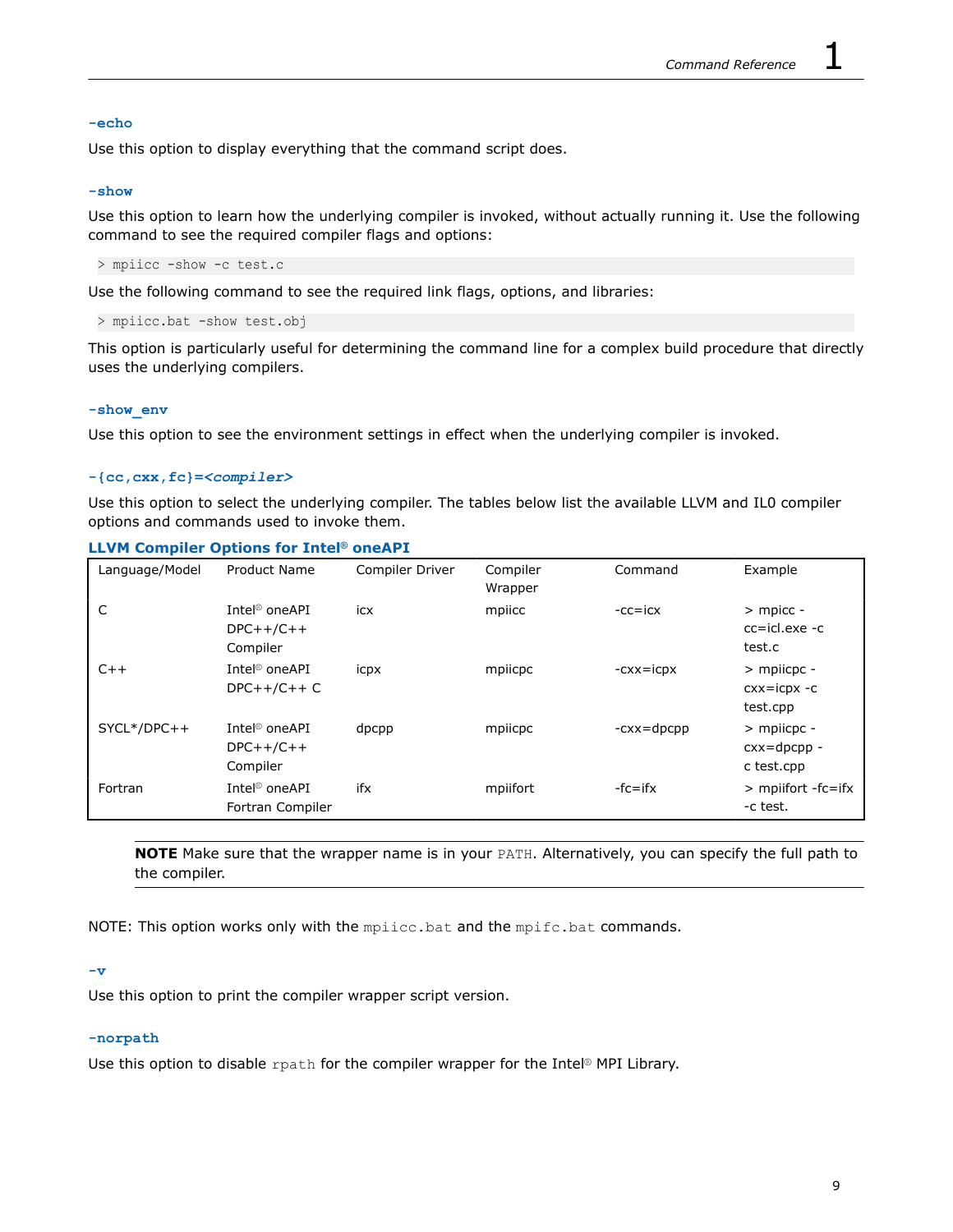# <span id="page-9-0"></span>**mpiexec.hydra**

Launches an MPI job using the Hydra process manager.

#### **Syntax**

```
mpiexec <g-options> <l-options> <executable>
```
or

mpiexec *<g-options> <l-options> <executable1>* : *<l-options> <executable2>*

#### **Arguments**

| <a-options></a-options>   | Global options that apply to all MPI processes         |
|---------------------------|--------------------------------------------------------|
| <l-options></l-options>   | Local options that apply to a single argument set      |
| <executable></executable> | <name>.exe or path \name of the executable file</name> |

#### **Description**

Use the mpiexec utility to run MPI applications using the Hydra process manager.

Use the first short command-line syntax to start all MPI processes of the *<executable>* with the single set of arguments. For example, the following command executes test.exe over the specified processes and hosts:

> mpiexec -f *<hostfile>* -n *<# of processes>* test.exe

where:

- *<# of processes>* specifies the number of processes on which to run the test.exe executable
- <hostfile> specifies a list of hosts on which to run the test.exe executable

Use the second long command-line syntax to set different argument sets for different MPI program runs. For example, the following command executes two different binaries with different argument sets:

```
> mpiexec -f <hostfile> -env <VAR1> <VAL1> -n 2 prog1.exe : ^
-env <VAR2> <VAL2> -n 2 prog2.exe
```
**NOTE** You need to distinguish global options from local options. In a command-line syntax, place the local options after the global options.

#### **Global Hydra Options**

This section describes the global options of the Intel® MPI Library's Hydra process manager. Global options are applied to all arguments sets in the launch command. Argument sets are separated by a colon ':'.

#### **-tune** *<filename>*

Use this option to specify the file name that contains the tuning data in a binary format.

#### **-usize** *<usize>*

Use this option to set MPI\_UNIVERSE\_SIZE, which is available as an attribute of the MPI\_COMM\_WORLD.

| $\langle size \rangle$ | Define the universe size                                                |
|------------------------|-------------------------------------------------------------------------|
| SYSTEM                 | Set the size equal to the number of cores passed to mpiexed through the |
|                        | hostfile or the resource manager.                                       |
| INFINITE               | Do not limit the size. This is the default value.                       |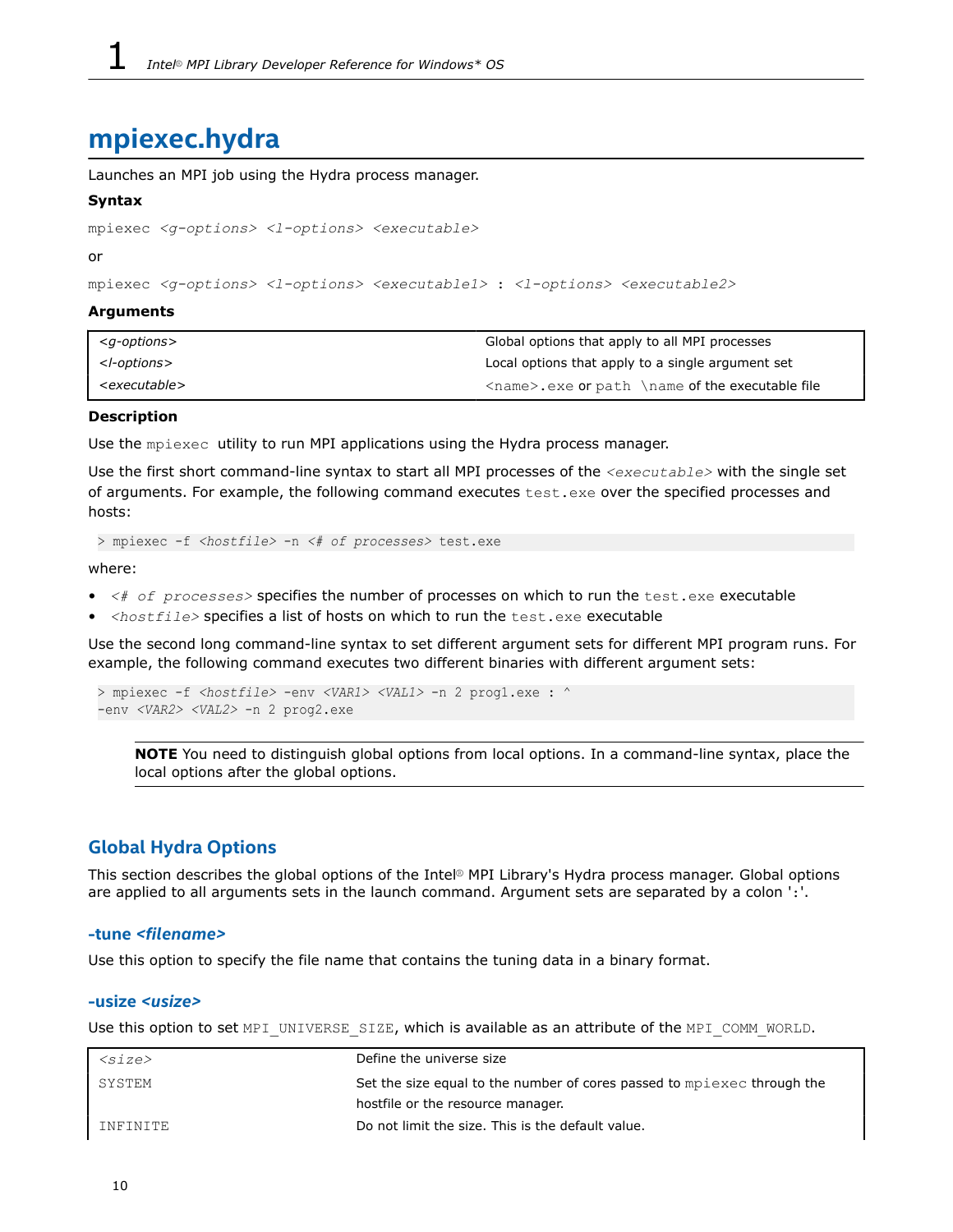<value> Set the size to a numeric value ≥ 0.

#### **-hostfile** *<hostfile>* **or -f** *<hostfile>*

Use this option to specify host names on which to run the application. If a host name is repeated, this name is used only once.

See also the  $I$  MPI\_HYDRA\_HOST\_FILE environment variable for more details.

**NOTE** Use the following options to change the process placement on the cluster nodes:

- Use the  $-perhost$ ,  $-ppn$ , and  $-qrr$  options to place consecutive MPI processes on every host using the round robin scheduling.
- Use the  $-\text{rr}$  option to place consecutive MPI processes on different hosts using the round robin scheduling.

#### **-machinefile** *<machine file>* **or -machine** *<machine file>*

Use this option to control process placement through a machine file. To define the total number of processes to start, use the -n option. For example:

> type machinefile node0:2 node1:2 node0:1

#### **-hosts-group**

Use this option to set node ranges using brackets, commas, and dashes (like in Slurm\* Workload Manager). For more details, see the I\_MPI\_HYDRA\_HOST\_FILE environment variable in [Hydra Environment Variables.](#page-29-0)

#### **-silent-abort**

Use this option to disable abort warning messages.

For more details, see the I\_MPI\_SILENT\_ABORT environment variable in [Hydra Environment Variables.](#page-29-0)

#### **-nameserver**

Use this option to specify the nameserver in the hostname:port format.

For more details, see the I\_MPI\_HYDRA\_NAMESERVER environment variable in [Hydra Environment Variables.](#page-29-0)

#### **-genv <ENVVAR> <value>**

Use this option to set the *<ENVVAR>* environment variable to the specified *<value>* for all MPI processes.

#### **-genvall**

Use this option to enable propagation of all environment variables to all MPI processes.

#### **-genvnone**

Use this option to suppress propagation of any environment variables to any MPI processes.

**NOTE** The option does not work for localhost.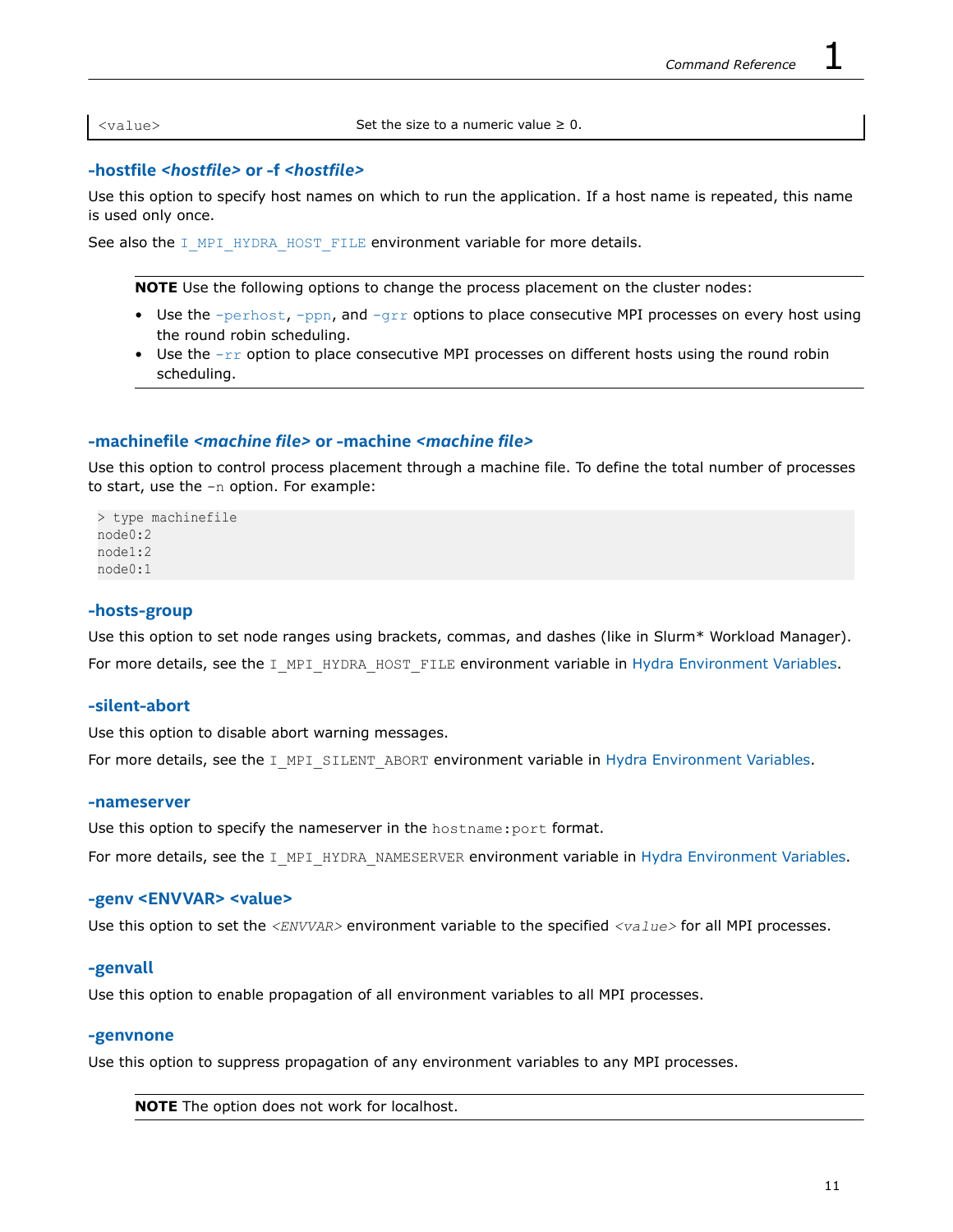#### <span id="page-11-0"></span>**-genvexcl** *<list of env var names>*

Use this option to suppress propagation of the listed environment variables to any MPI processes.

#### **-genvlist** *<list>*

Use this option to pass a list of environment variables with their current values. *<list>* is a comma separated list of environment variables to be sent to all MPI processes.

#### **-pmi-connect** *<mode>*

Use this option to choose the caching mode of process management interface (PMI) message. Possible values for *<mode>* are:

| $<$ mode $>$ | The caching mode to be used                                                                                                                                                                |
|--------------|--------------------------------------------------------------------------------------------------------------------------------------------------------------------------------------------|
| nocache      | Do not cache PMI messages.                                                                                                                                                                 |
| cache        | Cache PMI messages on the local pmi proxy management processes to<br>minimize the number of PMI requests. Cached information is automatically<br>propagated to child management processes. |
| lazy-cache   | cache mode with on-request propagation of the PMI information.                                                                                                                             |
| alltoall     | Information is automatically exchanged between all pmi proxy before any<br>get request can be done. This is the default mode.                                                              |

See the [I\\_MPI\\_HYDRA\\_PMI\\_CONNECT](#page-29-0) environment variable for more details.

#### **-perhost** *<# of processes >***, -ppn** *<# of processes >,* **or -grr** *<# of processes>*

Use this option to place the specified number of consecutive MPI processes on every host in the group using round robin scheduling. See the  $I$  MPI\_PERHOST environment variable for more details.

**NOTE** When running under a job scheduler, these options are ignored by default. To be able to control process placement with these options, disable the [I\\_MPI\\_JOB\\_RESPECT\\_PROCESS\\_PLACEMENT](#page-29-0) variable.

#### **-rr**

Use this option to place consecutive MPI processes on different hosts using the round robin scheduling. This option is equivalent to "-perhost 1". See the I MPI PERHOST environment variable for more details.

#### **-trace-pt2pt**

Use this option to collect the information about point-to-point operations using Intel® Trace Analyzer and Collector. The option requires that your application be linked against the Intel® Trace Collector profiling library.

#### **-trace-collectives**

Use this option to collect the information about collective operations using Intel<sup>®</sup> Trace Analyzer and Collector. The option requires that your application be linked against the Intel® Trace Collector profiling library.

#### **NOTE**

Use the -trace-pt2pt and -trace-collectives to reduce the size of the resulting trace file or the number of message checker reports. These options work with both statically and dynamically linked applications.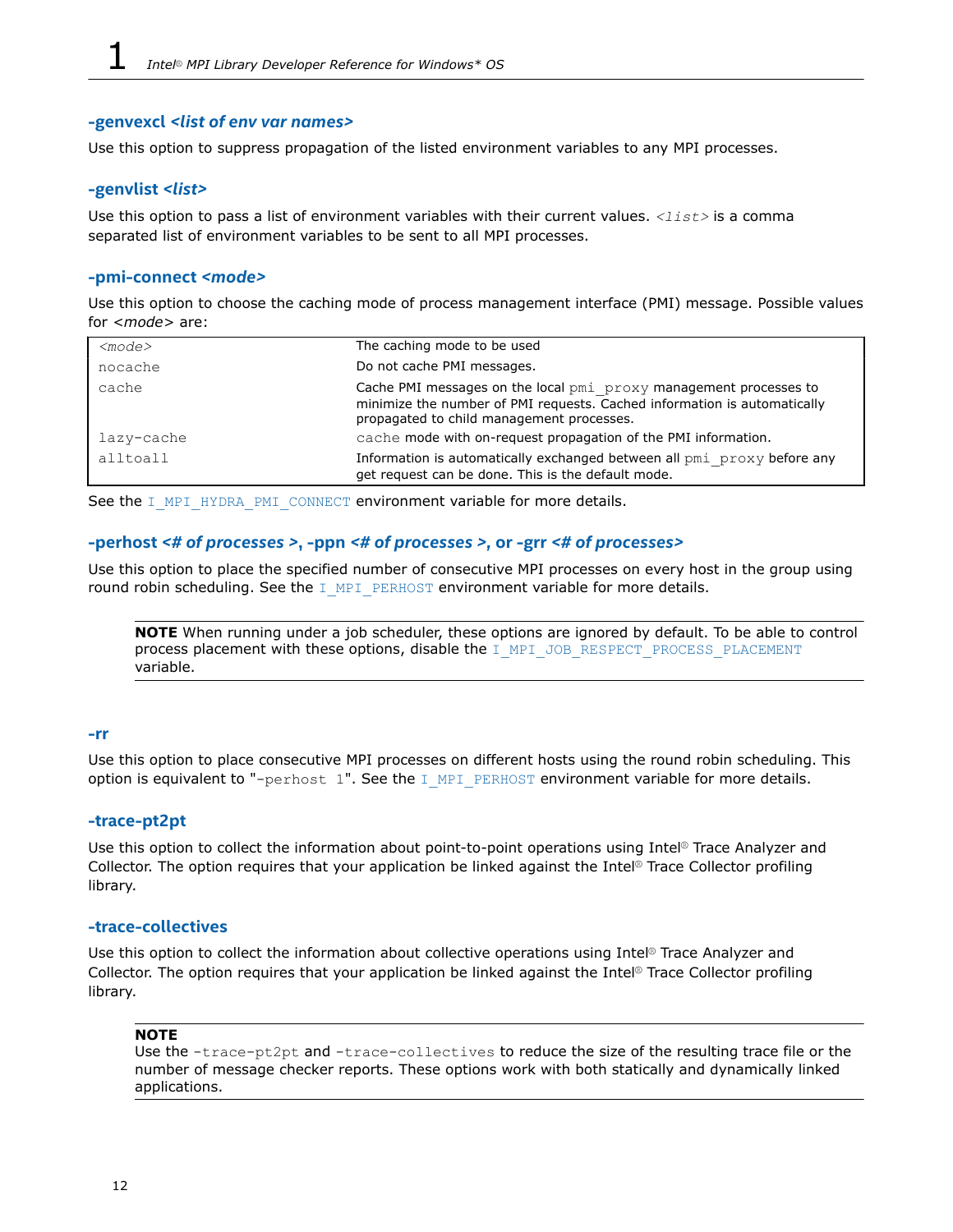#### **-configfile** *<filename>*

Use this option to specify the file *<filename>* that contains the command-line options with one executable per line. Blank lines and lines that start with '#' are ignored. Other options specified in the command line are treated as global.

You can specify global options in configuration files loaded by default (mpiexec.conf in <installdir>/etc,  $\gamma$ , mpiexec.conf, and mpiexec.conf in the working directory). The remaining options can be specified in the command line.

#### **-branch-count** *<num>*

Use this option to restrict the number of child management processes launched by the Hydra process manager, or by each pmi\_proxy management process.

See the [I\\_MPI\\_HYDRA\\_BRANCH\\_COUNT](#page-29-0) environment variable for more details.

#### **-pmi-aggregate or -pmi-noaggregate**

Use this option to switch on or off, respectively, the aggregation of the PMI requests. The default value is pmi-aggregate, which means the aggregation is enabled by default.

See the [I\\_MPI\\_HYDRA\\_PMI\\_AGGREGATE](#page-29-0) environment variable for more details.

#### **-nolocal**

Use this option to avoid running the *<executable>* on the host where mpiexec is launched. You can use this option on clusters that deploy a dedicated main node for starting the MPI jobs and a set of dedicated compute nodes for running the actual MPI processes.

#### **-hosts** *<nodelist>*

Use this option to specify a particular *<nodelist>* on which the MPI processes should be run. For example, the following command runs the executable  $a$ . out on the hosts host1 and host2:

> mpiexec -n 2 -ppn 1 -hosts host1,host2 test.exe

**NOTE** If *<nodelist>* contains only one node, this option is interpreted as a local option. See [Local](#page-15-0) [Options](#page-15-0) for details.

#### **-iface** *<interface>*

Use this option to choose the appropriate network interface. For example, if the IP emulation of your InfiniBand\* network is configured to ib0, you can use the following command.

> mpiexec -n 2 -iface ib0 test.exe

See the [I\\_MPI\\_HYDRA\\_IFACE](#page-29-0) environment variable for more details.

#### **Arguments**

#### **-l, -prepend-rank**

Use this option to insert the MPI process rank at the beginning of all lines written to the standard output.

#### **-s** *<spec>*

Use this option to direct standard input to the specified MPI processes.

#### **Arguments**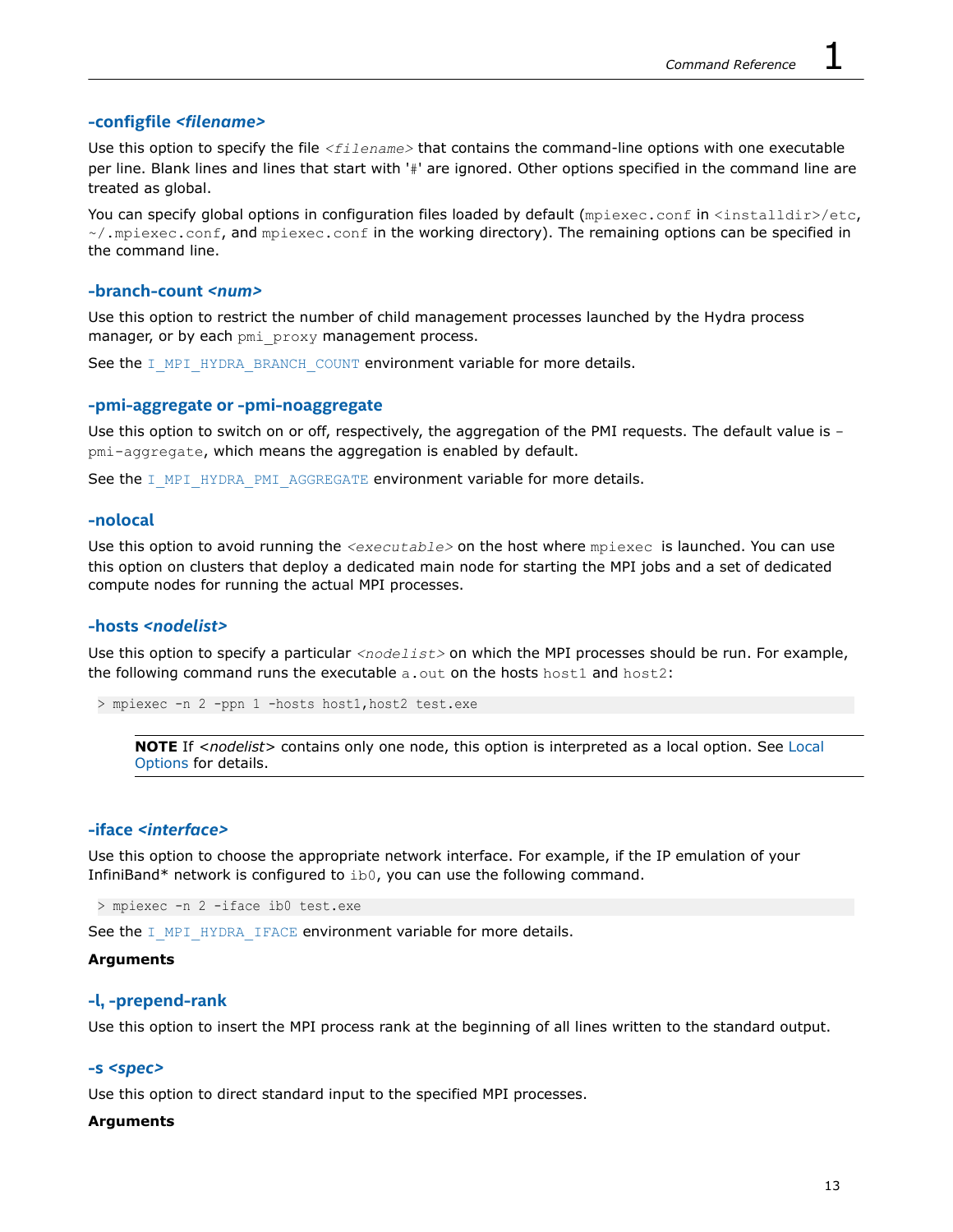| $<$ spec $>$                                                    | Define MPI process ranks                                                                                                                      |
|-----------------------------------------------------------------|-----------------------------------------------------------------------------------------------------------------------------------------------|
| all                                                             | Use all processes.                                                                                                                            |
| none                                                            | Do not direct standard output to any processes.                                                                                               |
| $\langle l \rangle$ , $\langle m \rangle$ , $\langle n \rangle$ | Specify an exact list and use processes $\langle 1 \rangle$ , $\langle m \rangle$ and $\langle n \rangle$ only. The default<br>value is zero. |
| <k>,&lt;1&gt;-<m>,<n></n></m></k>                               | Specify a range and use processes $\langle k \rangle$ , $\langle l \rangle$ through $\langle m \rangle$ , and $\langle n \rangle$ .           |

#### **-noconf**

Use this option to disable processing of the mpiexec.hydra configuration files.

#### **-ordered-output**

Use this option to avoid intermingling of data outut from the MPI processes. This option affects both the standard output and the standard error streams.

**NOTE** When using this option, end the last output line of each process with the end-of-line '\n' character. Otherwise the application may stop responding.

#### **-path** *<directory>*

Use this option to specify the path to the executable file.

#### **-version or -V**

Use this option to display the version of the Intel® MPI Library.

#### **-info**

Use this option to display build information of the Intel® MPI Library. When this option is used, the other command line arguments are ignored.

#### **-delegate**

Use this option to enable the domain-based authorization with the delegation ability. See [User Authorization](#page-4-0) for details.

#### **-impersonate**

Use this option to enable the limited domain-based authorization. You will not be able to open files on remote machines or access mapped network drives. See [User Authorization](#page-4-0) for details.

#### **-localhost**

Use this option to explicitly specify the local host name for the launching node.

#### **-localroot**

Use this option to launch the root process directly from mpiexec if the host is local. You can use this option to launch GUI applications. The interactive process should be launched before any other process in a job. For example:

> mpiexec -n 1 -host <host2> -localroot interactive.exe : -n 1 -host <host1> background.exe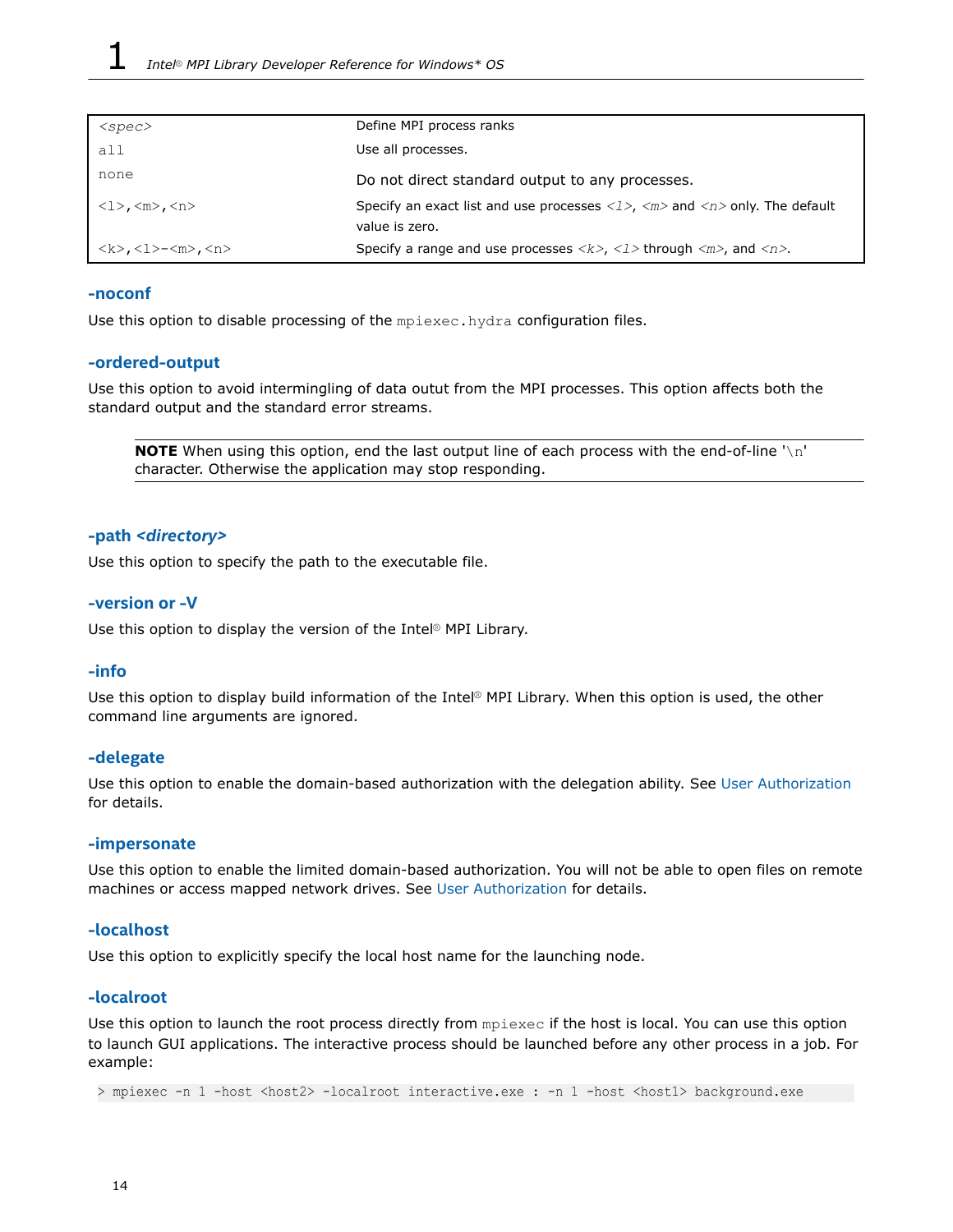#### **-localonly**

Use this option to run an application on the local node only. If you use this option only for the local node, the Hydra service is not required.

#### **-register [-username <user> -password <password>]**

You can specify the user name and password using the -username and -password options after the -register option. Otherwise you will be prompted to enter your credentials.

#### **-remove**

Use this option to delete the encrypted credentials from the registry.

#### **-validate [-host <hostname>]**

Validate the encrypted credentials for the current user.

#### **-whoami**

Use this option to print the current user name.

#### **-map** *<drive:\\host\share>*

Use this option to create network mapped drive on nodes before starting executable. Network drive will be automatically removed after the job completion.

#### **-mapall**

Use this option to request creation of all user created network mapped drives on nodes before starting executable. Network drives will be automatically removed after the job completion.

#### **-logon**

Use this option to force the prompt for user credentials.

#### **-noprompt**

Use this option to suppress the prompt for user credentials.

#### **-port/-p**

Use this option to specify the port that the service is listening on. See the I MPI HYDRA SERVICE PORT environment variable for more details.

#### **-verbose or -v**

Use this option to print debug information from mpiexec , such as:

- Service processes arguments
- Environment variables and arguments passed to start an application
- PMI requests/responses during a job life cycle

See the [I\\_MPI\\_HYDRA\\_DEBUG](#page-29-0) environment variable for more details.

#### **-print-rank-map**

Use this option to print out the MPI rank mapping.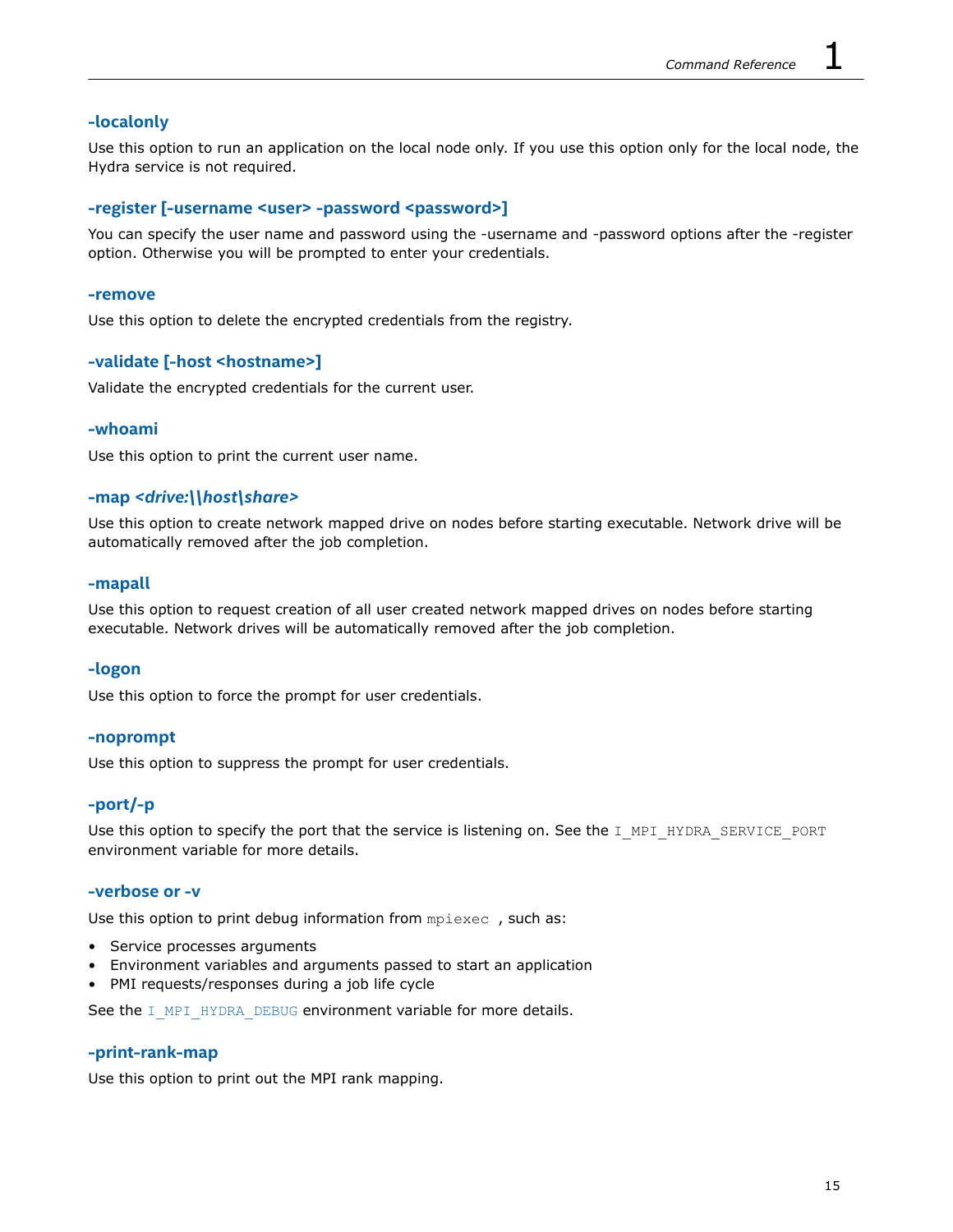#### <span id="page-15-0"></span>**-print-all-exitcodes**

Use this option to print the exit codes of all processes.

#### **Arguments**

#### **-v6**

Use this option to force using the IPv6 protocol.

#### **Local Hydra Options**

This section describes the local options of the Intel® MPI Library's Hydra process manager. Local options are applied only to the argument set they are specified in. Argument sets are separated by a colon ':'.

#### **-n** *<number-of-processes>* **or -np** *<number-of-processes>*

Use this option to set the number of MPI processes to run with the current argument set.

#### **-env** *<envar> <value>*

Use this option to set the *<envar>* environment variable to the specified *<value>* for all MPI processes in the current argument set.

#### **-envall**

Use this option to propagate all environment variables in the current argument set. See the I MPI HYDRA ENV environment variable for more details.

#### **-envnone**

Use this option to suppress propagation of any environment variables to the MPI processes in the current argument set.

**NOTE** The option does not work for localhost.

#### **-envexcl** *<list-of-envvar-names>*

Use this option to suppress propagation of the listed environment variables to the MPI processes in the current argument set.

#### **-envlist** *<list>*

Use this option to pass a list of environment variables with their current values. *<list>* is a comma separated list of environment variables to be sent to the MPI processes.

#### **-host** *<nodename>*

Use this option to specify a particular <nodename> on which the MPI processes are to be run. For example, the following command executes test.exe on hosts host1 and host2:

> mpiexec -n 2 -host host1 test.exe : -n 2 -host host2 test.exe

#### **-path** *<directory>*

Use this option to specify the path to the *<executable>* file to be run in the current argument set.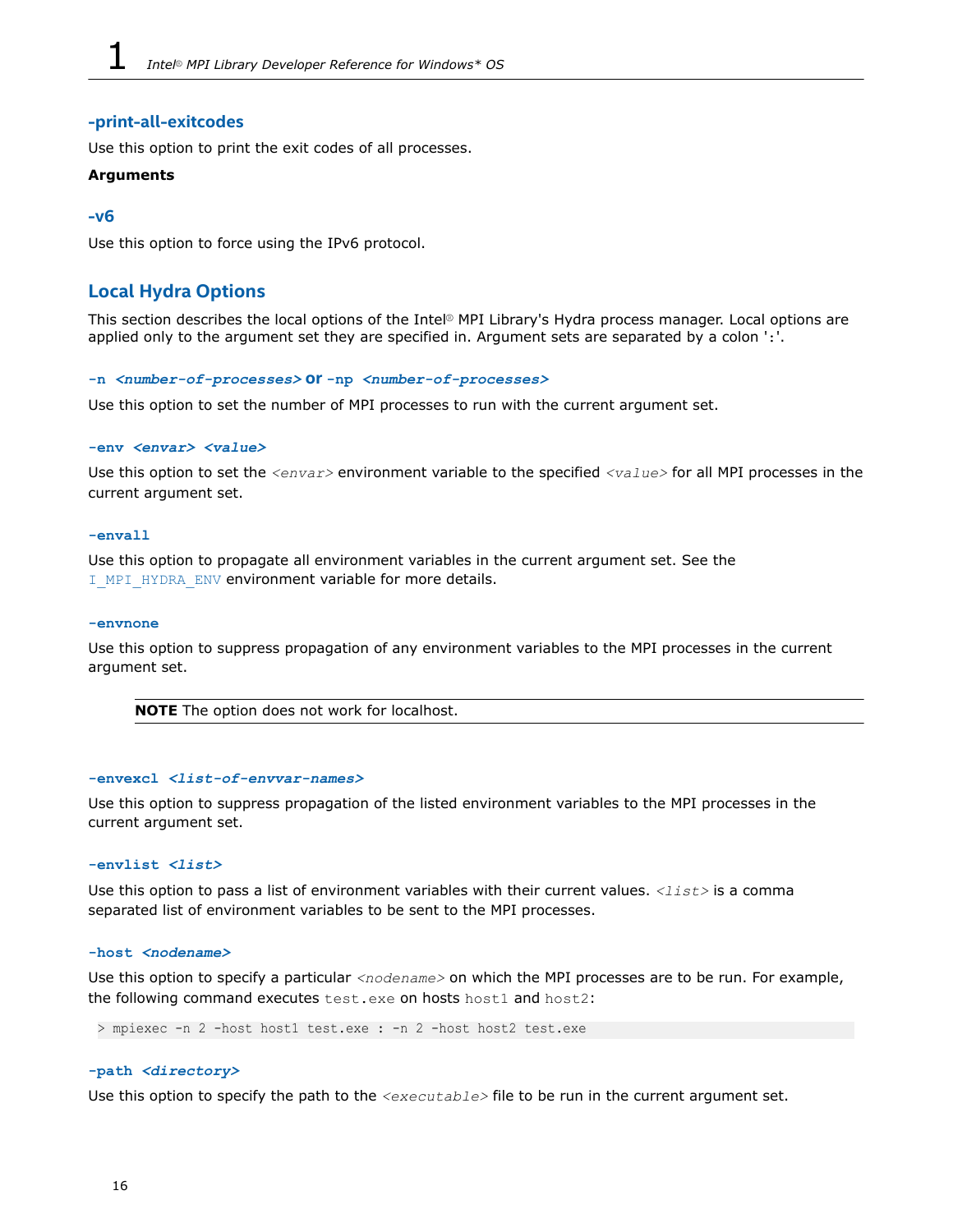#### <span id="page-16-0"></span>**-wdir** *<directory>*

Use this option to specify the working directory in which the *<executable>* file runs in the current argument set.

# **cpuinfo**

Provides information on processors used in the system.

#### **Syntax**

```
cpuinfo [[-]<options>]
```
#### **Arguments**

| <options></options> | Sequence of one-letter options. Each option controls a specific part of the<br>output data.                                                                                                                                                                                                                         |
|---------------------|---------------------------------------------------------------------------------------------------------------------------------------------------------------------------------------------------------------------------------------------------------------------------------------------------------------------|
| g                   | General information about single cluster node shows:                                                                                                                                                                                                                                                                |
|                     | • the processor product name<br>• the number of packages/sockets on the node<br>• core and threads numbers on the node and within each package<br>• SMT mode enabling                                                                                                                                               |
| i                   | Logical processors identification table identifies threads, cores, and<br>packages of each logical processor accordingly.                                                                                                                                                                                           |
|                     | • Processor - logical processor number.<br>ThreadId - unique processor identifier within a core.<br>• CoreId - unique core identifier within a package.<br>• PackageId - unique package identifier within a node.                                                                                                   |
| d                   | Node decomposition table shows the node contents. Each entry<br>contains the information on packages, cores, and logical processors.                                                                                                                                                                                |
|                     | · Package Id - physical package identifier.<br>• Cores Id - list of core identifiers that belong to this package.<br>• Processors Id - list of processors that belong to this package. This<br>list order directly corresponds to the core list. A group of<br>processors enclosed in brackets belongs to one core. |
| C                   | Cache sharing by logical processors shows information of sizes and<br>processors groups, which share particular cache level.                                                                                                                                                                                        |
|                     | • Size - cache size in bytes.<br>• Processors - a list of processor groups enclosed in the parentheses<br>those share this cache or no sharing otherwise.                                                                                                                                                           |
| S                   | Microprocessor signature hexadecimal fields (Intel platform notation)<br>show signature values:                                                                                                                                                                                                                     |
|                     | • extended family<br>• extended model<br>family<br>model<br>• type<br>• stepping                                                                                                                                                                                                                                    |
| f                   | Microprocessor feature flags indicate what features the microprocessor<br>supports. The Intel platform notation is used.                                                                                                                                                                                            |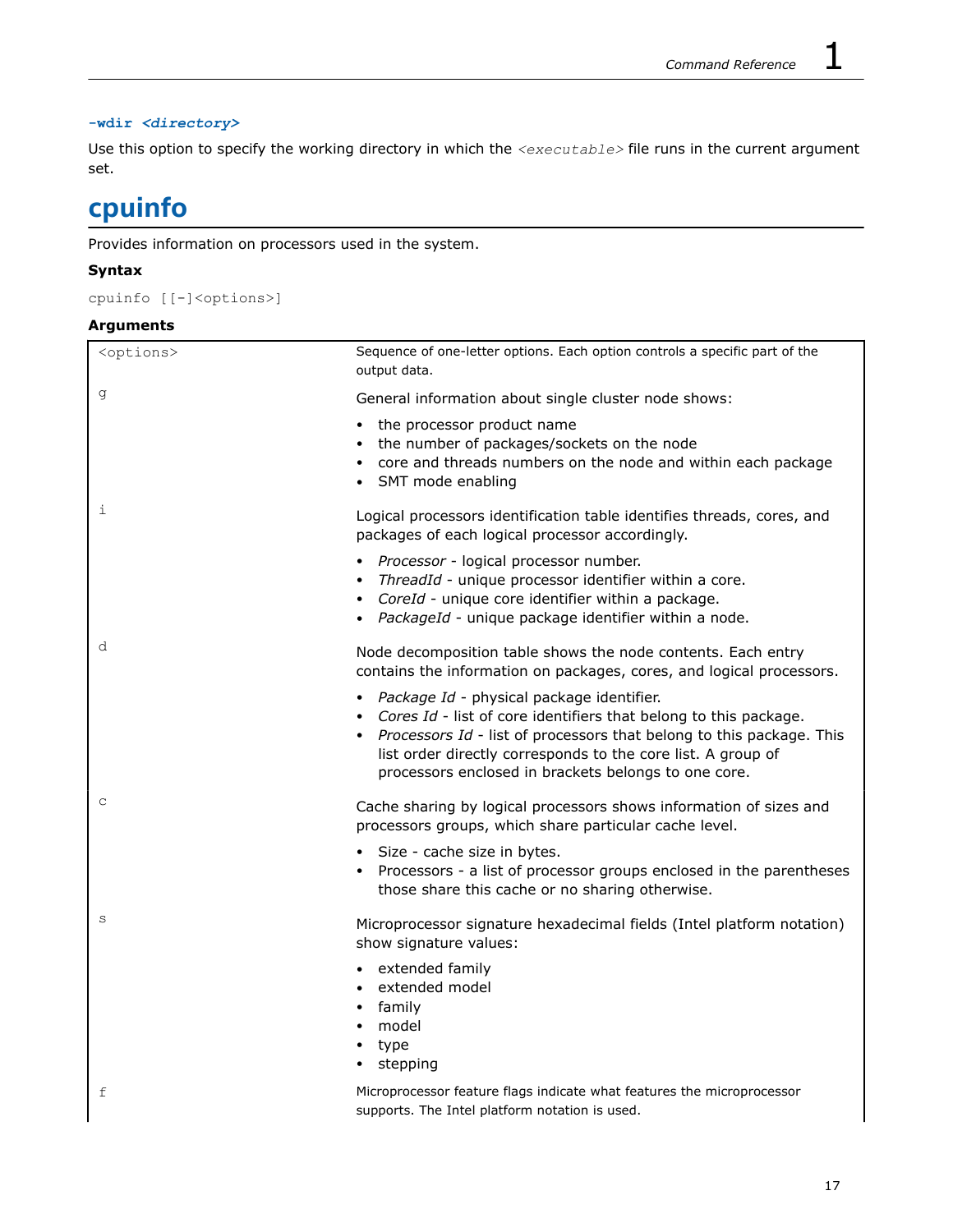|      | Table shows the following information about NUMA nodes:                              |
|------|--------------------------------------------------------------------------------------|
|      | NUMA Id - NUMA node identifier.<br>• Processors - a list of processors in this node. |
|      | If the node has no processors, the node is not shown.                                |
| A    | Equivalent to gidcsf                                                                 |
| gidc | Default sequence                                                                     |
|      | Utility usage info                                                                   |

#### **Description**

The cpuinfo utility prints out the processor architecture information that can be used to define suitable process pinning settings. The output consists of a number of tables. Each table corresponds to one of the single options listed in the arguments table.

#### **NOTE**

The architecture information is available on systems based on the Intel® 64 architecture.

The cpuinfo utility is available for both Intel microprocessors and non-Intel microprocessors, but it may provide only partial information about non-Intel microprocessors.

An example of the cpuinfo output:

> cpuinfo -gdcs

| =====                       | Processor composition =====     |                                                     |              |
|-----------------------------|---------------------------------|-----------------------------------------------------|--------------|
| Processor name              | : Intel(R) Xeon(R) X5570        |                                                     |              |
| Packages (sockets) : 2      |                                 |                                                     |              |
| Cores                       | 8                               |                                                     |              |
| Processors (CPUs) : 8       |                                 |                                                     |              |
| Cores per package : 4       |                                 |                                                     |              |
| Threads per core : 1        |                                 |                                                     |              |
|                             | ===== Processor identification  | $=====$                                             |              |
| Processor Thread Id.        |                                 | Core Id.                                            | Package Id.  |
| 0                           | 0                               | 0                                                   | 0            |
| 1                           | 0                               | 0                                                   | $\mathbf{1}$ |
| $\overline{c}$              | 0                               | 1                                                   | $\Omega$     |
| 3                           | 0                               | $\mathbf{1}$                                        | $\mathbf{1}$ |
| $\overline{4}$              | $\Omega$                        | $\overline{2}$                                      | $\Omega$     |
| 5                           | $\Omega$                        | $\overline{2}$                                      | $\mathbf{1}$ |
| 6                           | $\Omega$                        | 3                                                   | $\Omega$     |
| 7                           | Λ                               | 3                                                   | $\mathbf{1}$ |
| ===== Placement on packages |                                 | $== == ==$                                          |              |
| Package Id.                 | Core Id.                        | Processors                                          |              |
| 0                           | 0, 1, 2, 3                      | 0, 2, 4, 6                                          |              |
| $\mathbf{1}$                | 0, 1, 2, 3                      | 1, 3, 5, 7                                          |              |
| =====                       | Cache sharing =====             |                                                     |              |
| Size<br>Cache               | Processors                      |                                                     |              |
| L1<br>32 KB                 | no sharing                      |                                                     |              |
| L <sub>2</sub><br>256 KB    | no sharing                      |                                                     |              |
| L3<br>8<br>MB               |                                 | $(0, 2, 4, 6)$ $(1, 3, 5, 7)$                       |              |
|                             | ===== Processor Signature ===== |                                                     |              |
|                             |                                 |                                                     |              |
|                             |                                 | xFamily   xModel   Type   Family   Model   Stepping |              |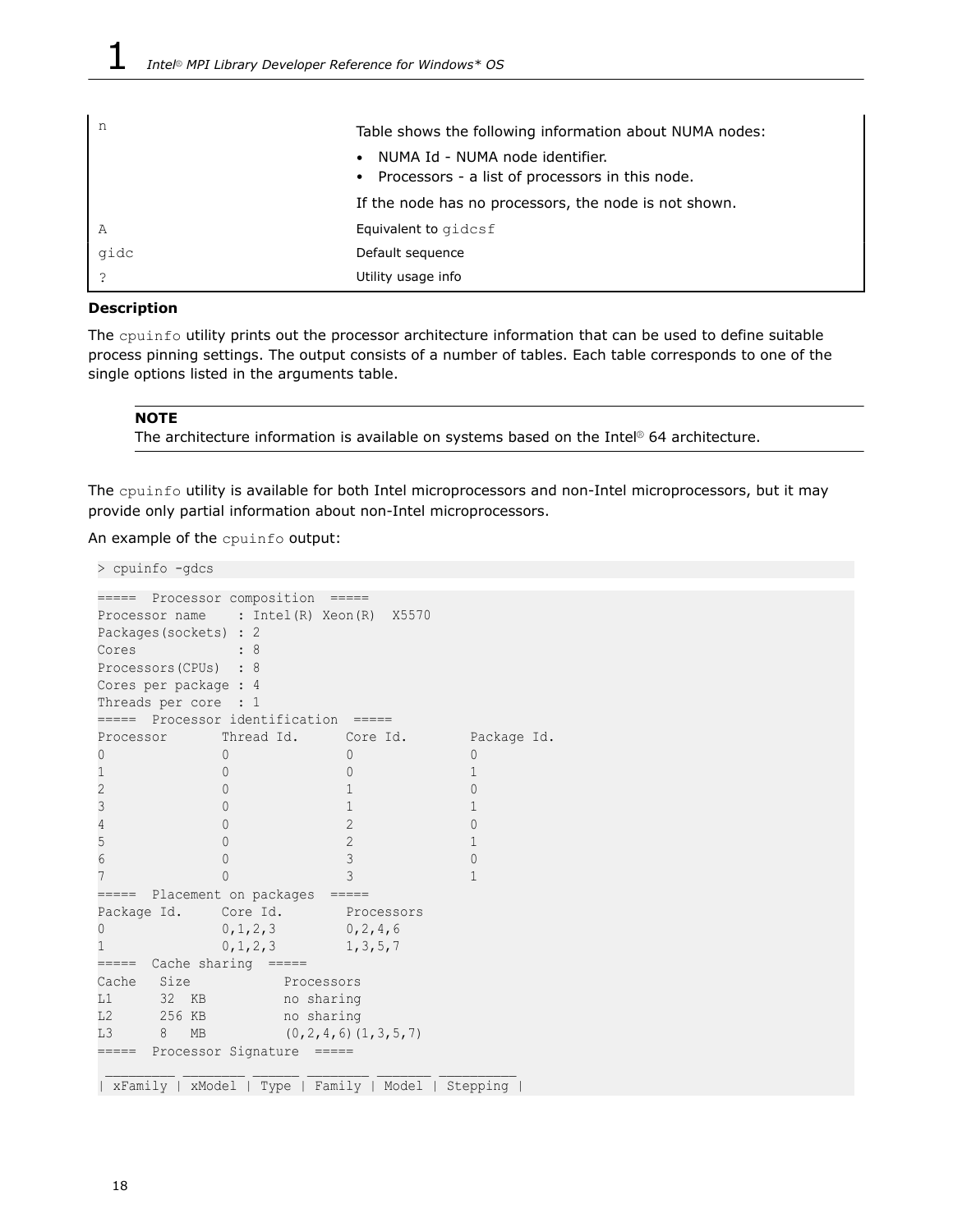<span id="page-18-0"></span>

|  |  | 1 1 10 16 1a 15 |  |
|--|--|-----------------|--|
|  |  |                 |  |

# **impi\_info**

Provides information on available Intel® MPI Library environment variables.

#### **Syntax**

impi\_info <options>

#### **Arguments**

| <options></options> | List of options.                                                          |
|---------------------|---------------------------------------------------------------------------|
| $-all$<br>$-a$      | Show all IMPI variables.                                                  |
| $-$ help<br>$- h$ . | Show a help message.                                                      |
| -variable<br>$-v$   | Show all available variables or description of the specified<br>variable. |
| -category<br>$-c$   | Show all available categories or variables of the specified<br>category.  |
| -expert<br>$-e$     | Show all expert variables.                                                |

#### **Description**

The impi\_info utility provides information on environment variables available in the Intel MPI Library. For each variable, it prints out the name, the default value, and the value data type. By default, a reduced list of variables is displayed. Use the -all option to display all available variables with their descriptions.

The example of the impi info output:

| impi info                                                                             |                                                                                       |  |
|---------------------------------------------------------------------------------------|---------------------------------------------------------------------------------------|--|
| <b>NAME</b>                                                                           | DEFAULT VALUE   DATA TYPE                                                             |  |
| I MPI THREAD SPLIT<br>I MPI THREAD RUNTIME<br>I MPI THREAD MAX<br>I MPI THREAD ID KEY | MPI INT<br>$\vert$ ()<br>MPI CHAR<br>none<br>$-1$<br>MPI INT<br>thread id<br>MPI CHAR |  |

## **mpitune**

Tunes the Intel® MPI Library parameters for the given MPI application.

#### **Syntax**

mpitune <*options*>

#### **Arguments**

| mpitune Options                        | <b>Options</b>                                                                               |
|----------------------------------------|----------------------------------------------------------------------------------------------|
| -c   --config-file <file></file>       | Specify a configuration file to run a tuning session.                                        |
| -d   --dump-file <file></file>         | Specify a file that stores the collected results. The option is used in the<br>analyze mode. |
| $-m$   $-$ mode {collect  <br>analyze} | Specify the mpitune mode. The supported modes are collect and<br>analyze:                    |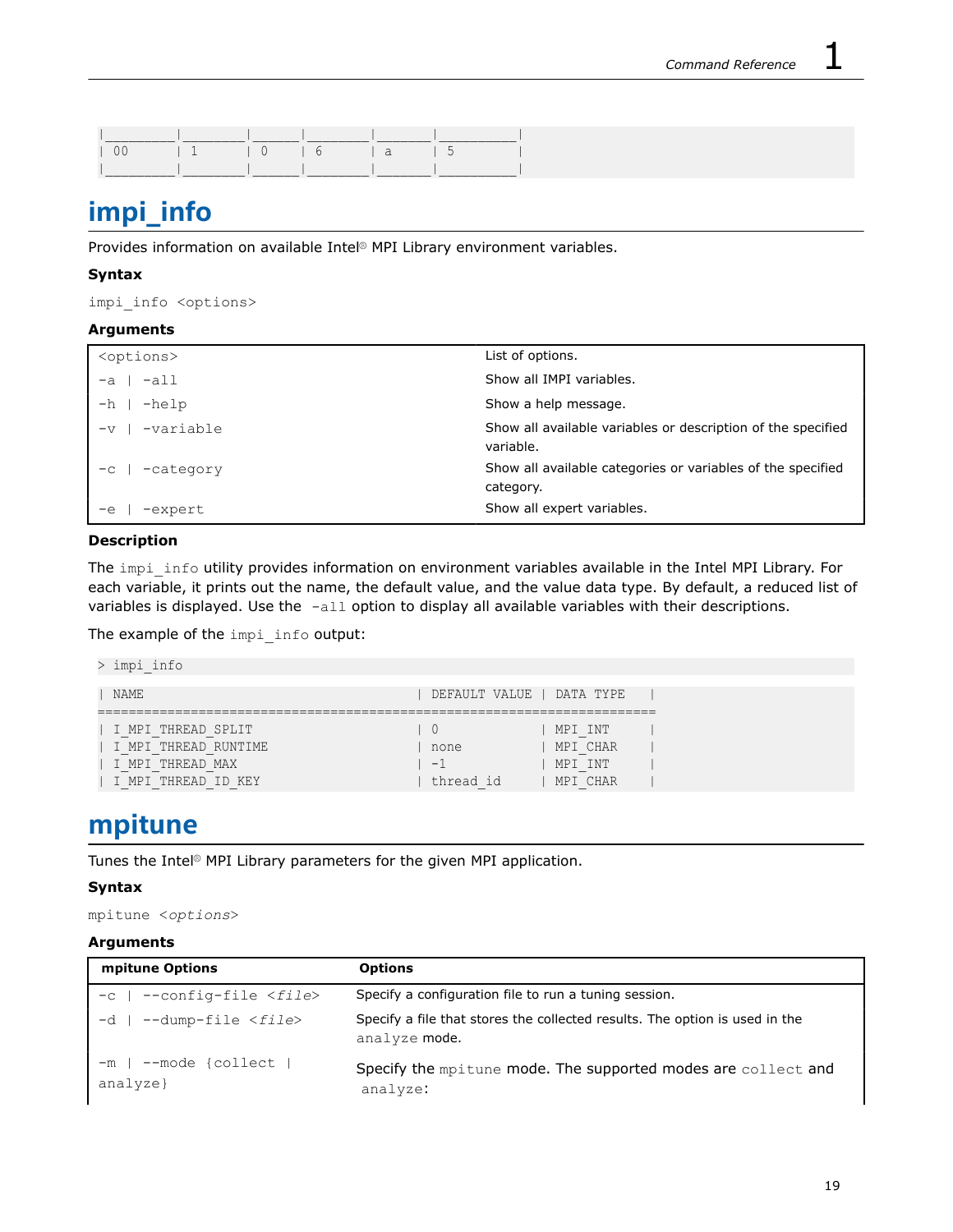| mpitune Options        | <b>Options</b>                                                                                                                                                                                                                                                                                     |
|------------------------|----------------------------------------------------------------------------------------------------------------------------------------------------------------------------------------------------------------------------------------------------------------------------------------------------|
|                        | • the collect mode runs the tuning process and saves results in<br>temporary files;<br>the analyze mode transforms temporary files into a JSON-tree,<br>$\bullet$<br>which is used by the Intel MPI Library, and generates a table that<br>represents algorithm values in a human-readable format. |
| $-\text{help}$<br>$-h$ | Display the help message.                                                                                                                                                                                                                                                                          |
| --version              | Display the product version.                                                                                                                                                                                                                                                                       |

#### **Description**

The mpitune utility allows you to automatically adjust Intel MPI Library parameters, such as collective operation algorithms, to your cluster configuration or application.

The tuner iteratively launches a benchmarking application with different configurations to measure performance and stores the results of each launch. Based on these results, the tuner generates optimal values for the parameters being tuned.

**NOTE** Starting with the Intel MPI Library 2019 Update 4 release, you must specify two mpitune configuration files, which differ in their mode and dump-file fields. A simpler alternative may be to use one of the single configuration file templates shipped with the Intel MPI Library. In this case, you must use the command line to define the mode and dump-file fields.

- The -mode option defines one of two possible MPI tune modes: collect or analyze.
- The -dump-file option defines the path to the temporary files when in analyze mode. This path is returned by mpitune after the first iteration.

The configuration files should specify all tuner parameters, which are passed to the tuner with the - config-file option. A typical configuration file consists of the main section, specifying generic options, and search space sections for specific library parameters (for example, for specific collective operations). To comment a line, use the hash symbol #. All configuration file examples are available at <installdir>/etc/ tune cfg. Please note that configuration files for Intel® MPI Benchmarks are already created.

The tuning process consists of two steps: data collection (the collect mode) and data analysis (the analyze mode):

> mpitune -m collect -c <*path-to-config-file2*> > mpitune -m analyze -c <*path-to-config-file1*>

Another variant of the launch is:

> mpitune -m collect -c <*path-to-config-file1*> -d <*path-to-dump-file*> > mpitune -m analyze -c <*path-to-config-file1*>

where the path to the dump-file received in the first step is used in the config file with templates inside.

The tuning results are presented as a JSON tree and can be added to the library with the I MPI TUNING environment variable.

#### **MPI Options Support**

The following MPI options are available within the utility:

| <b>MPI Options</b>         | <b>Description</b>                       |
|----------------------------|------------------------------------------|
| -f < <i>filename</i> >     | Specify a file containing host names.    |
| -hosts < <i>hostlist</i> > | Specify a comma-separated list of hosts. |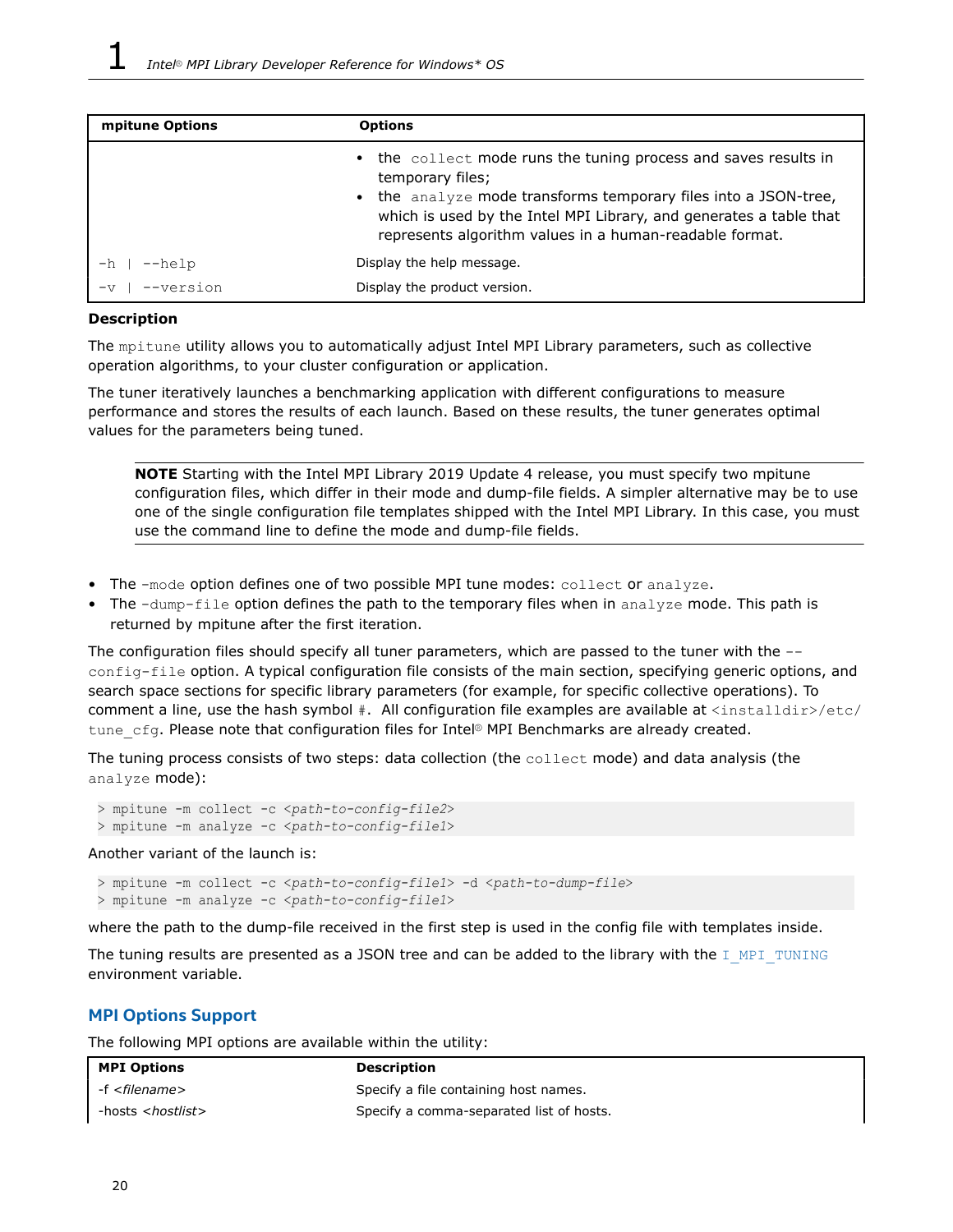-np *<value>* Specify the number of processes.

#### **Examples**

```
> mpitune -np 2 -ppn 1 -hosts HOST1,HOST2 -m collect -c <path-to-config-file2>
> mpitune -np 2 -ppn 1 -hosts HOST1,HOST2 -m analyze -c <path-to-config-file1>
```
#### **Configuration File Format**

All tuner parameters should be specified in two configuration files, passed to the tuner with the  $--$ configfile option. A typical configuration file consists of the main section, specifying generic options, and search space sections for specific library parameters (for example, for specific collective operations). Configuration files differ in mode and dump-file fields only. To comment a line, use the hash symbol  $#$ .

You can also specify MPI options to simplify mpitune usage. MPI options are useful for Intel® MPI Benchmarks that have special templates for mpitune located at <*install-dir*>/etc/tune\_cfg. The templates require no changes in configuration files to be made.

For example, to tune the Bcast collective algorithm, use the following option:

> mpiexec -np 2 -ppn 2 -hosts HOST1 -m analyze -c <*path-to-Bcast.cfg*>

Experienced users can change configuration files to use this option for other applications.

#### **Output Format**

The tuner presents results in a JSON tree view (since the 2019 release), where the  $\text{comm }$  id=-1 layer is added automatically for each tree:

```
{
   "coll=Reduce": {
     "ppn=2": {
      "comm_size=2": {
         "comm_id=-1": {
           "msg_size=243": {
             "REDUCE=8": {}
           },
           "msg_size=319": {
             "REDUCE=11": {}
           },
           "msg_size=8192": {
            "REDUCE=8" : {} },
           "msg_size=28383": {
             "REDUCE=9": {}
           },
           "msg_size=-1": {
             "REDUCE=1": {}
 }
 }
       }
 }
\qquad \qquad}
```
To add the resulting JSON tree to the library, use the I MPI\_TUNING environment variable.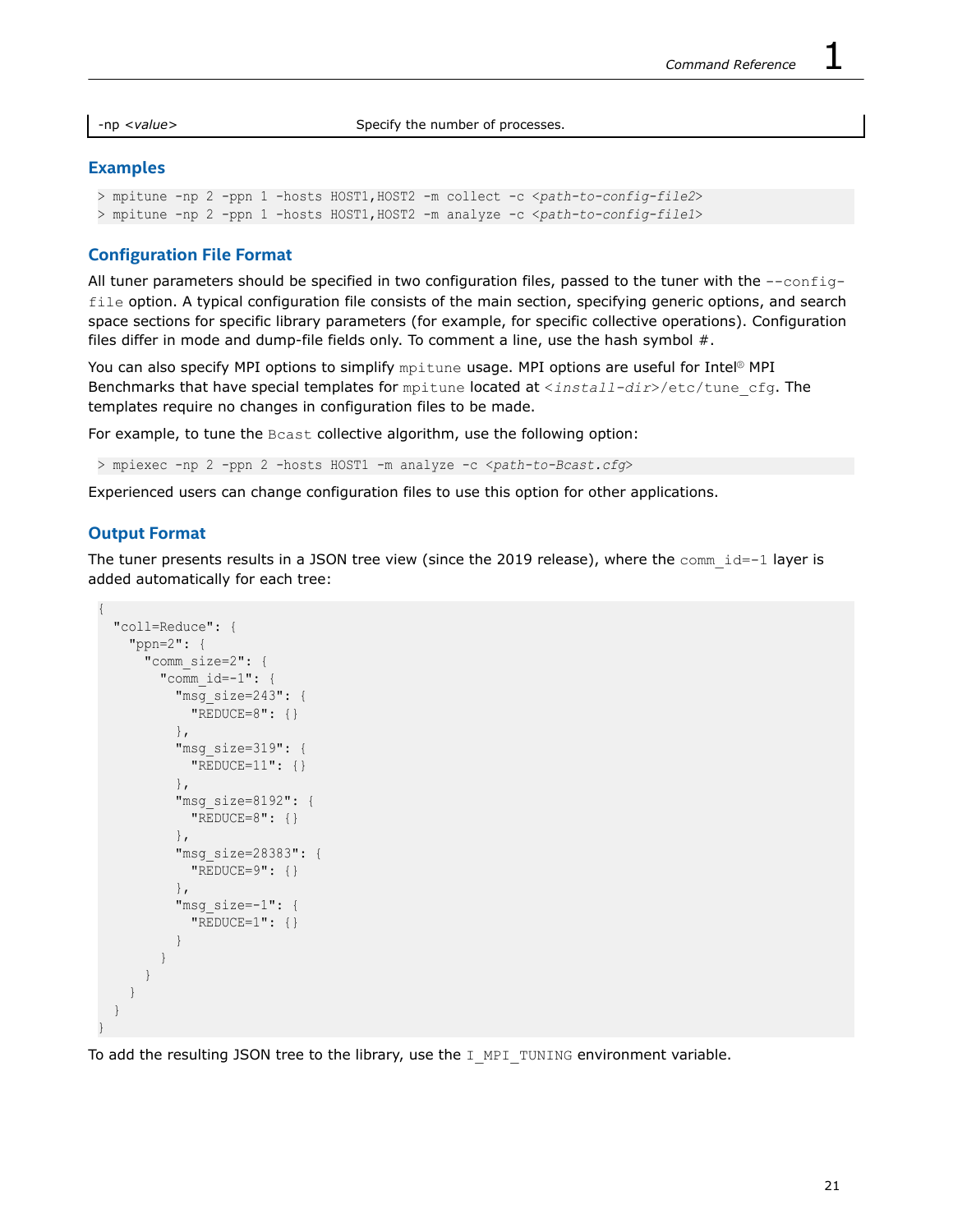#### <span id="page-21-0"></span>**Old Output Format**

The old output format is only valid for Intel MPI Library 2018 and prior versions:

I\_MPI\_ADJUST\_BCAST=2:0-0;1:1-64;2:65-509;1:510-8832;3:8833-0

Use the resulting variable value with the application launch to achieve performance gain.

#### **See Also**

[MPI Tuning](https://software.intel.com/content/www/us/en/develop/documentation/mpi-developer-guide-windows/top/analysis-and-tuning/mpi-tuning.html) in the Developer Guide.

For available configuration options, refer to mpitune Configuration Options.

#### **mpitune Configuration Options**

#### **Application Options**

#### **-app**

Sets a template for the command line to be launched to gather tuning results. The command line can contain variables declared as  $Q < \text{var name} > Q$ . The variables are defined further on using other options.

For example:

```
-app: mpirun -np @np@ -ppn @ppn@ IMB-MPI1 -msglog 0:@logmax@ -npmin @np@ @func@
```
**NOTE** The application must produce output (in stdout or file or any other destination) that can be parsed by the tuner to pick the value to be tuned and other variables. See the -app-regex and -appregex-legend options below for details.

#### **-app-regex**

Sets a regular expression to be evaluated to extract the required values from the application output. Use regular expression groups to assign the values to variables. Variables and groups associations are set using the -app-regex-legend option.

For example, to extract the  $#bytes$  and  $t$  max [usec] values from this output:

|                  | #bytes #repetitions t min[usec] t max[usec] t avg[usec] |      |      |      |
|------------------|---------------------------------------------------------|------|------|------|
| $\left( \right)$ | 1000                                                    | 0.06 | 0.06 | 0.06 |
|                  | 1000                                                    | 0.10 | 0.10 | 0.10 |

use the following configuration:

```
-app\text{-}regex: (\d+)\s+\d+\st{d+}\st{d.+-}+\st{[\ddot{d}.+-]+}
```
#### **-app-regex-legend**

Specifies a list of variables extracted from the regular expression. Variables correspond to the regular expression groups. The tuner uses the last variable as the performance indicator of the launch. Use the tree-opt to set the optimization direction of the indicator.

For example:

-app-regex-legend: size, time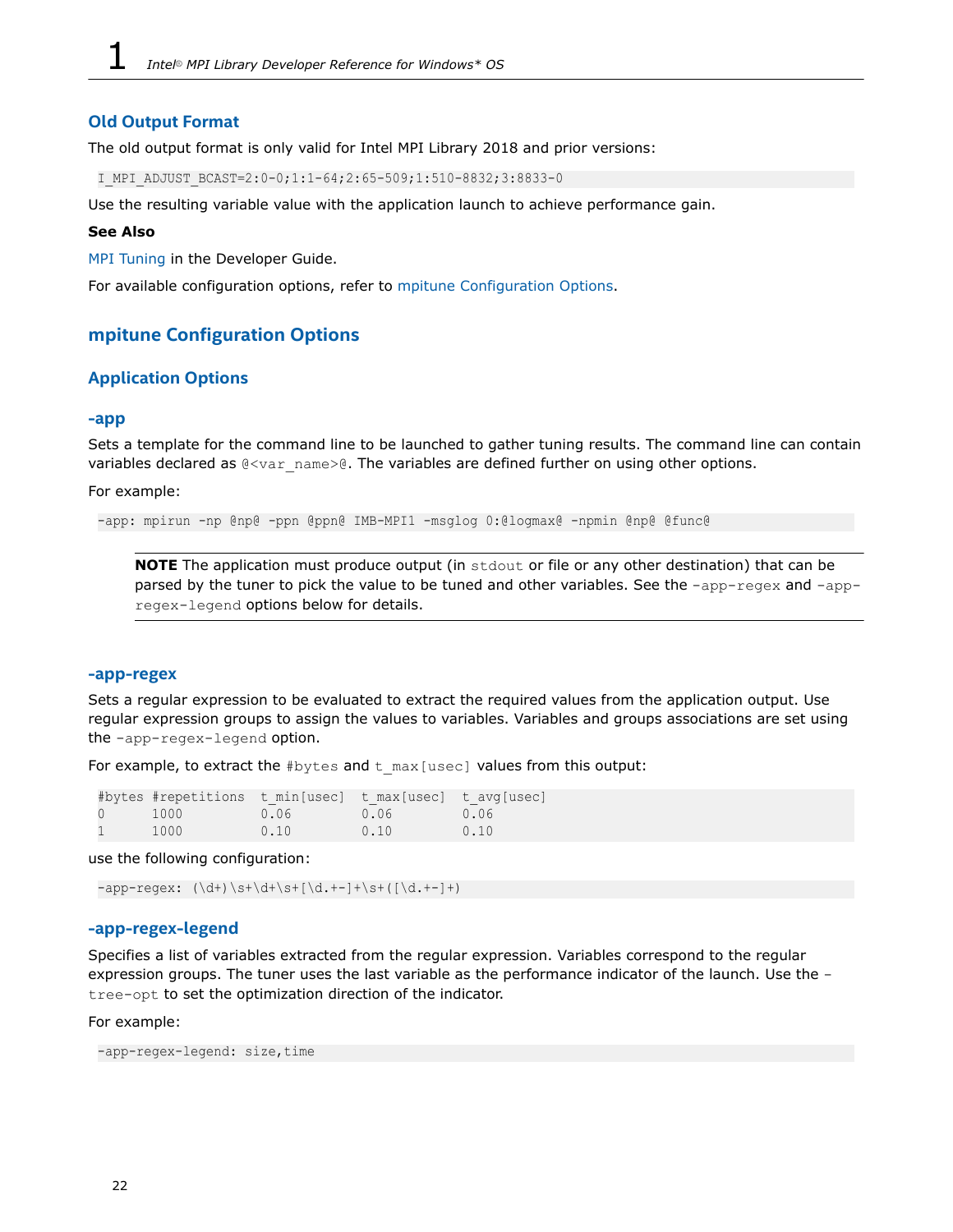#### **-iter**

Sets the number of iterations for each launch with a given set of parameters. Higher numbers of iterations increase accuracy of results.

For example:

-iter: 3

#### **Search Space Options**

Use these options to define a search space, which is a set of combinations of Intel® MPI Library parameters that the target application uses for launches. The library parameters are generally configured using run-time options or environment variables.

**NOTE** A search space line can be very long, so line breaking is available for all the search space options. Use a backslash to break a line (see examples below).

#### **-search**

Defines the search space by defining variables declared with the -app option and by setting environment variables for the application launch.

#### For example:

```
-search: func=BCAST, \
np=4,ppn={1,4},{,I_MPI_ADJUST_BCAST=[1,3]},logmax=5
```
The -app variables are defined as  $\langle \text{var1} \rangle = \langle \text{value1} \rangle$  [,  $\langle \text{var2} \rangle = \langle \text{value2} \rangle$ ] [, ...]. The following syntax is available for setting values:

| <b>Syntax</b>                                                        | <b>Description</b>                                                                                                                                                                              | <b>Examples</b>                              |
|----------------------------------------------------------------------|-------------------------------------------------------------------------------------------------------------------------------------------------------------------------------------------------|----------------------------------------------|
| <value></value>                                                      | Single value. Can be a number or a string.                                                                                                                                                      | 4                                            |
| { <value1>[,<value2}<br><math>&gt;1</math>[,]}</value2}<br></value1> | List of independent values.                                                                                                                                                                     | ${2,4}$                                      |
| [ <start>,<end>[,<st<br>ep&gt;11</st<br></end></start>               | Linear range of values with the default step of<br>1.                                                                                                                                           | $[1, 8, 2]$ - expands to $\{1, 2, 4, 6, 8\}$ |
| $ep>\]$                                                              | ( <start>,<end>[,<st 2.<="" default="" exponential="" of="" range="" step="" td="" the="" with=""><td><math>(1, 16)</math> - expands to <math>\{1, 2, 4, 8, 16\}</math></td></st></end></start> | $(1, 16)$ - expands to $\{1, 2, 4, 8, 16\}$  |

To set environment variables for the command launch, use the following syntax:

| <b>Syntax</b>                                                                                                          | <b>Description</b>                                                                                                                        | <b>Examples</b>                                  |
|------------------------------------------------------------------------------------------------------------------------|-------------------------------------------------------------------------------------------------------------------------------------------|--------------------------------------------------|
| <variable>=<value></value></variable>                                                                                  | Single variable definition. Any type of<br>the syntax above can be used for the<br>value: single values, lists or ranges.                 | I MPI ADJUST BCAST=3<br>I MPI ADJUST BCAST=[1,3] |
| {, <variable>=<value>}</value></variable>                                                                              | A special case of the syntax above.<br>When set this way, the variable<br>default value is first used in an<br>application launch.        | $\{I, I \text{ MPI ADJUST BCAST} = [1, 3]\}$     |
| <prefix>{<value1><br/><math>[</math>, <value2><math>]</math><math>[</math>, <math>]</math>}</value2></value1></prefix> | Multi-value variable definition.                                                                                                          | I MPI ADJUST ALLREDUCE{=1,                       |
|                                                                                                                        | Prefix is a common part for all<br>the values, commonly the<br>variable name.                                                             | $=2$ , $(=9$ , KN RADIX= $(2, 8)$ ) }            |
|                                                                                                                        |                                                                                                                                           | See below for a more complete<br>example.        |
|                                                                                                                        | A value can be a singular value or<br>a combination of values in the<br>format:<br><prefix>(<value1>[,<value2></value2></value1></prefix> |                                                  |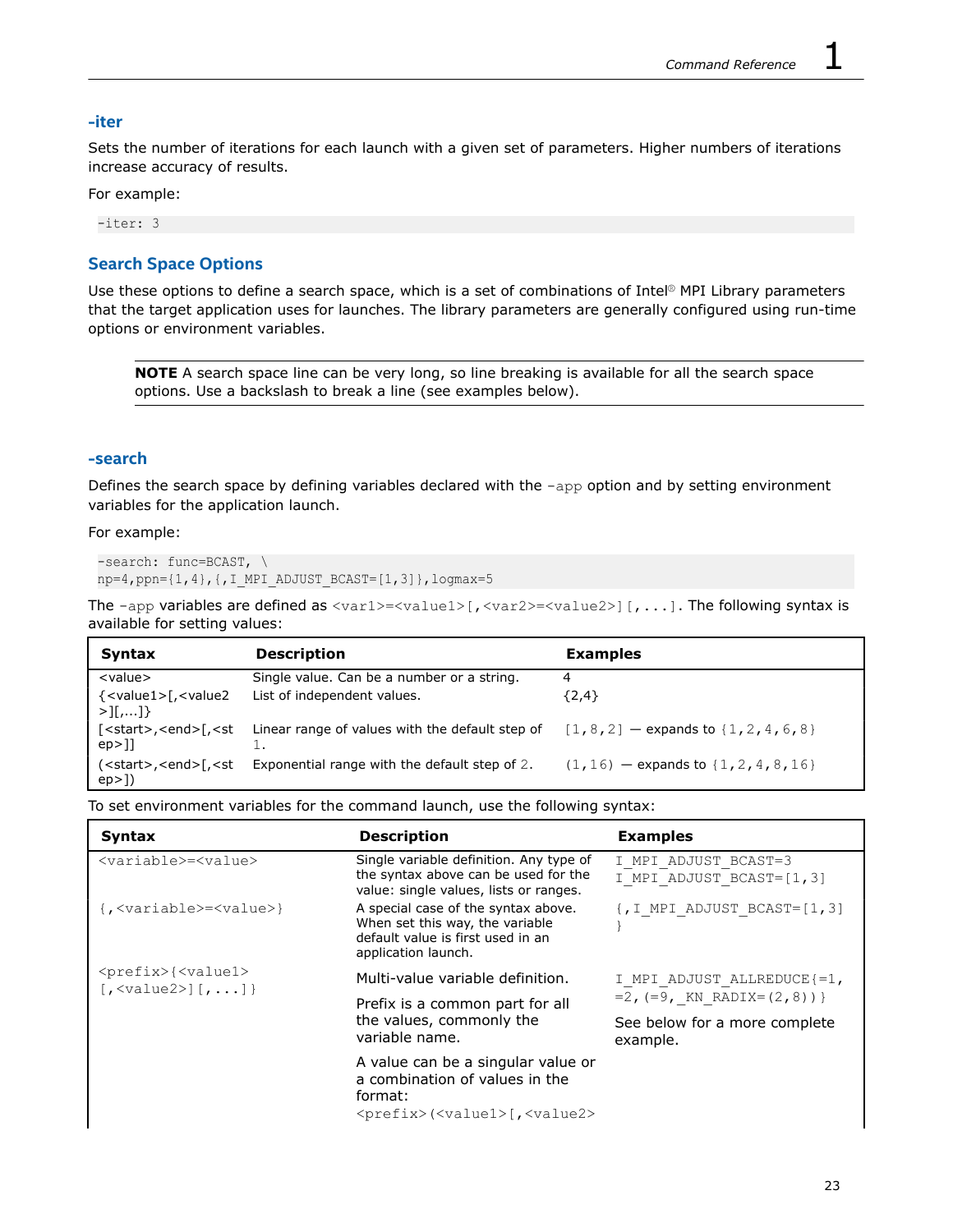| Syntax | <b>Description</b>                                                                                                                         | <b>Examples</b> |
|--------|--------------------------------------------------------------------------------------------------------------------------------------------|-----------------|
|        | $\vert$ [,  ]). Prefix is optional and<br>a value in the combination is a<br>string, which can utilize the list<br>and range syntax above. |                 |

The following example shows a more complex option definition:

I\_MPI\_ADJUST\_BCAST{=1,=2,(=9,\_KN\_RADIX=(2,8)),(={10,11},\_SHM\_KN\_RADIX=[2,8,2])}

This directive consecutively runs the target application with the following environment variables set:

```
I MPI ADJUST BCAST=1
I_MPI_ADJUST_BCAST=2
I MPI ADJUST BCAST=9, I MPI ADJUST BCAST KN RADIX=2
I MPI ADJUST BCAST=9, I MPI ADJUST BCAST KN RADIX=4
I_MPI_ADJUST_BCAST=9,I_MPI_ADJUST_BCAST_KN_RADIX=8
I MPI ADJUST BCAST=10, I MPI ADJUST BCAST SHM KN RADIX=2
I_MPI_ADJUST_BCAST=10,I_MPI_ADJUST_BCAST_SHM_KN_RADIX=4
I_MPI_ADJUST_BCAST=10, I_MPI_ADJUST_BCAST_SHM_KN_RADIX=6
I_MPI_ADJUST_BCAST=10,I_MPI_ADJUST_BCAST_SHM_KN_RADIX=8
I_MPI_ADJUST_BCAST=11,I_MPI_ADJUST_BCAST_SHM_KN_RADIX=2
I_MPI_ADJUST_BCAST=11,I_MPI_ADJUST_BCAST_SHM_KN_RADIX=4
I MPI ADJUST BCAST=11, I MPI ADJUST BCAST SHM KN RADIX=6
I_MPI_ADJUST_BCAST=11,I_MPI_ADJUST_BCAST_SHM_KN_RADIX=8
```
#### **-search-excl**

Excludes certain combinations from the search space. The syntax is identical to that of the -search option. For example:

-search-excl: I MPI ADJUST BCAST={1,2}

or

-search-excl: func=BCAST, np=4, ppn=1, I\_MPI\_ADJUST\_BCAST=1

#### **-search-only**

Defines a subset of the search space to search in. Only this subset is used for application launches. The syntax is identical to the -search option.

This option is useful for the second and subsequent tuning sessions on a subset of parameters from the original session, without creating a separate configuration file.

#### **Output Options**

Use these options to customize the output. The tuner can produce output of two types:

- table— useful for verifying the tuning results, contains values from all the application launches
- tree— an internal output format, contains the optimal values

#### **-table**

Defines the layout for the resulting output table. The option value is a list of variables declared with the -app option, which are joined in colon-separated groups. Each group denotes a specific part of the table.

For example:

-table: func:ppn,np:size:\*:time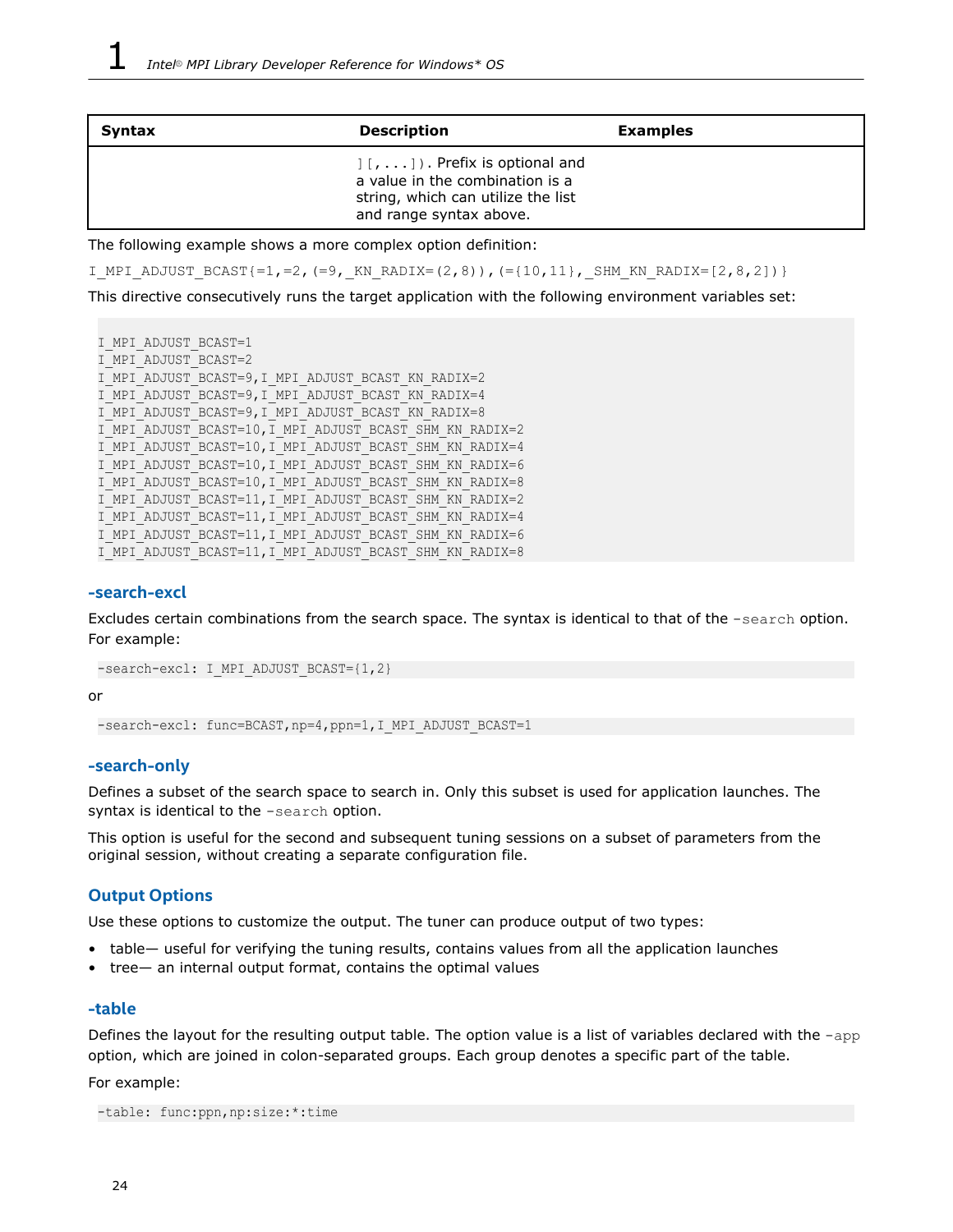The last group variables (time) are rendered in table cells. The second last group variables are used for building table columns (\*, denotes all the variables not present the other variable groups). The third last group variables are used for building table rows (size). All other variable groups are used to make up the table label. Groups containing several variables are complex groups and produce output based on all the value combinations.

For example, the option definition above can produce the following output:

```
Label: "func=BCAST, ppn=2, np=2"
Legend:
set 0: ""
set 1: "I MPI ADJUST BCAST=1"
set 2: "I MPI ADJUST BCAST=2"
set 3: "I MPI ADJUST BCAST=3"
Table:
           | set 0 | set 1 | set 2 | set 3
-----------|-------------|-------------|-------------|------------
"size=0" | "time=0.10" | "time=0.08" | "time=0.11" | "time=0.10"
            | "time=0.12" | "time=0.09" | "time=0.12" | "time=0.11"
                         | | "time=0.10" | |
 -----------|-------------|-------------|-------------|------------
"size=4" | "time=1.12" | "time=1.11" | "time=1.94" | "time=1.72"
            | "time=1.35" | "time=1.18" | "time=1.97" | "time=1.81"
            | "time=1.38" | "time=1.23" | "time=2.11" | "time=1.89"
  -----------|-------------|-------------|-------------|------------
"size=8" | "time=1.21" | "time=1.10" | "time=1.92" | "time=1.72"
           | "time=1.36" | "time=1.16" | "time=2.01" | "time=1.75"
          | "time=1.37" | "time=1.17" | "time=2.24" | "time=1.87"
-----------|-------------|-------------|-------------|------------
...
```
Cells include only unique values from all the launches for the given parameter combination. The number of launches is set with the -iter option.

#### **-table-ignore**

Specifies the variables to ignore from the  $-table$  option definition.

#### **-tree**

Defines the layout for the resulting tree of optimal values of the parameter that is tuned (for example, collective operation algorithms). The tree is rendered as a JSON structure. The option value is a list of variables declared with the -app option, which are joined in colon-separated groups. Each group denotes a specific part of the tree. Groups containing several variables are complex groups and produce output based on all the value combinations.

#### Example:

-tree: func:ppn,np:size:\*:time

The first two groups ( $func$  and  $ppn, np$ ) make up the first two levels of the tree. The last group variables (time) are used as the optimization criteria and are not rendered. The second last group contains variables to be optimized (\*, denotes all the variables not present the other variable groups). The third last group variables are used to split the search space into intervals based on the optimal values of parameters from the next group (for example, I\_MPI\_ADJUST\_<operation> algorithm numbers).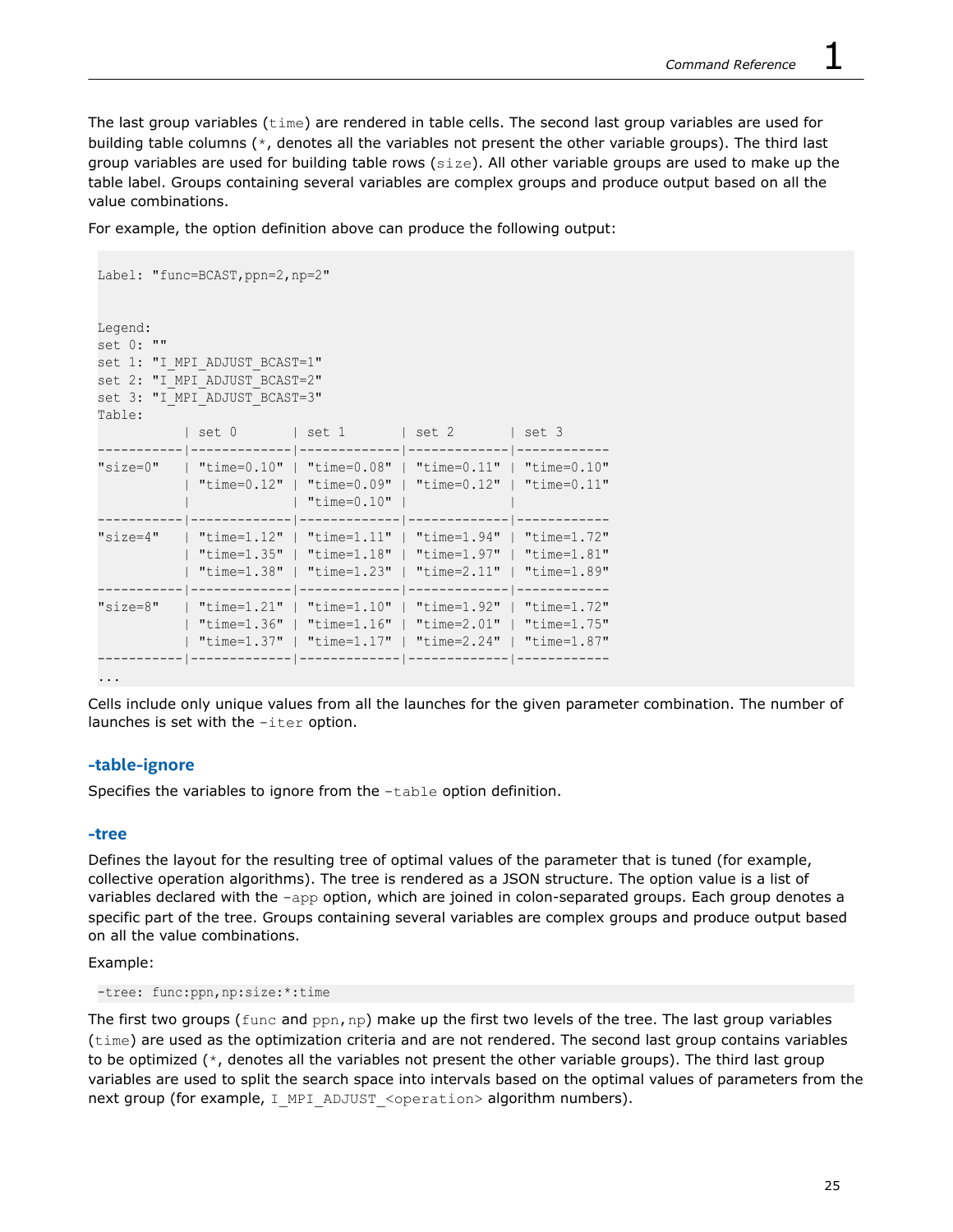For example, the option definition above can produce the following output:

```
{
            "func=BCAST":
             {
                         "ppn=1,np=4":
\left\{ \begin{array}{cc} 0 & 0 & 0 \\ 0 & 0 & 0 \\ 0 & 0 & 0 \\ 0 & 0 & 0 \\ 0 & 0 & 0 \\ 0 & 0 & 0 \\ 0 & 0 & 0 \\ 0 & 0 & 0 \\ 0 & 0 & 0 \\ 0 & 0 & 0 \\ 0 & 0 & 0 \\ 0 & 0 & 0 & 0 \\ 0 & 0 & 0 & 0 \\ 0 & 0 & 0 & 0 \\ 0 & 0 & 0 & 0 & 0 \\ 0 & 0 & 0 & 0 & 0 \\ 0 & 0 & 0 & 0 & 0 \\ 0 & 0 & 0 & 0 & 0 \\ 0 & 0 & 0 & 0 & 0 "size=0":
                                                {"I_MPI_ADJUST_BCAST": "3"},
                                     "size=64":
                                                {"I_MPI_ADJUST_BCAST": "1"},
                                     "size=512":
                                               {"I_MPI_ADJUST_BCAST": "2"},
                                     ...
                        }
            }
}
```
This tree representation is an intermediate format of tuning results and is ultimately converted to a string that the library can understand. The conversion script is specified with -tree-postprocess option.

#### **-tree-ignore**

Specifies the variables to ignore from the -tree option definition.

#### **-tree-intervals**

Specifies the maximum number of intervals where the optimal parameter value is applied. If not specified, any number of intervals is allowed.

#### **-tree-tolerance**

Specifies the tolerance level. Non-zero tolerance (for example, 0.03 for 3%) joins resulting intervals with the performance indicator value varying by the specified tolerance.

#### **-tree-postprocess**

Specifies an executable to convert the resulting JSON tree to a custom format.

#### **-tree-opt**

Specifies the optimization direction. The available values are max (default) and min.

#### **-tree-file**

Specifies a log file where the tuning results are saved.

#### **-tree-view**

Specify the mode to present the json-tree. The available values are "simple" and "default". The "default" mode enables an interpolation mechanism; the "simple" mode disables the interpolation mechanism. The resulting tree contains message sizes used during the launch.

#### **-mode**

Specifies the mpitune mode. The available values are "collect" for gathering data and "analyze" for converting this data to a JSON-tree. Note that the -mode field can be defined in the configuration file as macros @-mode@, although the real value must be defined in the command line.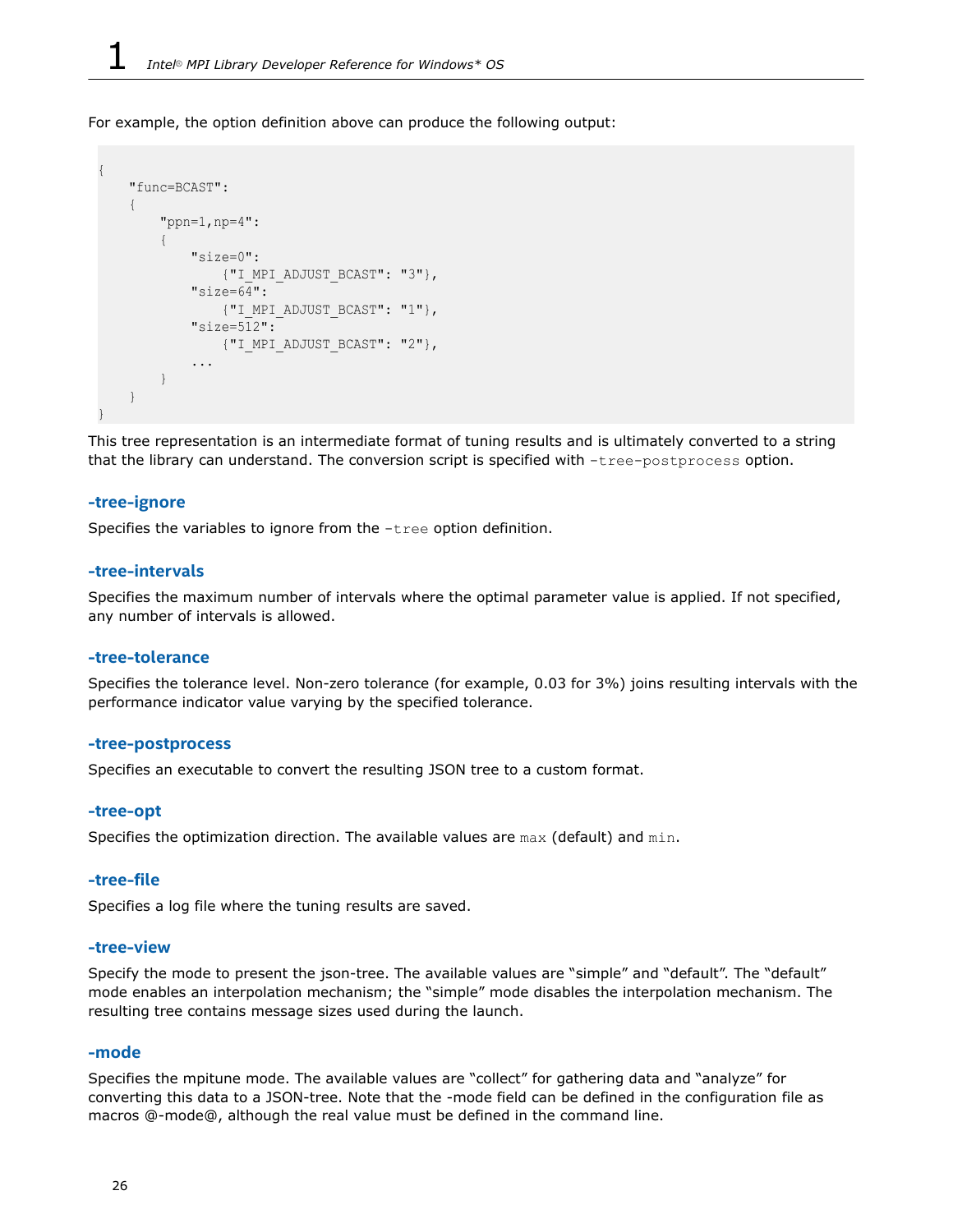#### **-dump-file**

Specifies the path for the dump-file, which is returned by mpitune after the first iteration. The first iteration can be initialized by way of "" (an nempty string). Note that the -dump-file field can be defined in the configuration file as macros @-dump-file@, although the real value must be defined in the command line.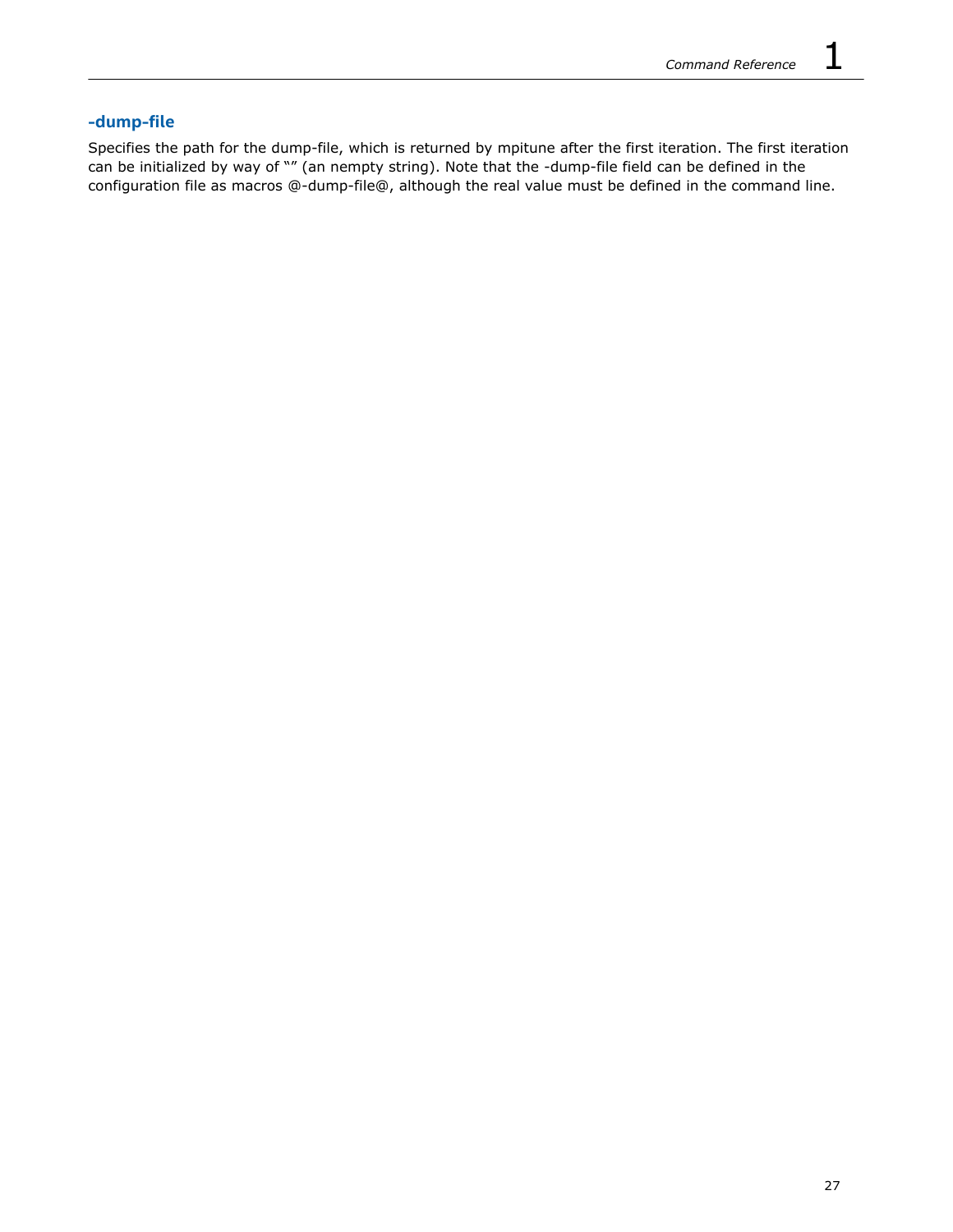# <span id="page-27-0"></span>*Environment Variable Reference* **2**

This section provides information on different variables:

- Compilation Environment Variables
- [Hydra Environment Variables](#page-29-0)
- [I\\_MPI\\_ADJUST Family Environment Variables](#page-35-0)
- [Tuning Environment Variables](#page-43-0)
- [Environment Variables for Main Thread Pinning](#page-50-0)
- [Environment Variables for Fabrics Control](#page-62-0)
- **[Other Environment Variables](#page-66-0)**

## **Compilation Environment Variables**

#### **I\_MPI\_{CC,CXX,FC,F77,F90}\_PROFILE**

Specify the default profiling library.

#### **Syntax**

```
I_MPI_CC_PROFILE=<profile-name>
```
I\_MPI\_CXX\_PROFILE=*<profile-name>*

```
I_MPI_FC_PROFILE=<profile-name>
```
I\_MPI\_F77\_PROFILE=*<profile-name>*

```
I_MPI_F90_PROFILE=<profile-name>
```
#### **Argument**

<*profile-name*> Specify a default profiling library.

#### **Description**

Set this environment variable to select a specific MPI profiling library to be used by default. This has the same effect as using -profile=*<profile-name>* as an argument for mpiicc or another Intel® MPI Library compiler wrapper.

#### **I\_MPI\_{CC,CXX,FC,F77,F90}**

Set the path/name of the underlying compiler to be used.

#### **Syntax**

I\_MPI\_CC=*<compiler>* I\_MPI\_CXX=*<compiler>* I\_MPI\_FC=*<compiler>* I\_MPI\_F77=*<compiler>*

```
I_MPI_F90=<compiler>
```
#### **Arguments**

*<compiler>* Specify the full path/name of compiler to be used.

#### **Description**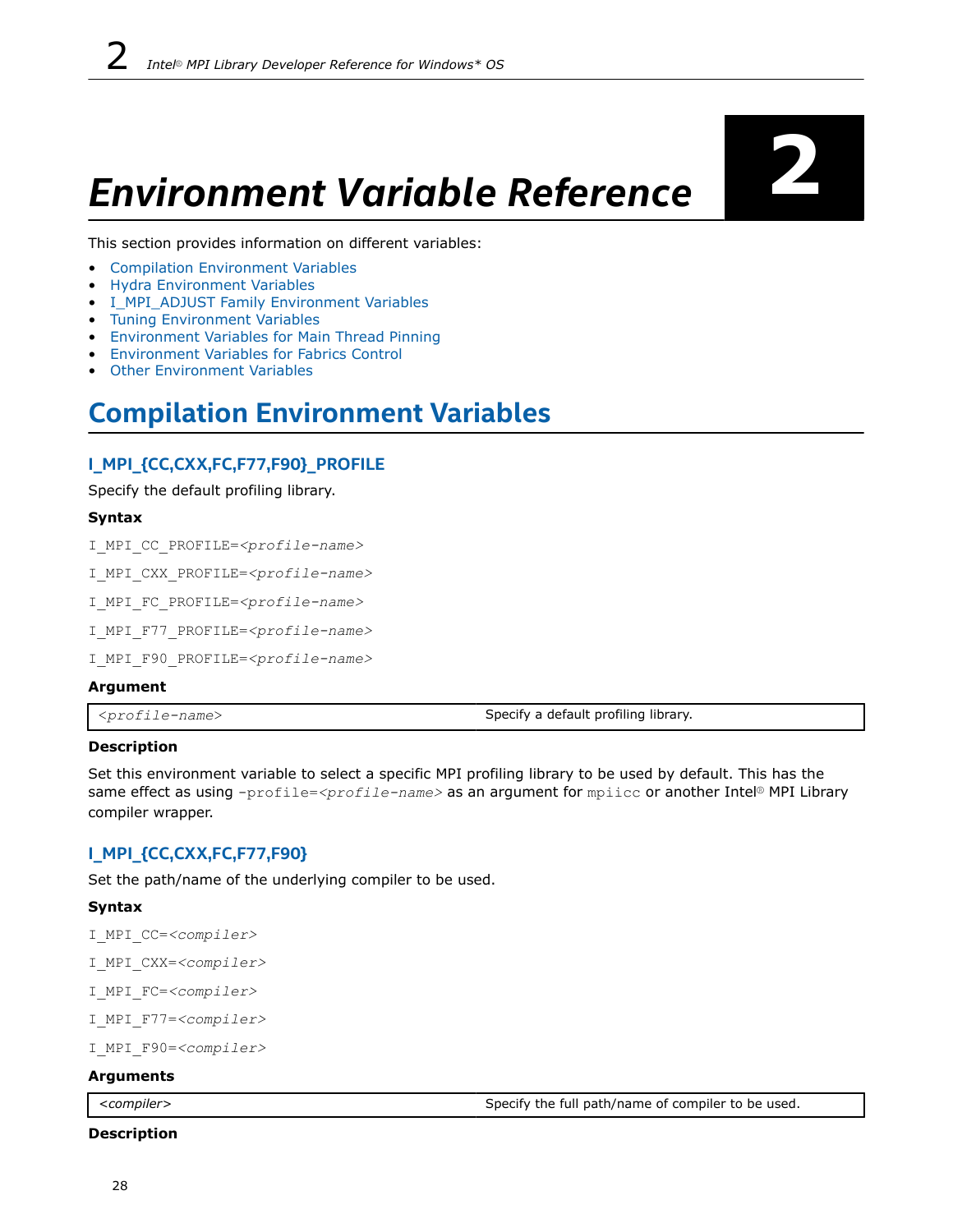Set this environment variable to select a specific compiler to be used. Specify the full path to the compiler if it is not located in the search path.

**NOTE** Some compilers may require additional command line options.

#### **I\_MPI\_ROOT**

Set the Intel MPI Library installation directory path.

#### **Syntax**

I\_MPI\_ROOT=*<path>*

#### **Arguments**

*<path>* Specify the installation directory of the Intel MPI Library.

#### **Description**

Set this environment variable to specify the installation directory of the Intel MPI Library.

**NOTE** If you are using the Visual Studio integration, you may need to use I MPI\_ONEAPI\_ROOT.

#### **VT\_ROOT**

Set Intel® Trace Collector installation directory path.

#### **Syntax**

VT\_ROOT=*<path>*

#### **Arguments**

| $<$ path $>$ | Specify the installation directory of the Intel Trace |
|--------------|-------------------------------------------------------|
|              | Collector.                                            |

#### **Description**

Set this environment variable to specify the installation directory of the Intel Trace Collector.

#### **I\_MPI\_COMPILER\_CONFIG\_DIR**

Set the location of the compiler configuration files.

#### **Syntax**

```
I_MPI_COMPILER_CONFIG_DIR=<path>
```
#### **Arguments**

| $ $ $<$ path> | Specify the location of the compiler configuration files. |
|---------------|-----------------------------------------------------------|
|               | The default value is <install-dir>\etc</install-dir>      |

#### **Description**

Set this environment variable to change the default location of the compiler configuration files.

#### **I\_MPI\_LINK**

Select a specific version of the Intel MPI Library for linking.

#### **Syntax**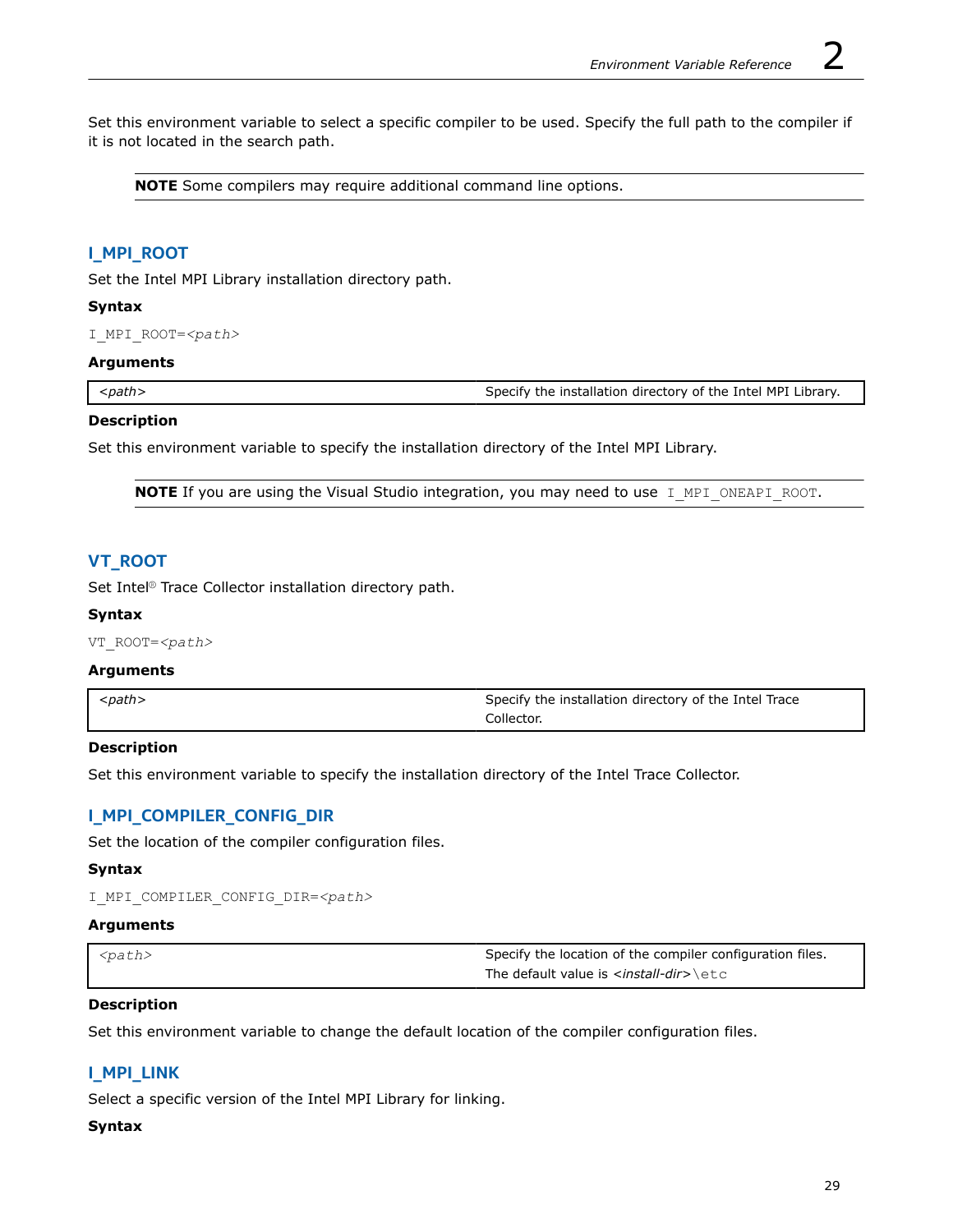<span id="page-29-0"></span>I\_MPI\_LINK=<*arg*>

#### **Arguments**

| Argument | <b>Library Version</b>                                      |
|----------|-------------------------------------------------------------|
| opt      | Multi-threaded optimized library. This is the default value |
| , dbg    | Multi-threaded debug library                                |

#### **Description**

Set this variable to always link against the specified version of the Intel MPI Library.

## **Hydra Environment Variables**

#### **I\_MPI\_HYDRA\_HOST\_FILE**

Set the host file to run the application.

#### **Syntax**

I\_MPI\_HYDRA\_HOST\_FILE=*<arg>*

#### **Argument**

| $\langle arg \rangle$     | String parameter                           |
|---------------------------|--------------------------------------------|
| ` <hostsfile></hostsfile> | The full or relative path to the host file |

#### **Description**

Set this environment variable to specify the hosts file.

#### **I\_MPI\_HYDRA\_HOSTS\_GROUP**

Set node ranges using brackets, commas, and dashes.

#### **Syntax**

I\_MPI\_HYDRA\_HOSTS\_GROUP=*<arg>*

#### **Argument**

*<arg>* Set a node range.

#### **Description**

Set this variable to be able to set node ranges using brackets, commas, and dashes (like in Slurm\* Workload Manager). For example:

I\_MPI\_HYDRA\_HOSTS\_GROUP="hostA[01-05],hostB,hostC[01-05,07,09-11]"

You can set node ranges with the -hosts-group option.

#### **I\_MPI\_HYDRA\_DEBUG**

Print out the debug information.

#### **Syntax**

```
I_MPI_HYDRA_DEBUG=<arg>
```
#### **Argument**

| $\prec$ arg $>$        | Binary indicator                                     |
|------------------------|------------------------------------------------------|
| enable   yes   on   1  | Turn on the debug output                             |
| disable   no   off   0 | Turn off the debug output. This is the default value |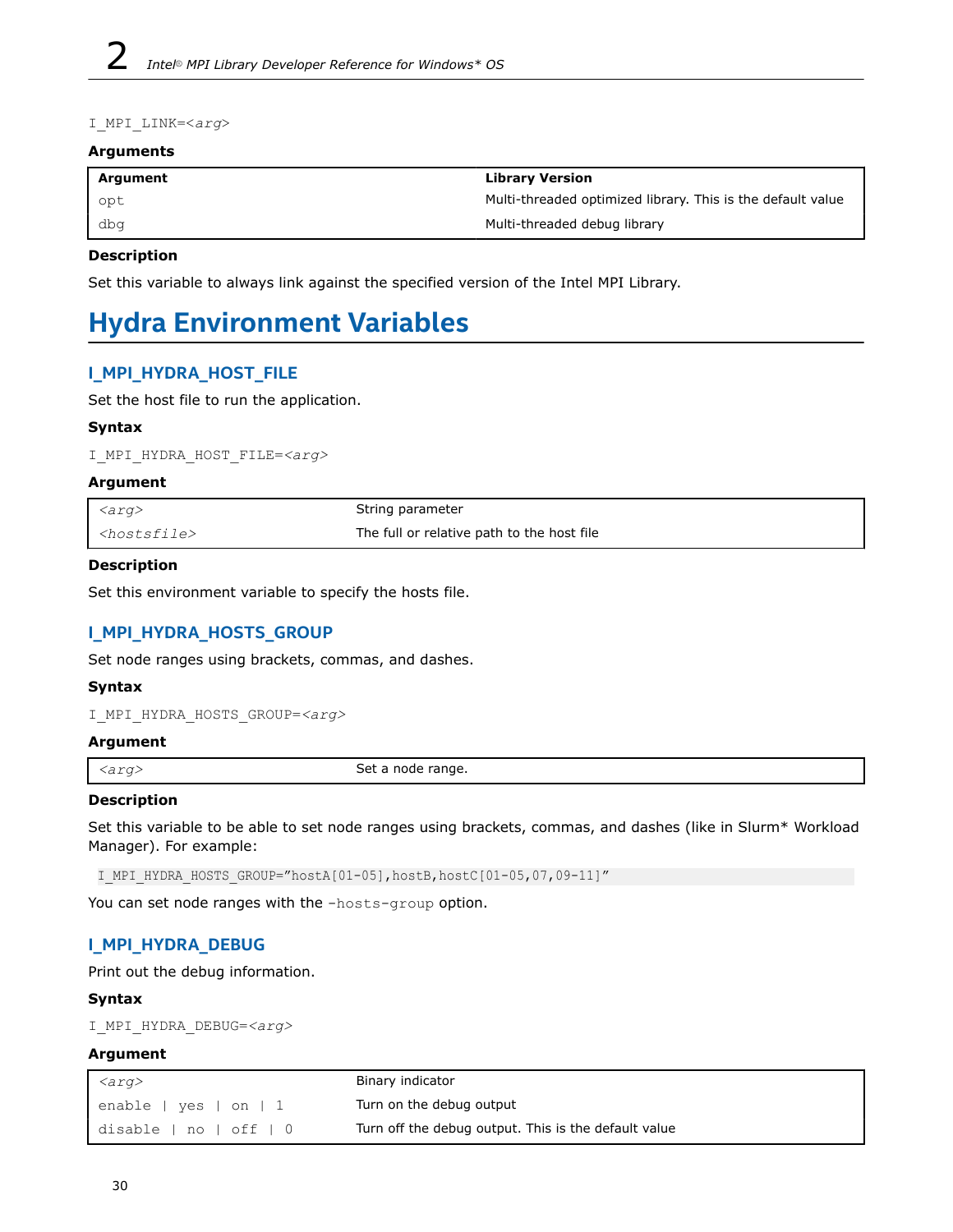#### **Description**

Set this environment variable to enable the debug mode.

#### **I\_MPI\_HYDRA\_ENV**

Control the environment propagation.

#### **Syntax**

I\_MPI\_HYDRA\_ENV=*<arg>*

#### **Argument**

| $\langle arg \rangle$ | String parameter                          |
|-----------------------|-------------------------------------------|
| all                   | Pass all environment to all MPI processes |

#### **Description**

Set this environment variable to control the environment propagation to the MPI processes. By default, the entire launching node environment is passed to the MPI processes. Setting this variable also overwrites environment variables set by the remote shell.

#### **I\_MPI\_JOB\_TIMEOUT**

Set the timeout period for mpiexec.

#### **Syntax**

```
I_MPI_JOB_TIMEOUT=<timeout>
```

```
I_MPI_MPIEXEC_TIMEOUT=<timeout>
```
#### **Argument**

| <timeout></timeout> | Define mpiexec timeout period in seconds                                  |
|---------------------|---------------------------------------------------------------------------|
| $\sim$ $\approx$ 0  | The value of the timeout period. The default timeout value is zero, which |
|                     | means no timeout.                                                         |

#### **Description**

Set this environment variable to make mpiexec terminate the job in *<timeout>* seconds after its launch. The *<timeout>* value should be greater than zero. Otherwise the environment variable setting is ignored.

#### **I\_MPI\_JOB\_STARTUP\_TIMEOUT**

Set the mpiexec job startup timeout.

#### **Syntax**

```
I_MPI_JOB_STARTUP_TIMEOUT=<timeout>
```
#### **Argument**

| <timeout></timeout>        | Define mpiexec startup timeout period in seconds                          |
|----------------------------|---------------------------------------------------------------------------|
| $\langle n \rangle \geq 0$ | The value of the timeout period. The default timeout value is zero, which |
|                            | means no timeout.                                                         |

#### **Description**

Set this environment variable to make mpiexec terminate the job in *<timeout>* seconds if some processes are not launched. The *<timeout>* value should be greater than zero.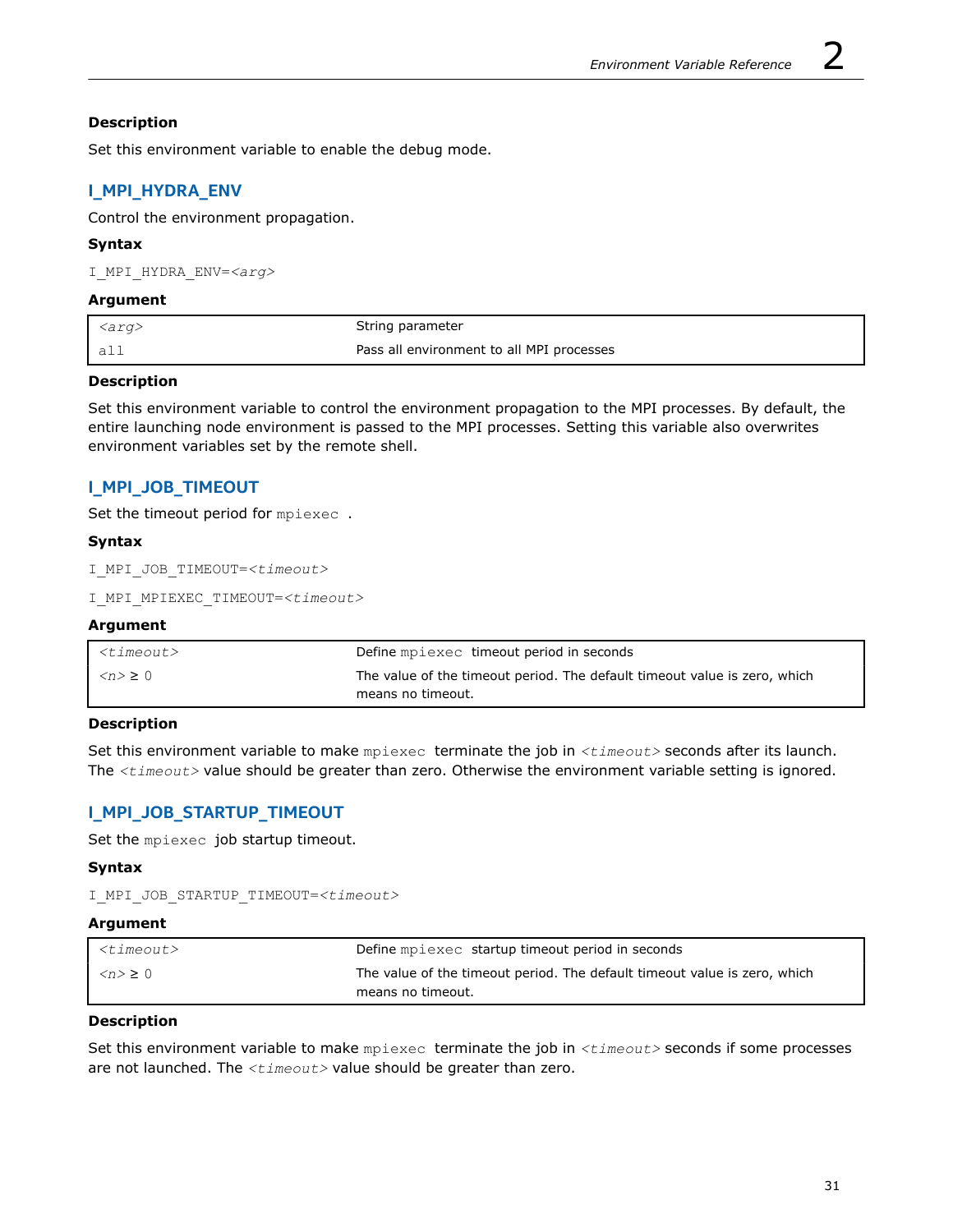#### **I\_MPI\_HYDRA\_BOOTSTRAP**

#### Set the bootstrap server.

#### **Syntax**

I\_MPI\_HYDRA\_BOOTSTRAP=*<arg>*

#### **Argument**

| $\langle arg \rangle$ | String parameter            |
|-----------------------|-----------------------------|
| l service             | Use hydra service agent     |
| l Isf                 | Use the LSF blaunch command |

#### **Description**

Set this environment variable to specify the bootstrap server.

**NOTE** LSF bootstrap is chosen automatically if LSF environment variables are found. If the -hosts option is specified, LSF bootstrap will not be chosen by default. Set I\_MPI\_HYDRA\_BOOTSTRAP=lsf for this case.

#### **I\_MPI\_HYDRA\_BOOTSTRAP\_EXEC**

Set the executable file to be used as a bootstrap server.

#### **Syntax**

```
I_MPI_HYDRA_BOOTSTRAP_EXEC=<arg>
```
#### **Argument**

| <arq></arq>               | String parameter                |
|---------------------------|---------------------------------|
| <executable></executable> | The name of the executable file |

#### **Description**

Set this environment variable to specify the executable file to be used as a bootstrap server.

#### **I\_MPI\_HYDRA\_PMI\_CONNECT**

Define the processing method for PMI messages.

#### **Syntax**

I\_MPI\_HYDRA\_PMI\_CONNECT=*<value>*

#### **Argument**

| $<$ value $>$ | The algorithm to be used                                                 |
|---------------|--------------------------------------------------------------------------|
| nocache       | Do not cache PMI messages                                                |
| cache         | Cache PMI messages on the local pmi proxy management processes to        |
|               | minimize the number of PMI requests. Cached information is automatically |
|               | propagated to child management processes.                                |
| lazy-cache    | cache mode with on-demand propagation.                                   |
| alltoall      | Information is automatically exchanged between all pmi proxy before any  |
|               | get request can be done. This is the default value.                      |

#### **Description**

Use this environment variable to select the PMI messages processing method.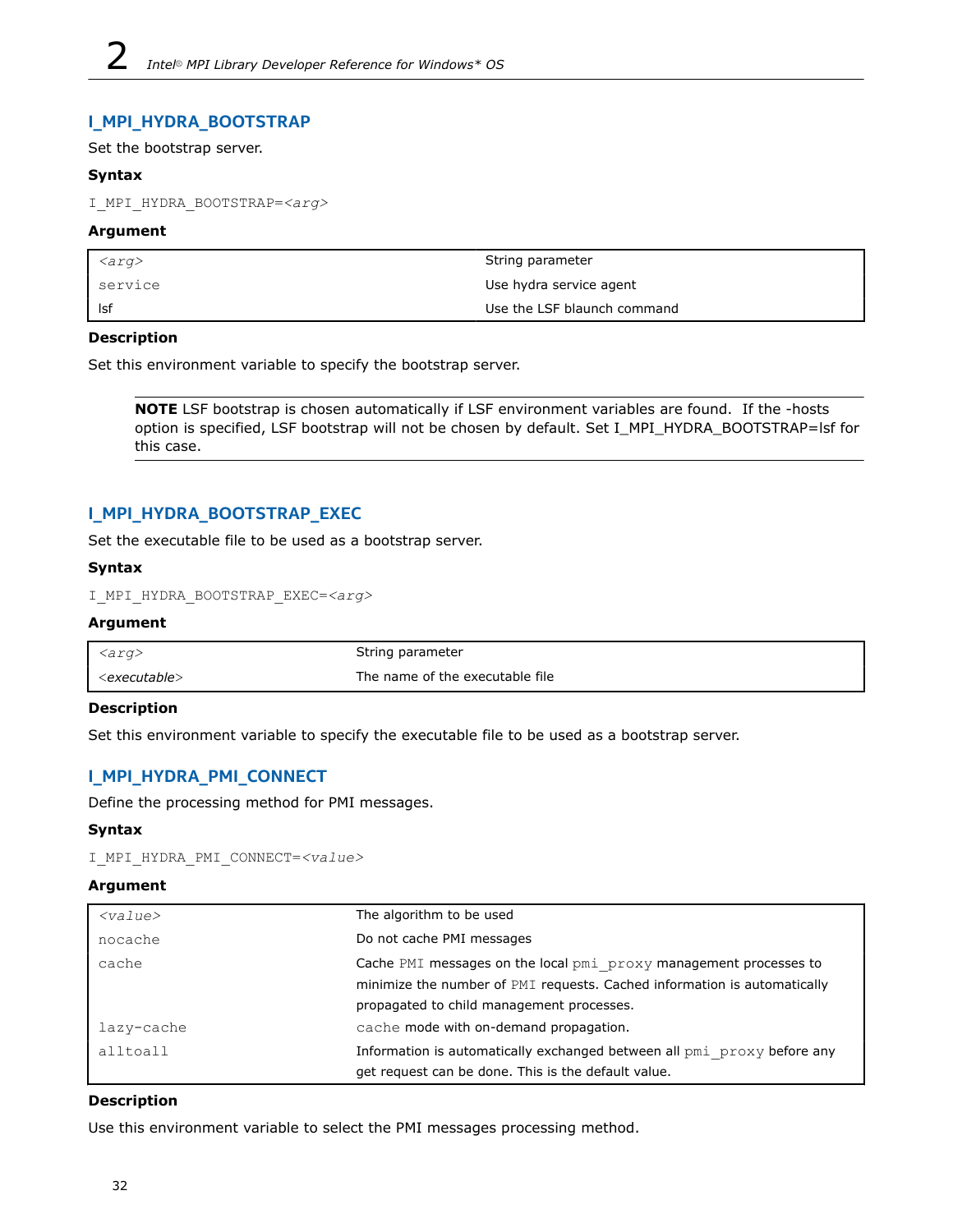#### **I\_MPI\_PERHOST**

Define the default behavior for the -perhost option of the mpiexec command.

#### **Syntax**

I\_MPI\_PERHOST=*<value>*

#### **Argument**

| $<$ value $>$ | Define a value used for -perhost by default                       |
|---------------|-------------------------------------------------------------------|
| integer $> 0$ | Exact value for the option                                        |
| all           | All logical CPUs on the node                                      |
| allcores      | All cores (physical CPUs) on the node. This is the default value. |

#### **Description**

Set this environment variable to define the default behavior for the -perhost option. Unless specified explicitly, the -perhost option is implied with the value set in I\_MPI\_PERHOST.

#### **NOTE**

When running under a job scheduler, this environment variable is ignored by default. To control process placement with I\_MPI\_PERHOST, disable the [I\\_MPI\\_JOB\\_RESPECT\\_PROCESS\\_PLACEMENT](#page-33-0) variable.

#### **I\_MPI\_HYDRA\_BRANCH\_COUNT**

Set the hierarchical branch count.

#### **Syntax**

I\_MPI\_HYDRA\_BRANCH\_COUNT =*<num>*

#### **Argument**

| $<$ num $>$                     | Number                                                                                                                      |
|---------------------------------|-----------------------------------------------------------------------------------------------------------------------------|
| $\langle n \rangle \rangle = 0$ | The default value is 16. This value means that hierarchical structure is<br>enabled if the number of nodes is more than 16. |
|                                 | If I_MPI_HYDRA_BRANCH_COUNT=0, then there is no hierarchical<br>structure.                                                  |
|                                 | If I_MPI_HYDRA_BRANCH_COUNT=-1, then branch count is equal to<br>default value.                                             |

#### **Description**

Set this environment variable to restrict the number of child management processes launched by the mpiexec operation or by each pmi\_proxy management process.

#### **I\_MPI\_HYDRA\_PMI\_AGGREGATE**

Turn on/off aggregation of the PMI messages.

#### **Syntax**

I MPI HYDRA PMI AGGREGATE=<arg>

#### **Argument**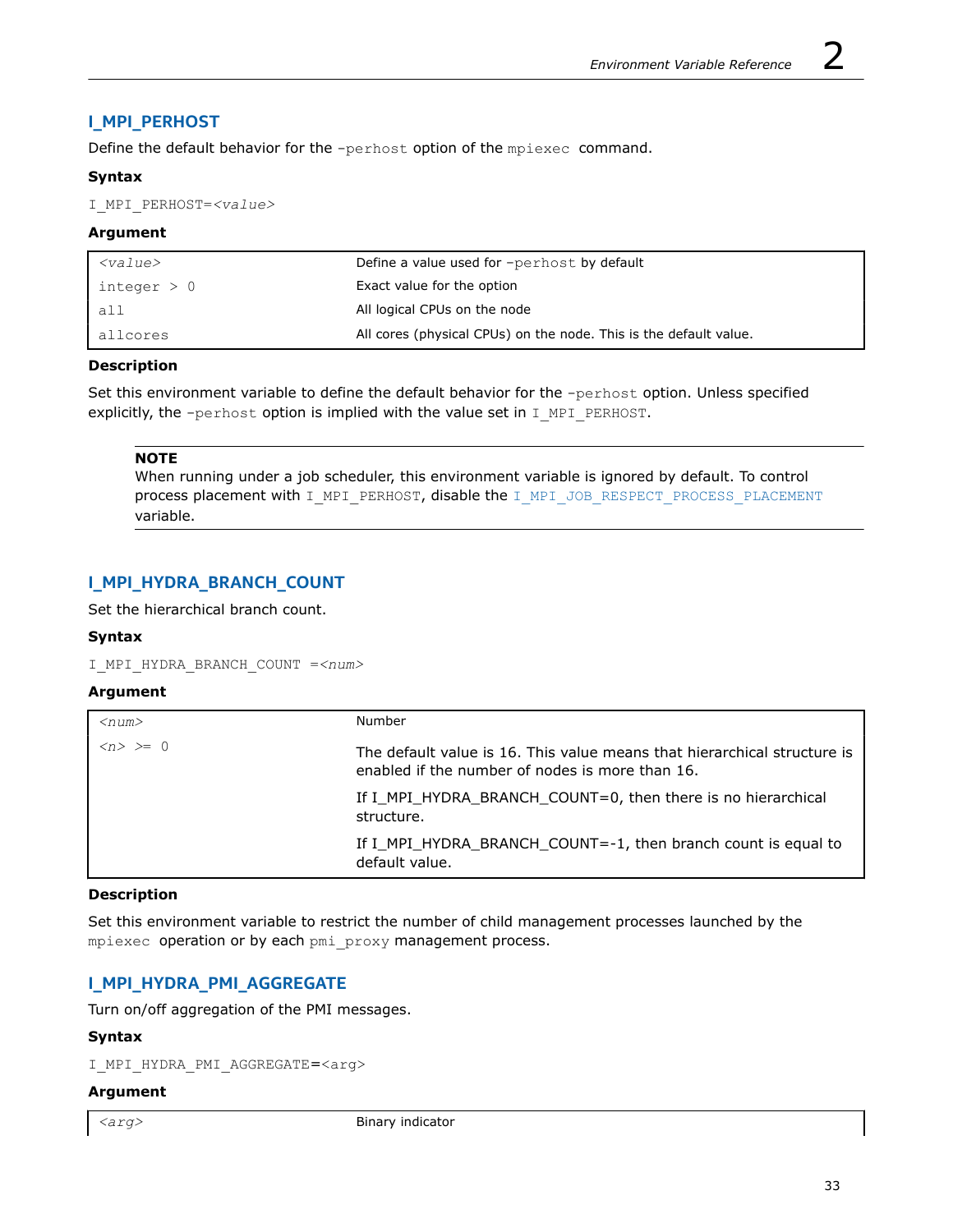<span id="page-33-0"></span>disable | no | off | 0 Disable PMI message aggregation.

enable  $|$  yes  $|$  on  $|$  1 Enable PMI message aggregation. This is the default value.

#### **Description**

Set this environment variable to enable/disable aggregation of PMI messages.

#### **I\_MPI\_HYDRA\_IFACE**

Set the network interface.

#### **Syntax**

I\_MPI\_HYDRA\_IFACE=*<arg>*

#### **Argument**

| . <arq></arq>                    | String parameter                                |
|----------------------------------|-------------------------------------------------|
| <network interface=""></network> | The network interface configured in your system |

#### **Description**

Set this environment variable to specify the network interface to use. For example, use "-iface ib0", if the IP emulation of your InfiniBand\* network is configured on ib0.

#### **I\_MPI\_TMPDIR**

Specify a temporary directory.

#### **Syntax**

I\_MPI\_TMPDIR=*<arg>*

#### **Argument**

| <arq></arq>   | String parameter                                        |
|---------------|---------------------------------------------------------|
| <path></path> | Temporary directory. The default value is $/\text{tmp}$ |

#### **Description**

Set this environment variable to specify a directory for temporary files.

#### **I\_MPI\_JOB\_RESPECT\_PROCESS\_PLACEMENT**

Specify whether to use the process-per-node placement provided by the job scheduler, or set explicitly.

#### **Syntax**

```
I_MPI_JOB_RESPECT_PROCESS_PLACEMENT=<arg>
```
#### **Argument**

| $<$ value $>$          | Binary indicator                                                               |
|------------------------|--------------------------------------------------------------------------------|
| enable   yes   on   1  | Use the process placement provided by job scheduler. This is the default value |
| disable   no   off   0 | Do not use the process placement provided by job scheduler                     |

#### **Description**

If the variable is set, the Hydra process manager uses the process placement provided by job scheduler (default). In this case the -ppn option and its equivalents are ignored. If you disable the variable, the Hydra process manager uses the process placement set with -ppn or its equivalents.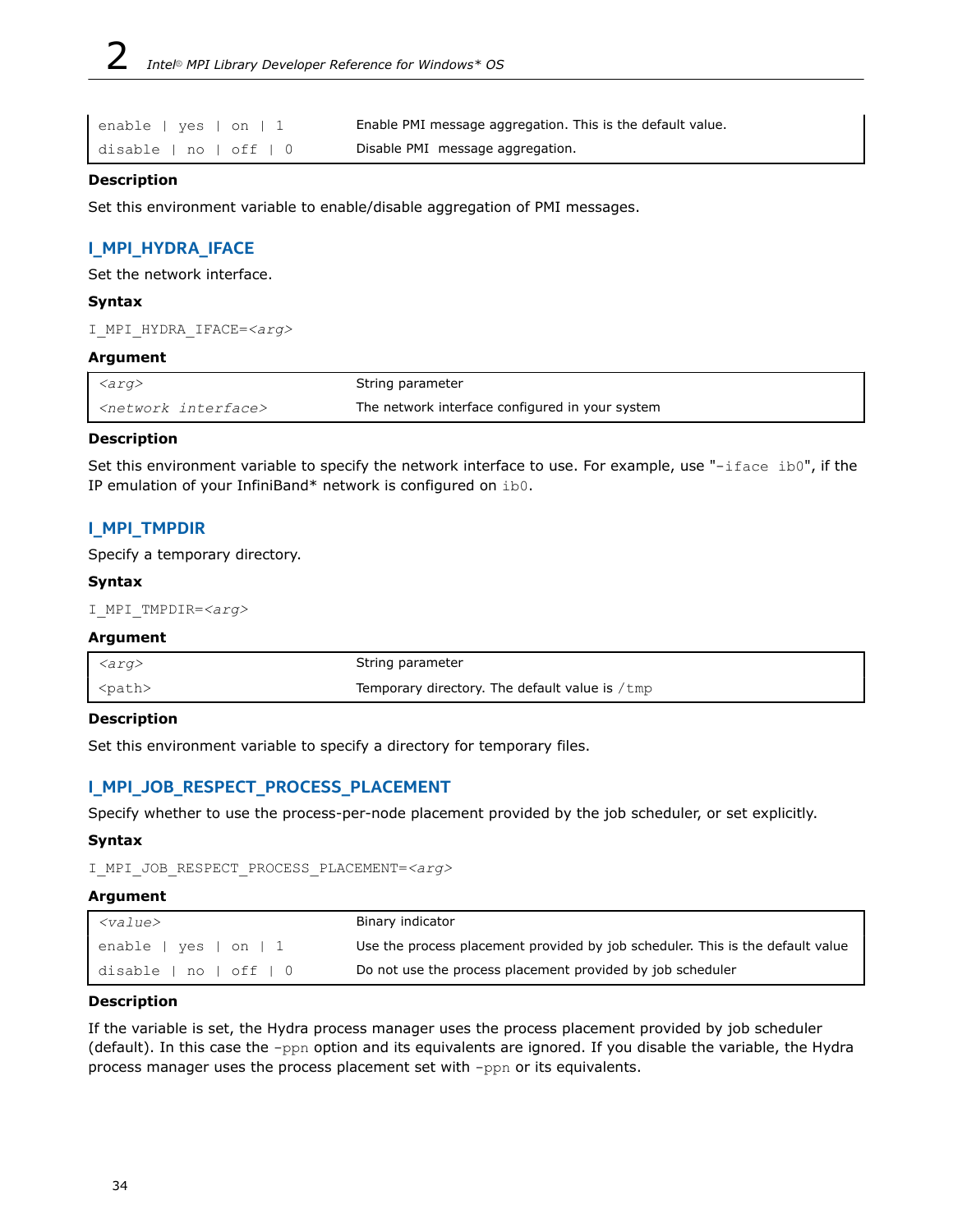#### **I\_MPI\_PORT\_RANGE**

Specify a range of allowed port numbers.

#### **Syntax**

I\_MPI\_PORT\_RANGE=*<range>*

#### **Argument**

| $<$ range $>$           | String parameter   |
|-------------------------|--------------------|
| <min>:<max></max></min> | Allowed port range |

#### **Description**

Set this environment variable to specify a range of the allowed port numbers for the Intel® MPI Library.

#### **I\_MPI\_HYDRA\_SERVICE\_PORT**

Set the port on which the hydra service is installed.

#### **Syntax**

I\_MPI\_HYDRA\_SERVICE\_PORT=*<int>*

#### **Argument**

| $\sim$<br>. | Define the port<br>number<br>.<br>. |
|-------------|-------------------------------------|

#### **Description**

Set this environment variable to inform mpiexec.hydra, on which port the hydra service is installed. Use this variable if you want to run a number of services on different ports.

To be able to run a number of hydra services, follow these steps:

**1.** Start cmd and run hydra services:

```
> start hydra service -p <port1> -d> start hydra service -p <port2> -d
```
**2.** Set the environment variable to choose the service to be used:

```
set I MPI HYDRA SERVICE PORT="port2"
```
**3.** Run mpiexec as usual

#### **I\_MPI\_SILENT\_ABORT**

Control abort warning messages.

#### **Syntax**

```
I_MPI_SILENT_ABORT=<arg>
```
#### **Argument**

| $\vert$ $\langle arg \rangle$          | Binary indicator                                       |
|----------------------------------------|--------------------------------------------------------|
| $l$ enable   yes   on   1              | Do not print abort warning message                     |
| $ $ disable $ $ no $ $ off $ $ $ $ $ $ | Print abort warning message. This is the default value |

#### **Description**

Set this variable to disable printing of abort warning messages. The messages are printed in case of the MPI\_Abort call.

You can also disable printing of these messages with the -silent-abort option.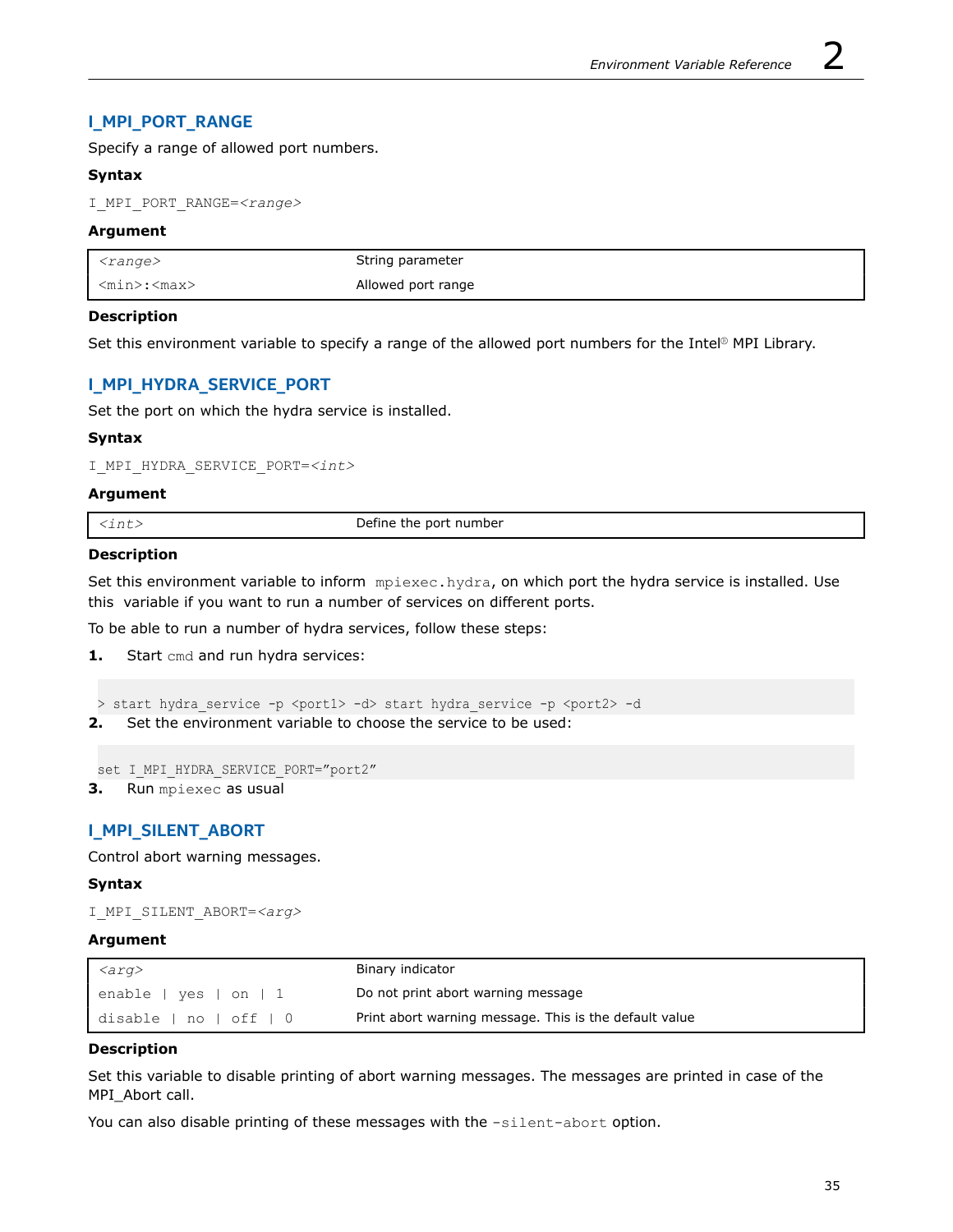#### <span id="page-35-0"></span>**I\_MPI\_HYDRA\_NAMESERVER**

#### Specify the nameserver.

#### **Syntax**

I\_MPI\_HYDRA\_NAMESERVER=*<arg>*

#### **Argument**

| <i><arg></arg></i>                  | String parameter               |
|-------------------------------------|--------------------------------|
| <hostname>:<port></port></hostname> | Set the hostname and the port. |

#### **Description**

Set this variable to specify the nameserver for your MPI application in the following format:

I\_MPI\_HYDRA\_NAMESERVER = hostname:port

You can set the nameserver with the -nameserver option.

#### **I\_MPI\_HYDRA\_BSTRAP\_KEEP\_ALIVE**

Set this variable to keep hydra bstrap\_proxy alive after launching hydra\_pmi\_proxy.

#### **Syntax**

```
I_MPI_HYDRA_BSTRAP_KEEP_ALIVE=<arg>
```
#### **Argument**

| $\vert$ <arg></arg>                    | Binary indicator                                     |
|----------------------------------------|------------------------------------------------------|
| $l$ enable   yes   on   1              | Do not close hydra bstrap proxy.                     |
| $ $ disable $ $ no $ $ off $ $ $ $ $ $ | Close hydra bstrap proxy. This is the default value. |

#### **Description**

Set this variable to keep hydra bstrap\_proxy alive after launching hydra\_pmi\_proxy. It allows you to keep full process tree (mpiexec -> hydra\_bstrap\_proxy -> hydra\_pmi\_proxy -> app) connected on localhost. The default value closes hydra bstrap proxy to reduce the number of running processes.

# **I\_MPI\_ADJUST Family Environment Variables**

#### **I\_MPI\_ADJUST\_<opname>**

Control collective operation algorithm selection.

#### **Syntax**

I\_MPI\_ADJUST\_*<opname>*="*<presetid>*[:*<conditions>*][;*<presetid>*:*<conditions>*[...]]"

#### **Arguments**

| <presetid></presetid>  | Preset identifier                                                                                                    |
|------------------------|----------------------------------------------------------------------------------------------------------------------|
| $>= 0$                 | Set a number to select the desired algorithm. The value 0 uses basic logic of<br>the collective algorithm selection. |
|                        |                                                                                                                      |
| $<$ conditions>        | A comma separated list of conditions. An empty list selects all message sizes<br>and process combinations            |
| $\langle 1 \rangle$    | Messages of size $\langle l \rangle$                                                                                 |
| $<\geq$ $>$ $-<\infty$ | Messages of size from $\langle l \rangle$ to $\langle m \rangle$ , inclusive                                         |
| $<$ 1>@ $<$ p>         | Messages of size $\langle l \rangle$ and number of processes $\langle p \rangle$                                     |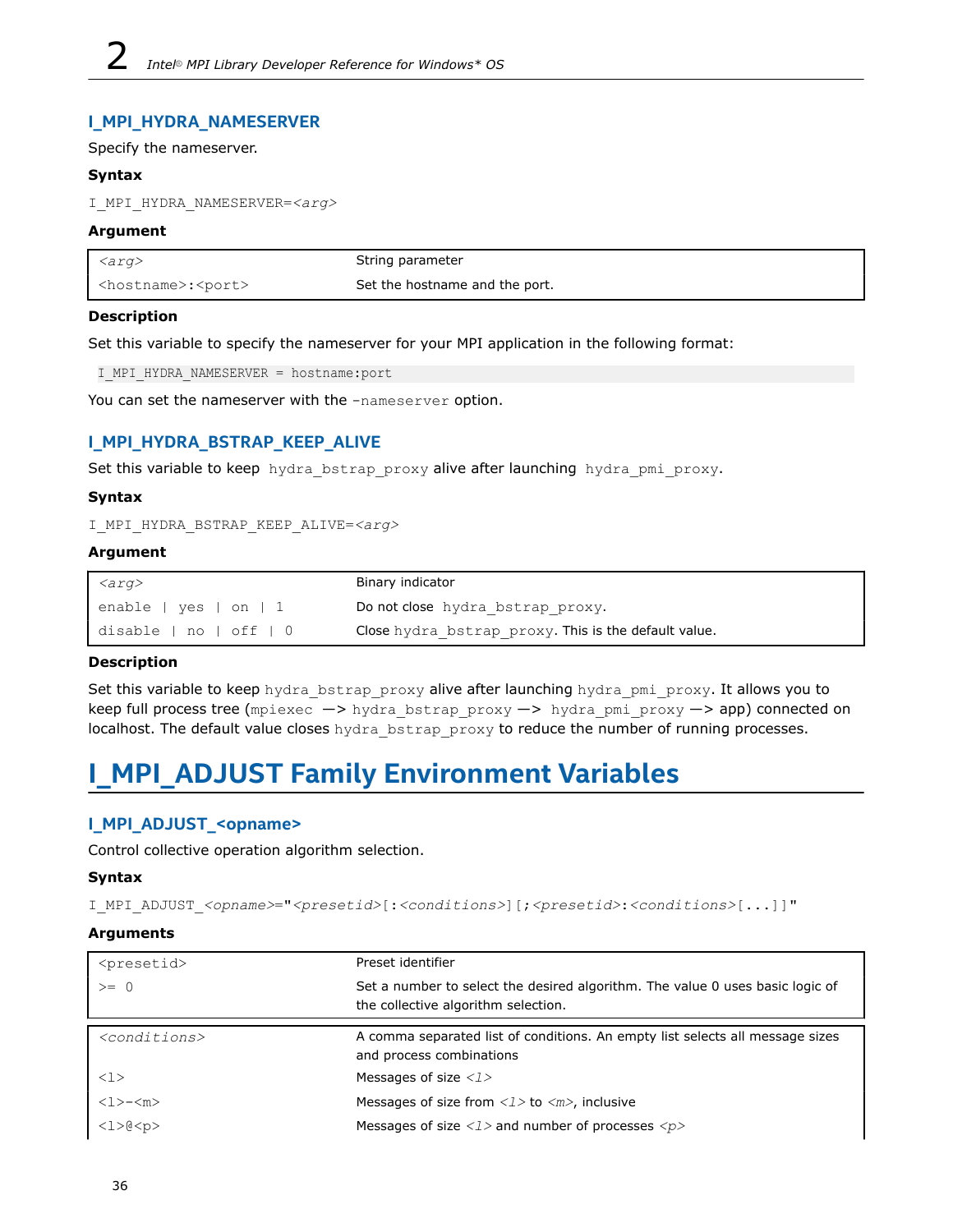<l>-<m>@<p>-<q> Messages of size from *<l>* to *<m>* and number of processes from *<p>* to *<q>*, inclusive

## **Description**

Set this environment variable to select the desired algorithm(s) for the collective operation *<opname>* under particular conditions. Each collective operation has its own environment variable and algorithms.

| <b>Environment Variables, Collective Operations, and Algorithms</b> |  |  |  |
|---------------------------------------------------------------------|--|--|--|

| <b>Environment Variable</b>            | <b>Collective Operation</b> | <b>Algorithms</b>                                                                                                                                                                                                                                                                                                                                                              |
|----------------------------------------|-----------------------------|--------------------------------------------------------------------------------------------------------------------------------------------------------------------------------------------------------------------------------------------------------------------------------------------------------------------------------------------------------------------------------|
| I MPI ADJUST ALLGATHER                 | MPI Allgather               | 1. Recursive doubling<br>2. Bruck's<br>3. Ring<br>Topology aware Gatherv +<br>4.<br><b>Bcast</b><br>5. Knomial                                                                                                                                                                                                                                                                 |
| I MPI ADJUST ALLGATHERV MPI Allgatherv |                             | 1. Recursive doubling<br>2. Bruck's<br>Ring<br>3.<br>4. Topology aware Gatherv +<br><b>Bcast</b>                                                                                                                                                                                                                                                                               |
| I MPI ADJUST ALLREDUCE MPI Allreduce   |                             | 1. Recursive doubling<br>Rabenseifner's<br>2.<br>3. Reduce + Bcast<br>4. Topology aware Reduce +<br><b>Bcast</b><br>5. Binomial gather + scatter<br>6. Topology aware binominal<br>gather + scatter<br>7. Shumilin's ring<br>8. Ring<br>9. Knomial<br>10. Topology aware SHM-based<br>flat<br>11. Topology aware SHM-based<br>Knomial<br>12. Topology aware SHM-based<br>Knary |
| I MPI ADJUST ALLTOALL MPI Alltoall     |                             | 1. Bruck's<br>2. Isend/Irecv + waitall<br>3. Pair wise exchange<br>4. Plum's                                                                                                                                                                                                                                                                                                   |
| I MPI ADJUST ALLTOALLV                 | MPI Alltoallv               | Isend/Irecv + waitall<br>1.<br>Plum's<br>2.                                                                                                                                                                                                                                                                                                                                    |
| I MPI ADJUST ALLTOALLW                 | MPI Alltoallw               | Isend/Irecv + waitall                                                                                                                                                                                                                                                                                                                                                          |
| I MPI ADJUST BARRIER                   | MPI Barrier                 | Dissemination<br>1.<br>Recursive doubling<br>2.<br>Topology aware<br>з.<br>dissemination                                                                                                                                                                                                                                                                                       |

I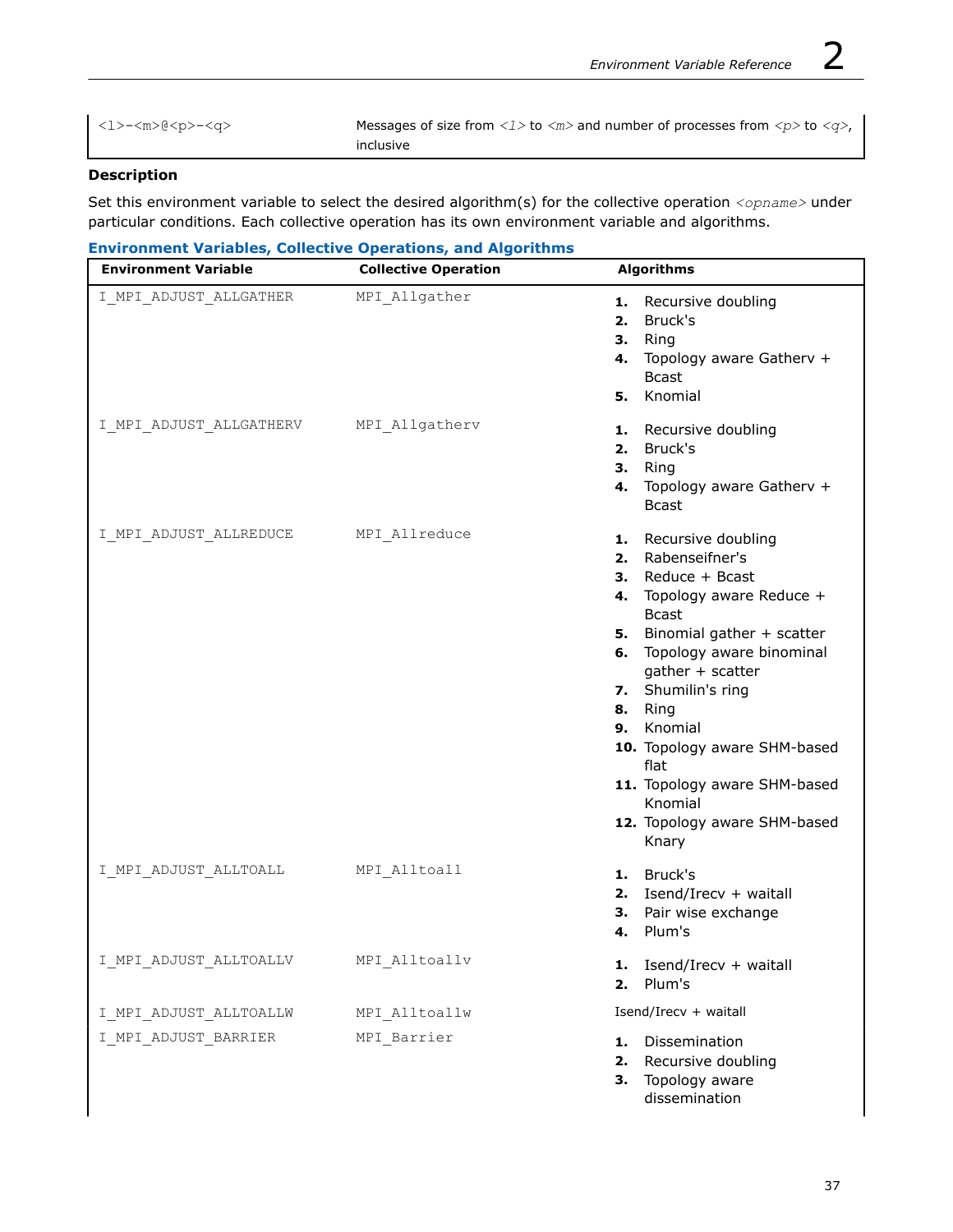| <b>Environment Variable</b>                        | <b>Collective Operation</b> | <b>Algorithms</b>                                                                                                                                                                                                                                                                                                                                                                                                                           |
|----------------------------------------------------|-----------------------------|---------------------------------------------------------------------------------------------------------------------------------------------------------------------------------------------------------------------------------------------------------------------------------------------------------------------------------------------------------------------------------------------------------------------------------------------|
|                                                    |                             | 4. Topology aware recursive<br>doubling<br>5. Binominal gather + scatter<br>6. Topology aware binominal<br>gather + scatter<br>7. Topology aware SHM-based<br>flat<br>8. Topology aware SHM-based<br>Knomial<br>9. Topology aware SHM-based<br>Knary                                                                                                                                                                                        |
| I MPI ADJUST BCAST                                 | MPI Bcast                   | 1. Binomial<br>Recursive doubling<br>2.<br>Ring<br>3.<br>Topology aware binomial<br>4.<br>5. Topology aware recursive<br>doubling<br>6. Topology aware ring<br>7. Shumilin's<br>8. Knomial<br>9. Topology aware SHM-based<br>flat<br>10. Topology aware SHM-based<br>Knomial<br>11. Topology aware SHM-based<br>Knary<br>12. NUMA aware SHM-based<br>(SSE4.2)<br>13. NUMA aware SHM-based<br>(AVX2)<br>14. NUMA aware SHM-based<br>(AVX512) |
| I MPI ADJUST EXSCAN                                | MPI Exscan                  | 1. Partial results gathering<br>2. Partial results gathering<br>regarding layout of processes                                                                                                                                                                                                                                                                                                                                               |
| I MPI ADJUST GATHER                                | MPI_Gather                  | 1. Binomial<br>Topology aware binomial<br>2.<br>3. Shumilin's<br>Binomial with segmentation<br>4.                                                                                                                                                                                                                                                                                                                                           |
| I MPI ADJUST GATHERV                               | MPI Gatherv                 | Linear<br>1.<br>Topology aware linear<br>2.<br>Knomial<br>З.                                                                                                                                                                                                                                                                                                                                                                                |
| I MPI ADJUST REDUCE SCATTE MPI Reduce scatter<br>R |                             | 1. Recursive halving<br>2. Pair wise exchange<br>3. Recursive doubling<br>4. Reduce + Scatterv<br>5. Topology aware Reduce +<br>Scatterv                                                                                                                                                                                                                                                                                                    |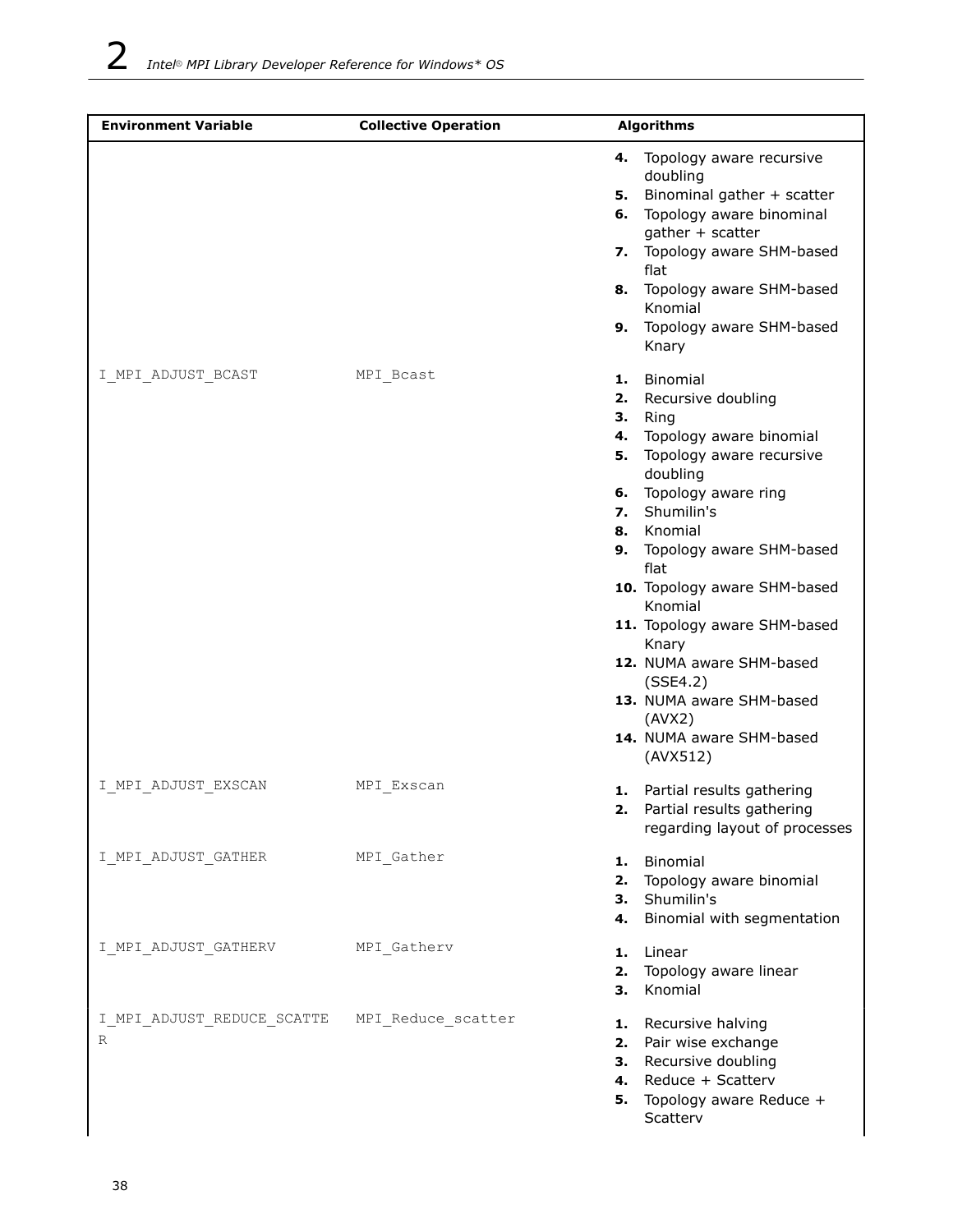| <b>Environment Variable</b>          | <b>Collective Operation</b> | <b>Algorithms</b>                                                                                                                                                                                                                                                                                                                          |
|--------------------------------------|-----------------------------|--------------------------------------------------------------------------------------------------------------------------------------------------------------------------------------------------------------------------------------------------------------------------------------------------------------------------------------------|
| I MPI ADJUST REDUCE                  | MPI Reduce                  | 1. Shumilin's<br>2. Binomial<br>3. Topology aware Shumilin's<br>4. Topology aware binomial<br>5. Rabenseifner's<br>6. Topology aware<br>Rabenseifner's<br>7. Knomial<br>8. Topology aware SHM-based<br>flat<br>9. Topology aware SHM-based<br>Knomial<br>10. Topology aware SHM-based<br>Knary<br>11. Topology aware SHM-based<br>binomial |
| I MPI ADJUST SCAN                    | MPI Scan                    | 1. Partial results gathering<br>2. Topology aware partial<br>results gathering                                                                                                                                                                                                                                                             |
| I_MPI_ADJUST_SCATTER                 | MPI_Scatter                 | 1. Binomial<br>2. Topology aware binomial<br>Shumilin's<br>3.                                                                                                                                                                                                                                                                              |
| I_MPI_ADJUST_SCATTERV                | MPI_Scatterv                | 1. Linear<br>2. Topology aware linear                                                                                                                                                                                                                                                                                                      |
| I_MPI_ADJUST_SENDRECV_REPL<br>ACE    | MPI Sendrecv replace        | 1. Generic                                                                                                                                                                                                                                                                                                                                 |
| I_MPI_ADJUST_IALLGATHER              | MPI Iallgather              | 2. Uniform (with restrictions)<br>1. Recursive doubling<br>Bruck's<br>2.<br>Ring<br>3.                                                                                                                                                                                                                                                     |
| I_MPI_ADJUST_IALLGATHERV             | MPI Iallgatherv             | 1. Recursive doubling<br>2. Bruck's<br>3. Ring                                                                                                                                                                                                                                                                                             |
| I_MPI_ADJUST_IALLREDUCE              | MPI Iallreduce              | 1. Recursive doubling<br>2. Rabenseifner's<br>3. Reduce + Bcast<br>4. Ring (patarasuk)<br>5. Knomial<br>6. Binomial<br>7. Reduce scatter allgather<br><b>8.</b> SMP<br>9. Nreduce                                                                                                                                                          |
| I_MPI_ADJUST_IALLTOALL MPI_Ialltoall |                             | 1. Bruck's<br>2. Isend/Irecv + Waitall<br>Pairwise exchange<br>3.                                                                                                                                                                                                                                                                          |
| I MPI ADJUST IALLTOALLV              | MPI Ialltoallv              | Isend/Irecv + Waitall                                                                                                                                                                                                                                                                                                                      |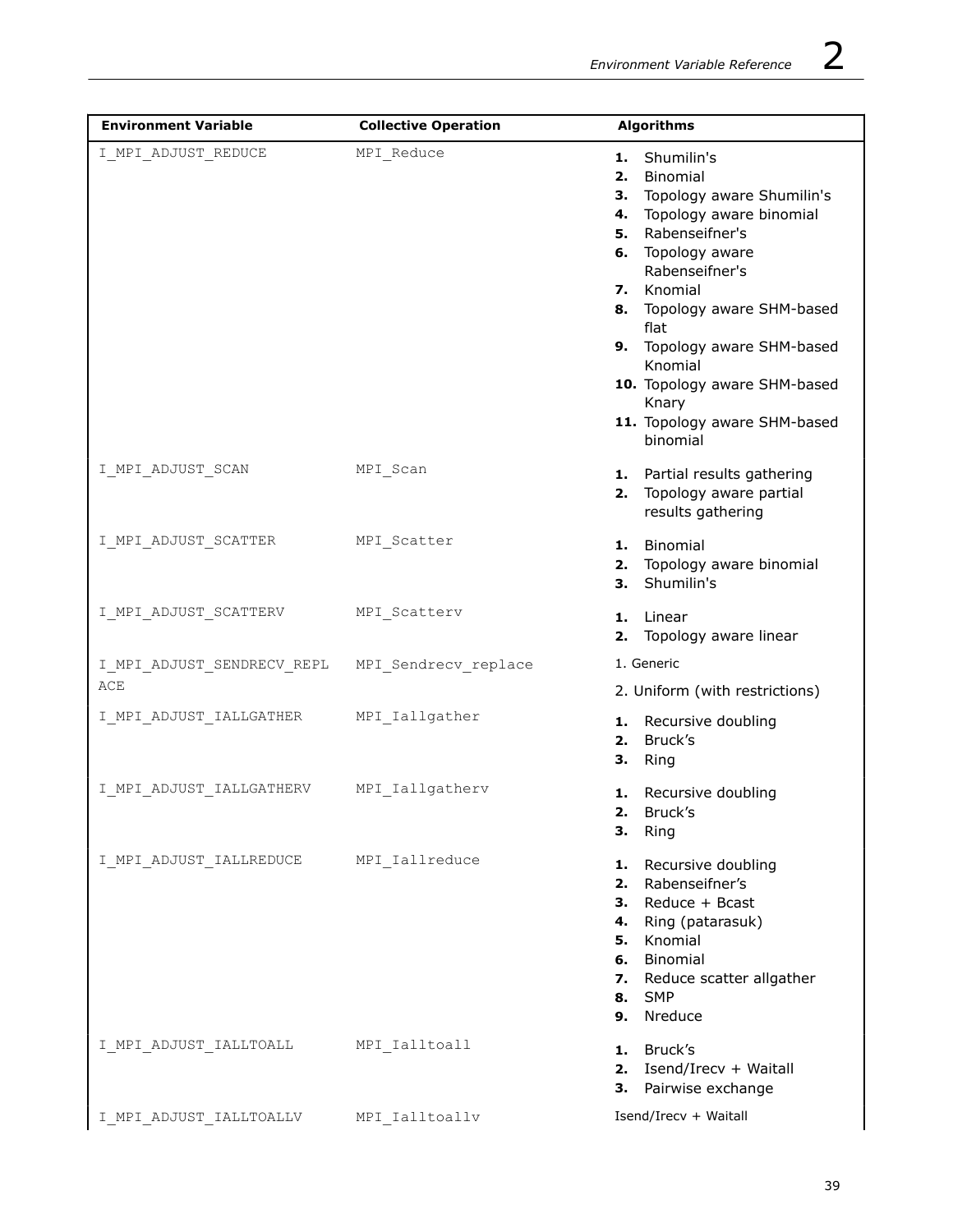| <b>Environment Variable</b>          | <b>Collective Operation</b> | <b>Algorithms</b>                                                                                                  |
|--------------------------------------|-----------------------------|--------------------------------------------------------------------------------------------------------------------|
| I_MPI_ADJUST_IALLTOALLW              | MPI Ialltoallw              | Isend/Irecv + Waitall                                                                                              |
| I_MPI_ADJUST_IBARRIER                | MPI Ibarrier                | Dissemination                                                                                                      |
| I_MPI_ADJUST_IBCAST                  | MPI_Ibcast                  | 1. Binomial<br>2. Recursive doubling<br>3. Ring<br>4. Knomial<br><b>5.</b> SMP<br>6. Tree knominal<br>7. Tree kary |
| I_MPI_ADJUST_IEXSCAN MPI_Iexscan     |                             | 1. Recursive doubling<br><b>2.</b> SMP                                                                             |
| I_MPI_ADJUST_IGATHER MPI_Igather     |                             | 1. Binomial<br>2. Knomial                                                                                          |
| I_MPI_ADJUST_IGATHERV MPI_Igatherv   |                             | 1. Linear<br>2. Linear ssend                                                                                       |
| ER                                   |                             | 1. Recursive halving<br>2. Pairwise<br>3. Recursive doubling                                                       |
| I MPI ADJUST IREDUCE MPI Ireduce     |                             | 1. Rabenseifner's<br>Binomial<br>2.<br>3. Knomial                                                                  |
| I_MPI_ADJUST_ISCAN MPI_Iscan         |                             | 1. Recursive Doubling<br><b>2.</b> SMP                                                                             |
| I_MPI_ADJUST_ISCATTER MPI_Iscatter   |                             | Binomial<br>1.<br>Knomial<br>2.                                                                                    |
| I_MPI_ADJUST_ISCATTERV MPI_Iscatterv |                             | Linear                                                                                                             |

The message size calculation rules for the collective operations are described in the table. In the following table, "n/a" means that the corresponding interval *<l>-<m>* should be omitted.

**NOTE** The I\_MPI\_ADJUST\_SENDRECV\_REPLACE=2 ("Uniform") algorithm can be used only in the case when datatype and objects count are the same across all ranks.

To get the maximum number (range) of presets available for each collective operation, use the impi info command:

```
> impi_info -v I_MPI_ADJUST_ALLREDUCE
I_MPI_ADJUST_ALLREDUCE
  MPI Datatype:
    MPI_CHAR
  Description:
     Control selection of MPI_Allreduce algorithm presets.
     Arguments
     <presetid> - Preset identifier
     range: 0-27
```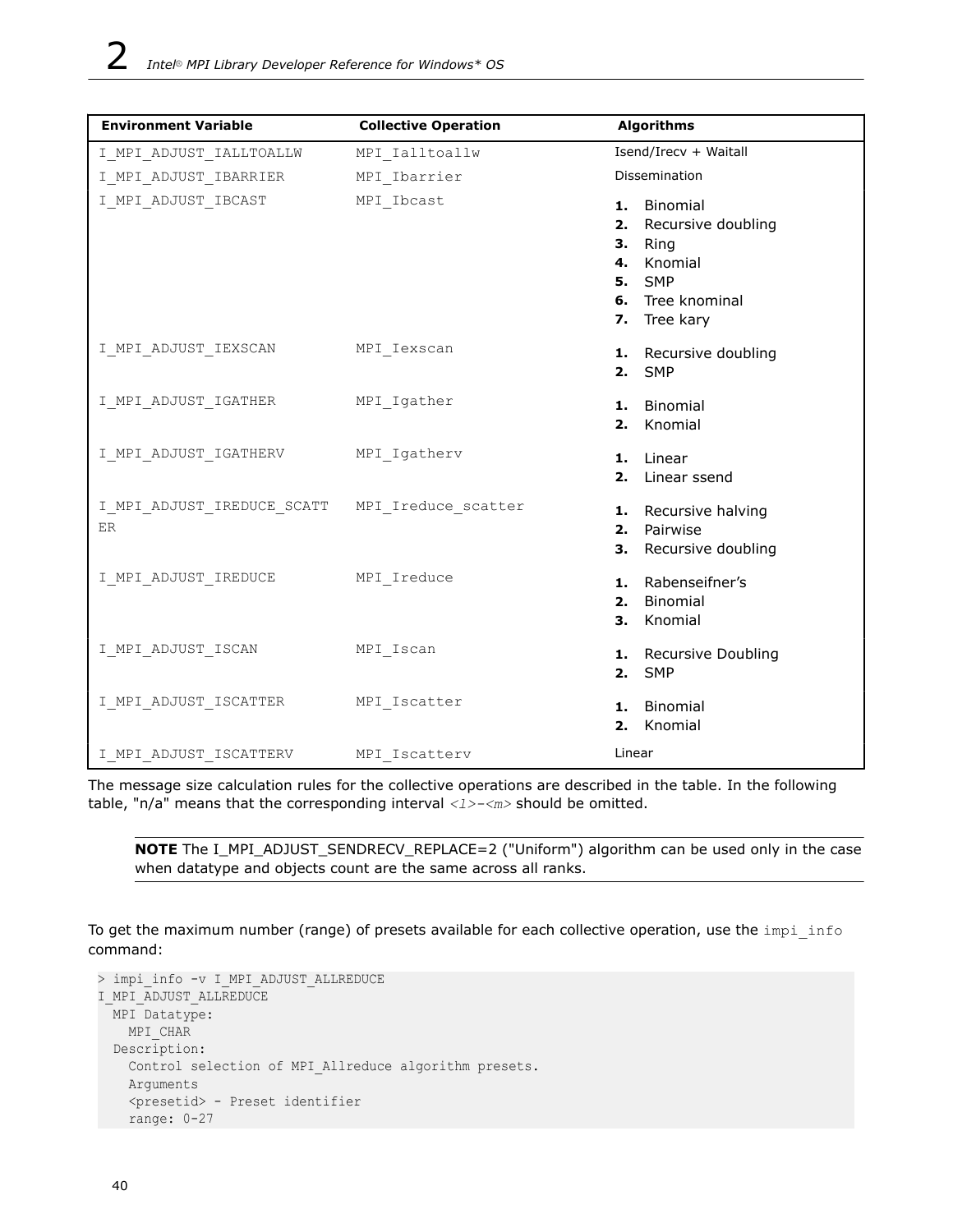| <b>Collective Function</b> | <b>Message Size Formula</b>                                  |
|----------------------------|--------------------------------------------------------------|
| MPI Allgather              | recv count*recv type size                                    |
| MPI Allgatherv             | total recv count*recv type size                              |
| MPI Allreduce              | count*type size                                              |
| MPI Alltoall               | send count*send type size                                    |
| MPI Alltoallv              | n/a                                                          |
| MPI Alltoallw              | n/a                                                          |
| MPI Barrier                | n/a                                                          |
| MPI Bcast                  | count*type size                                              |
| MPI Exscan                 | count*type size                                              |
| MPI Gather                 | recv count*recv type size if MPI IN PLACE is used, otherwise |
|                            | send count*send type size                                    |
| MPI Gatherv                | n/a                                                          |
| MPI Reduce scatter         | total recv count*type size                                   |
| MPI Reduce                 | count*type size                                              |
| MPI Scan                   | count*type size                                              |
| MPI Scatter                | send count*send type size if MPI IN PLACE is used, otherwise |
|                            | recv count*recv type size                                    |
| MPI Scatterv               | n/a                                                          |

#### **Message Collective Functions**

## **Examples**

Use the following settings to select the second algorithm for MPI\_Reduce operation: I MPI ADJUST REDUCE=2

Use the following settings to define the algorithms for MPI\_Reduce\_scatter operation: I\_MPI\_ADJUST\_REDUCE\_SCATTER="4:0-100,5001-10000;1:101-3200;2:3201-5000;3"

In this case. algorithm 4 is used for the message sizes between 0 and 100 bytes and from 5001 and 10000 bytes, algorithm 1 is used for the message sizes between 101 and 3200 bytes, algorithm 2 is used for the message sizes between 3201 and 5000 bytes, and algorithm 3 is used for all other messages.

## **I\_MPI\_ADJUST\_<opname>\_LIST**

## **Syntax**

I\_MPI\_ADJUST\_<opname>\_LIST=<presetid1>[-<presetid2>][,<presetid3>][,<presetid4>-<presetid5>]

#### **Description**

Set this environment variable to specify the set of algorithms to be considered by the Intel MPI runtime for a specified <opname>. This variable is useful in autotuning scenarios, as well as tuning scenarios where users would like to select a certain subset of algorithms.

**NOTE** Setting an empty string disables autotuning for the <opname> collective.

## **I\_MPI\_COLL\_INTRANODE**

**Syntax**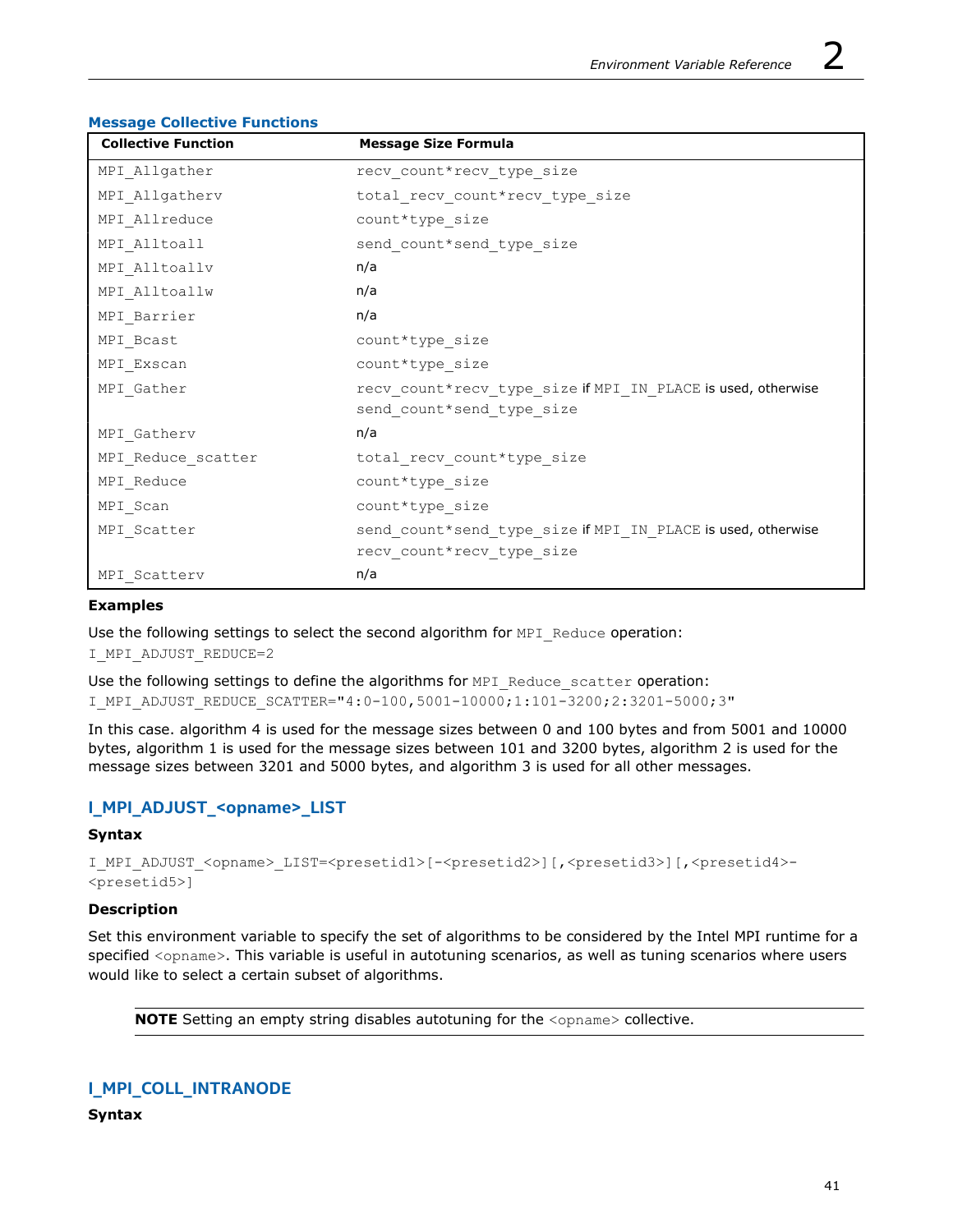#### I\_MPI\_COLL\_INTRANODE=<mode>

#### **Arguments**

| <mode></mode> | Intranode collectives type                                   |
|---------------|--------------------------------------------------------------|
| pt2pt         | Use only point-to-point communication-based collectives      |
| shm           | Enables shared memory collectives. This is the default value |

#### **Description**

Set this environment variable to switch intranode communication type for collective operations. If there is large set of communicators, you can switch off the SHM-collectives to avoid memory overconsumption.

## **I\_MPI\_COLL\_INTRANODE\_SHM\_THRESHOLD**

## **Syntax**

I\_MPI\_COLL\_INTRANODE\_SHM\_THRESHOLD=<nbytes>

#### **Arguments**

| <nbytes></nbytes> | Define the maximal data block size processed by shared memory collectives |
|-------------------|---------------------------------------------------------------------------|
|                   | Use the specified size. The default value is 16384 bytes.                 |

#### **Description**

Set this environment variable to define the size of shared memory area available for each rank for data placement. Messages greater than this value will *not* be processed by SHM-based collective operation, but will be processed by point-to-point based collective operation. The value must be a multiple of 4096.

## **I\_MPI\_COLL\_EXTERNAL**

## **Syntax**

```
I_MPI_COLL_EXTERNAL=<arg>
```
#### **Arguments**

| $<$ arg $>$             | Description                                                                                       |
|-------------------------|---------------------------------------------------------------------------------------------------|
| enable   yes   on   $1$ | Enable the external collective operations functionality using available<br>collectives libraries. |
| disable   no   off   0  | Disable the external collective operations functionality. This is the default<br>value.           |
| hcoll                   | Enable the external collective operations functionality using HCOLL library.                      |

## **Description**

Set this environment variable to enable external collective operations. For reaching better performance, use an autotuner after enabling I\_MPI\_COLL\_EXTERNAL. This process gets the optimal collectives settings.

To force external collective operations usage, use the following I\_MPI\_ADJUST\_<opname> values:

```
I_MPI_ADJUST_ALLREDUCE=24, I_MPI_ADJUST_BARRIER=11, I_MPI_ADJUST_BCAST=16,
```
I\_MPI\_ADJUST\_REDUCE=13, I\_MPI\_ADJUST\_ALLGATHER=6, I\_MPI\_ADJUST\_ALLTOALL=5,

I\_MPI\_ADJUST\_ALLTOALLV=5, I\_MPI\_ADJUST\_SCAN=3, I\_MPI\_ADJUST\_EXSCAN=3,

```
I_MPI_ADJUST_GATHER=5, I_MPI_ADJUST_GATHERV=4, I_MPI_ADJUST_SCATTER=5,
```
I\_MPI\_ADJUST\_SCATTERV=4, I\_MPI\_ADJUST\_ALLGATHERV=5, I\_MPI\_ADJUST\_ALLTOALLW=2,

```
I_MPI_ADJUST_REDUCE_SCATTER=6, I_MPI_ADJUST_REDUCE_SCATTER_BLOCK=4,
```

```
I_MPI_ADJUST_IALLGATHER=5, I_MPI_ADJUST_IALLGATHERV=5, I_MPI_ADJUST_IGATHERV=3,
```
I\_MPI\_ADJUST\_IALLREDUCE=9, I\_MPI\_ADJUST\_IALLTOALLV=2, I\_MPI\_ADJUST\_IBARRIER=2,

```
I_MPI_ADJUST_IBCAST=5, I_MPI_ADJUST_IREDUCE=4.
```
For more information on HCOLL tuning, refer to NVIDIA\* documentation.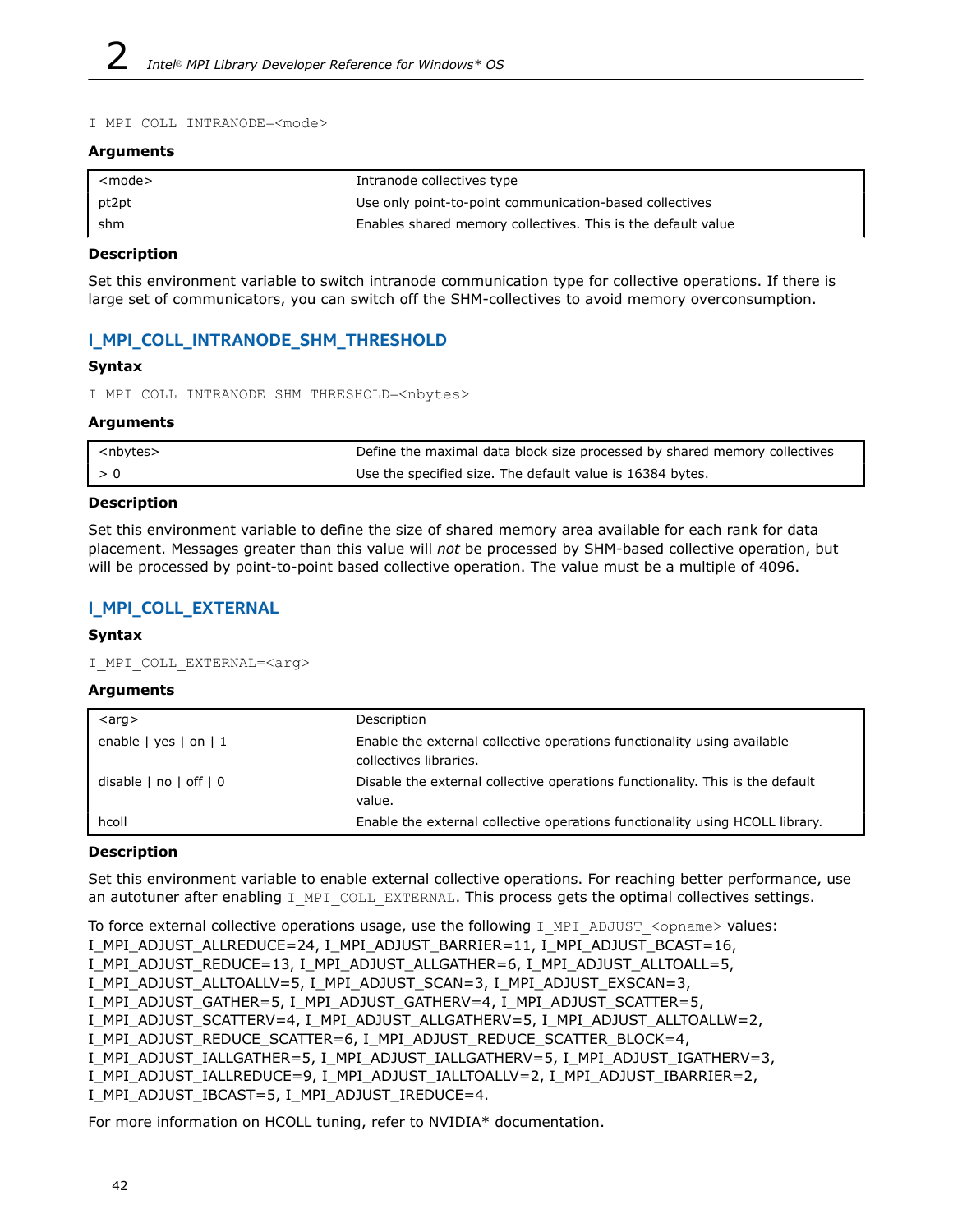# **I\_MPI\_COLL\_DIRECT**

## **Syntax**

I\_MPI\_COLL\_DIRECT=<arg>

## **Arguments**

| $\langle \text{arg}\rangle$ | Description                                           |
|-----------------------------|-------------------------------------------------------|
| on                          | Enable direct collectives. This is the default value. |
| off                         | Disable direct collectives.                           |

## **Description**

Set this environment variable to control direct collectives usage. Disable this variable to eliminate OFI\* usage for intra-node communications in case of shm:ofi fabric.

# **I\_MPI\_CBWR**

Control reproducibility of floating-point operations results across different platforms, networks, and topologies in case of the same number of processes.

## **Syntax**

I\_MPI\_CBWR=*<arg>*

## **Arguments**

| $\langle arg \rangle$ | CBWR compatibility mode | Description                                                                                                                                                                                                                                                                                          |
|-----------------------|-------------------------|------------------------------------------------------------------------------------------------------------------------------------------------------------------------------------------------------------------------------------------------------------------------------------------------------|
| 0                     | None                    | Do not use CBWR in a library-wide<br>mode. CNR-safe communicators may<br>be created with<br>MPI Comm dup with info<br>explicitly. This is the default value.                                                                                                                                         |
| 1                     | Weak mode               | Disable topology aware collectives.<br>The result of a collective operation<br>does not depend on the rank<br>placement. The mode quarantees<br>results reproducibility across different<br>runs on the same cluster<br>(independent of the rank placement).                                         |
| 2                     | Strict mode             | Disable topology aware collectives,<br>ignore CPU architecture, and<br>interconnect during algorithm<br>selection. The mode guarantees<br>results reproducibility across different<br>runs on different clusters<br>(independent of the rank placement,<br>CPU architecture, and<br>interconnection) |

## **Description**

Conditional Numerical Reproducibility (CNR) provides controls for obtaining reproducible floating-point results on collectives operations. With this feature, Intel MPI collective operations are designed to return the same floating-point results from run to run in case of the same number of MPI ranks.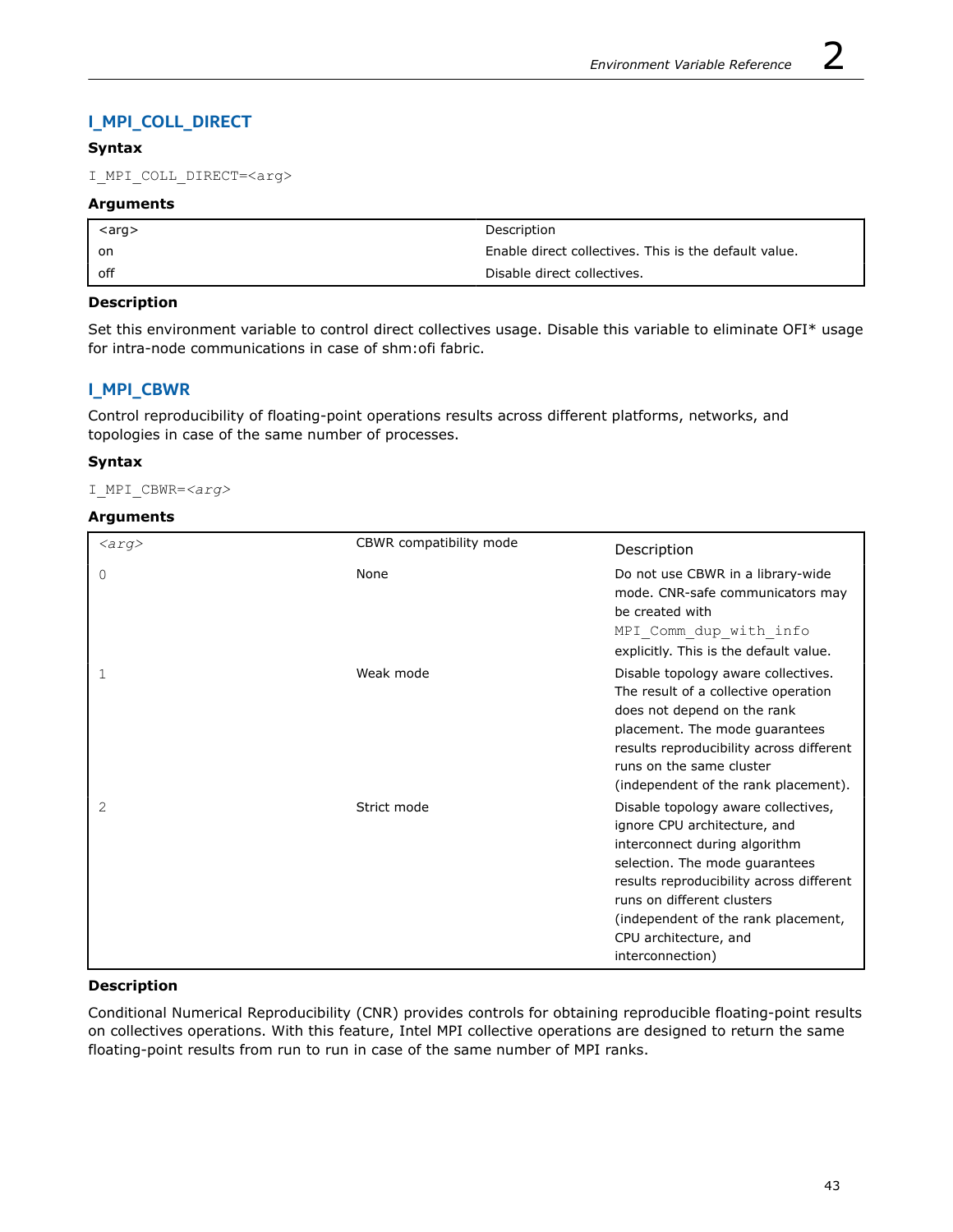<span id="page-43-0"></span>Control this feature with the I MPI CBWR environment variable in a library-wide manner, where all collectives on all communicators are guaranteed to have reproducible results. To control the floating-point operations reproducibility in a more precise and per-communicator way, pass the {"I\_MPI\_CBWR", "yes"} key-value pair to the MPI Comm dup with info call.

#### **NOTE**

Setting the I MPI CBWR in a library-wide mode using the environment variable leads to performance penalty.

CNR-safe communicators created using MPI\_Comm\_dup\_with\_info always work in the strict mode. For example:

```
MPI Info hint;
MPI Comm cbwr safe world, cbwr safe copy;
MPI Info create(&hint);
MPI Info set(hint, "I MPI CBWR", "yes");
MPI Comm dup with info(MPI COMM_WORLD, hint, & cbwr_safe_world);
MPI Comm dup(cbwr_safe_world, & cbwr_safe_copy);
```
In the example above, both cbwr\_safe\_world and cbwr\_safe\_copy are CNR-safe. Use cbwr\_safe\_world and its duplicates to get reproducible results for critical operations.

Note that MPI\_COMM\_WORLD itself may be used for performance-critical operations without reproducibility limitations.

# **Tuning Environment Variables**

#### **I\_MPI\_TUNING\_MODE**

Select the tuning method.

#### **Syntax**

```
I_MPI_TUNING_MODE=<arg>
```
#### **Arguments**

| $\langle \textit{arg} \rangle$ | <b>Description</b>                                                                                                                                              |
|--------------------------------|-----------------------------------------------------------------------------------------------------------------------------------------------------------------|
| none                           | Disable tuning modes. This is the default value.                                                                                                                |
| auto                           | Enable autotuner.                                                                                                                                               |
| auto:application               | Enable autotuner with application focused strategy (alias for auto).                                                                                            |
| auto:cluster                   | Enable autotuner without application specific logic. This is typically performed<br>with the help of benchmarks (for example, IMB-MPI1) and proxy applications. |

#### **Description**

Set this environment variable to enable the autotuner functionality and set the autotuner strategy.

#### **I\_MPI\_TUNING\_BIN**

Specify the path to tuning settings in a binary format.

## **Syntax**

I\_MPI\_TUNING\_BIN=<*path*>

## **Argument**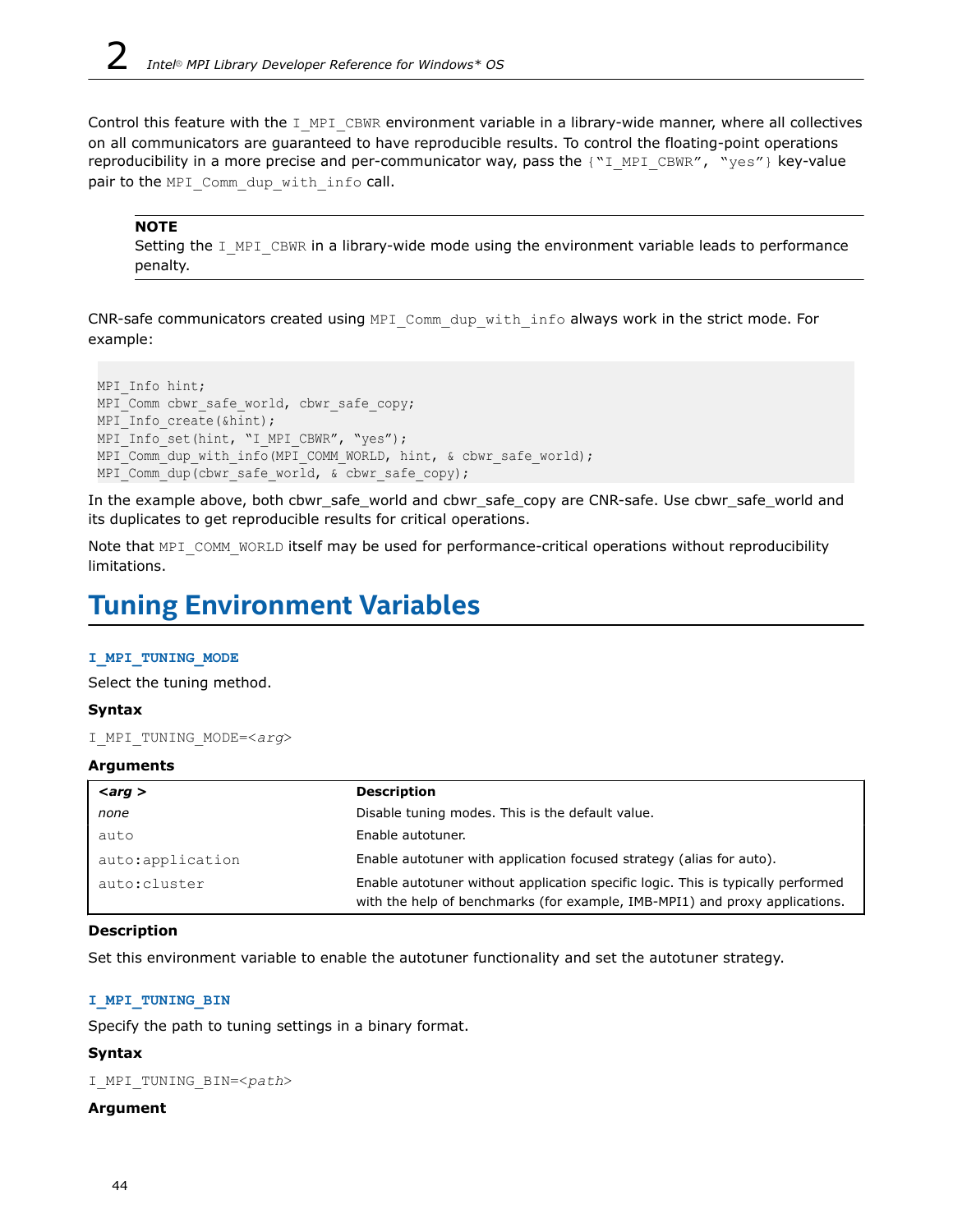| <path></path> | A path to a binary file with tuning settings. By default, Intel <sup>®</sup> MPI Library uses |
|---------------|-----------------------------------------------------------------------------------------------|
|               | the binary tuning file located at <\$I MPI ONEAPI ROOT/etc>.                                  |

## **Description**

Set this environment variable to load tuning settings in a binary format.

#### **I\_MPI\_TUNING\_BIN\_DUMP**

Specify the file for storing tuning settings in a binary format.

#### **Syntax**

```
I_MPI_TUNING_BIN_DUMP=<filename>
```
#### **Argument**

| ' <filename></filename> | A file name of a binary that stores tuning settings. By default, the path is not |
|-------------------------|----------------------------------------------------------------------------------|
|                         | specified.                                                                       |

#### **Description**

Set this environment variable to store tuning settings in binary format.

#### **I\_MPI\_TUNING**

Load tuning settings in a JSON format.

#### **Syntax**

```
I_MPI_TUNING=<path>
```
#### **Argument**

<*path*> A path to a JSON file with tuning settings.

## **Description**

Set this environment variable to load tuning settings in a JSON format.

**NOTE** The tuning settings in the JSON format are produced by the [mpitune](#page-18-0) utility.

By default, the Intel® MPI Library loads tuning settings in a binary format. If it is not possible, the Intel MPI Library loads the tuning file in a JSON format specified through the  $I$  MPI\_TUNING environment variable. Thus, to enable JSON tuning, turn off the default binary tuning: I\_MPI\_TUNING\_BIN="". If it is not possible to load tuning settings from a JSON file and in a binary format, the default tuning values are used.

You do not need to turn off binary or JSON tuning settings if you use I\_MPI\_ADJUST family environment variables. The algorithms specified with I\_MPI\_ADJUST environment variables always have priority over binary and JSON tuning settings.

## **See Also**

- Autotuning
- [Environment Variables for Autotuning](#page-45-0)

## **Autotuning**

If an application spends significant time in MPI collective operations, tuning might improve its performance.

Tuning is very dependent on the specifications of the particular platform. Autotuner searches for the best possible implementation of a collective operation during application runtime. Each collective operation has its own presets, which consist of the algorithm and its parameters, that the autotuning function goes through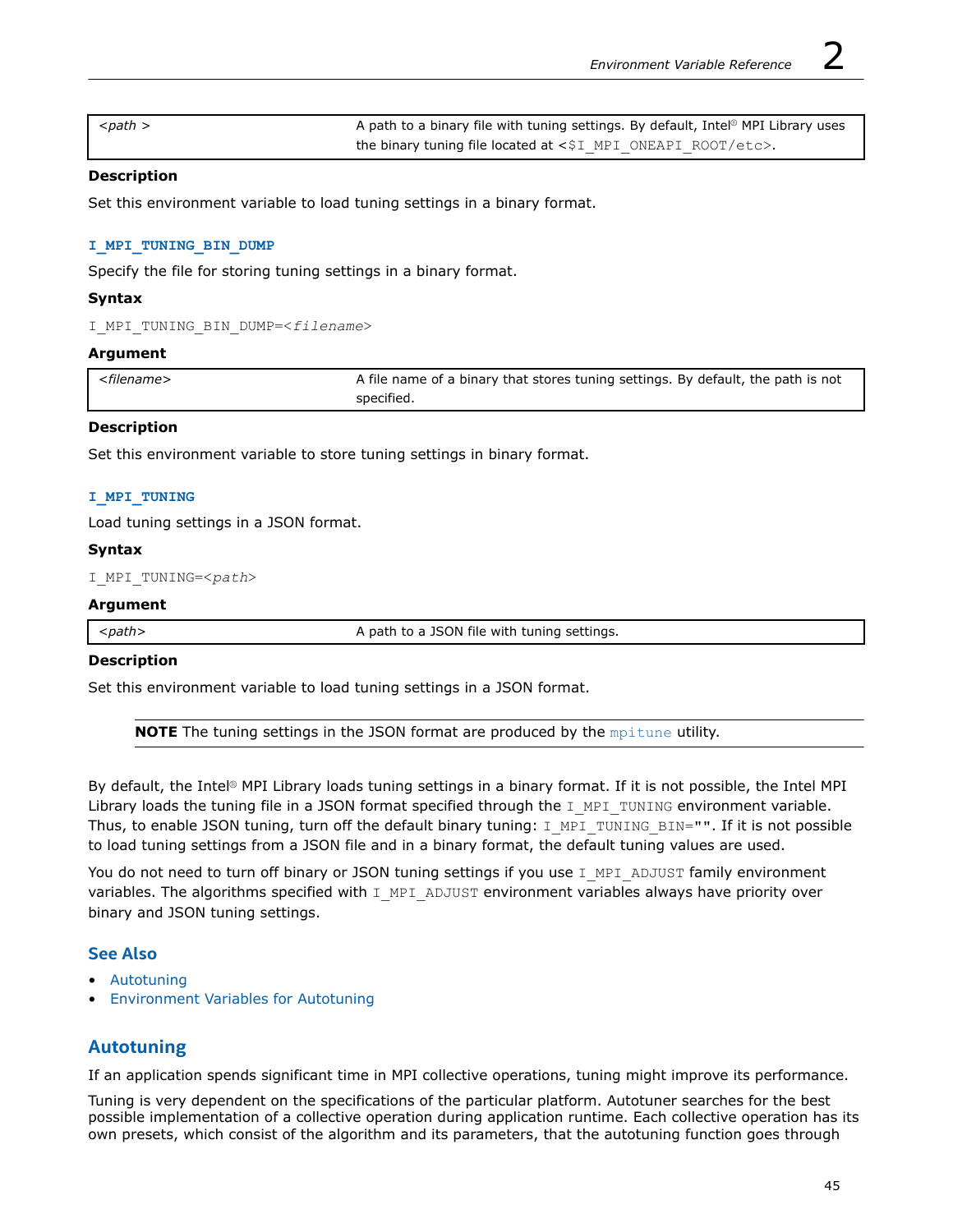<span id="page-45-0"></span>and then evaluates the performance of each one. Once autotuning has evaluated the search space, it chooses the fastest implementation and uses it for the rest of the application runtime, and this improves application performance. The autotuner search space can be modified by the I\_MPI\_ADJUST\_<*opname*>\_LIST variable (see [I\\_MPI\\_ADJUST Family Environment Variables](#page-35-0)).

Autotuner determines the tuning parameters and makes them available for autotuning using I\_MPI\_TUNING\_MODE and the I\_MPI\_TUNING\_AUTO family environment variables to find the best settings (see [Tuning Environment Variables](#page-43-0) and I\_MPI\_TUNING\_AUTO Family Environment Variables).

**NOTE**I\_MPI\_TUNING\_MODE and the I\_MPI\_TUNING\_AUTO family environment variables support only Intel processors, and cannot be used on other platforms.

The collectives currently available for autotuning are: MPI\_Allreduce, MPI\_Bcast, MPI\_Barrier, MPI\_Reduce, MPI\_Gather, MPI\_Scatter, MPI\_Alltoall, MPI\_Allgatherv, MPI\_Reduce\_scatter, MPI\_Reduce\_scatter\_block, MPI\_Scan, MPI\_Exscan, MPI\_Iallreduce, MPI\_Ibcast, MPI\_Ibarrier, MPI\_Ireduce, MPI\_Igather, MPI\_Iscatter, MPI\_Ialltoall, MPI\_Iallgatherv, MPI\_Ireduce\_scatter, MPI\_Ireduce\_scatter\_block, MPI\_Iscan, and MPI\_Iexscan.

Using autotuner involves these steps:

**1.** Launch the application with autotuner enabled and specify the dump file that stores results:

I\_MPI\_TUNING\_MODE=auto

I\_MPI\_TUNING\_BIN\_DUMP=<*tuning-results.dat*>

**2.** Launch the application with the tuning results generated at the previous step:

I\_MPI\_TUNING\_BIN= ./*tuning-results.dat*

Or use the -tune Hydra option.

If you experience performance issues, see I\_MPI\_TUNING\_AUTO Family Environment Variables.

## **Examples**

- •> export I\_MPI\_TUNING\_MODE=auto
- > export I MPI TUNING AUTO SYNC=1
- > export I MPI TUNING AUTO ITER NUM=5
- > export I\_MPI\_TUNING\_BIN DUMP=<tuning results.dat>
- > mpirun -n 128 -ppn 64 IMB-MPI1 allreduce -iter 1000,800 -time 4800
- •> export I\_MPI\_TUNING\_BIN=./tuning\_results.dat

```
 > mpirun -n 128 -ppn 64 IMB-MPI1 allreduce -iter 1000,800 -time 4800
```
**NOTE** To tune collectives on a communicator identified with the help of Application Performance Snapshot (APS), execute the following variable at step 1: I MPI TUNING AUTO COMM LIST=comm id 1, ..., comm id n.

## **See Also**

I\_MPI\_TUNING\_AUTO Family Environment Variables

[Make HPC Clusters More Efficient Using Intel](https://www.intel.com/content/www/us/en/developer/articles/technical/hpc-clusters-more-efficient-mpi-library-tuning.html)® MPI Library Tuning Utilities

## **I\_MPI\_TUNING\_AUTO Family Environment Variables**

**NOTE** You must set I\_MPI\_TUNING\_MODE to use any of the I\_MPI\_TUNING\_AUTO family environment variables.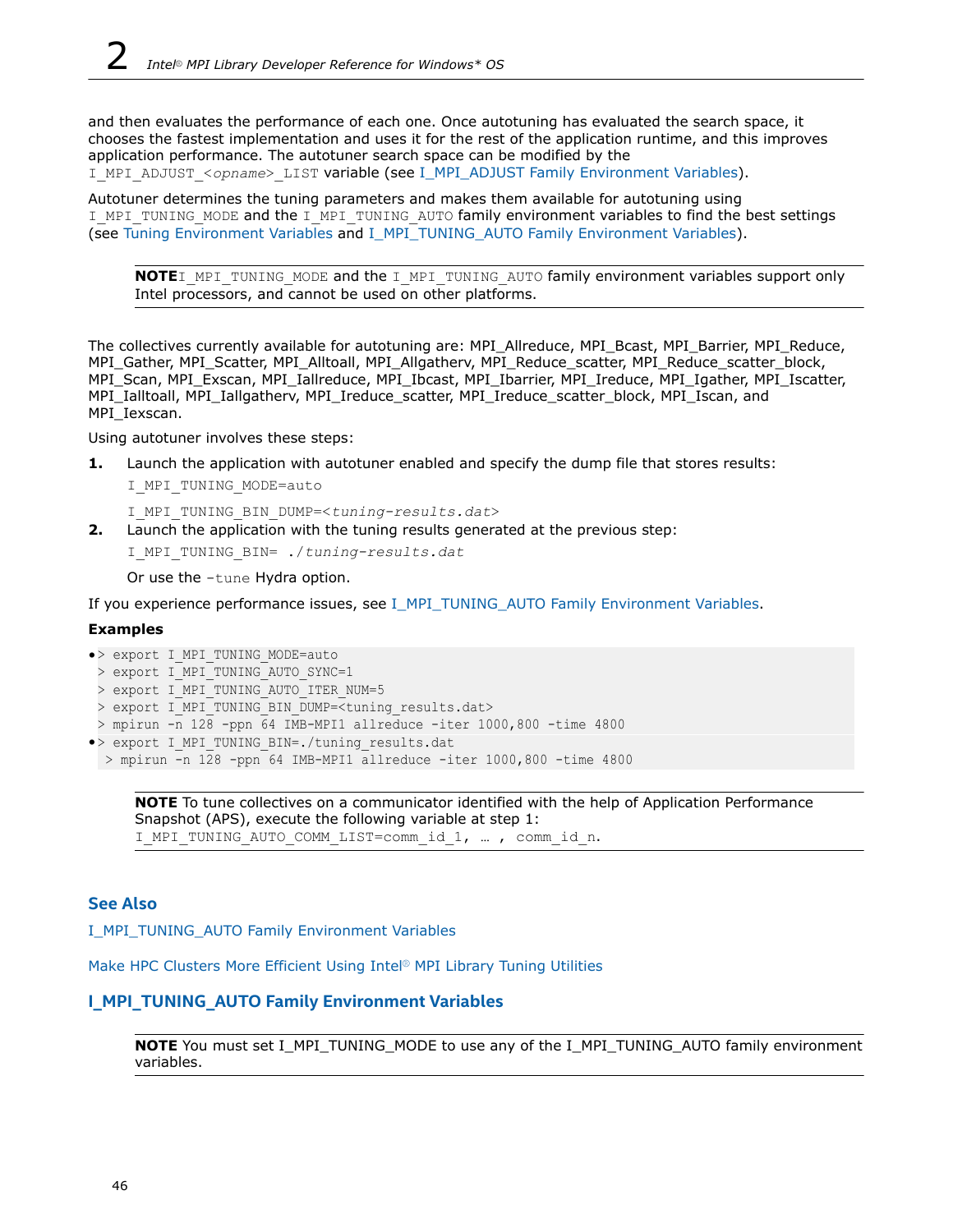**NOTE** The I\_MPI\_TUNING\_AUTO family environment variables support only Intel processors, and cannot be used on other platforms.

## **I\_MPI\_TUNING\_AUTO\_STORAGE\_SIZE**

Define size of the per-communicator tuning storage.

#### **Syntax**

I\_MPI\_TUNING\_AUTO\_STORAGE\_SIZE=*<size>*

#### **Argument**

| <size></size> | Specify size of the communicator tuning storage. The |
|---------------|------------------------------------------------------|
|               | default size of the storage is 512 Kb.               |

## **Description**

Set this environment variable to change the size of the communicator tuning storage.

## **I\_MPI\_TUNING\_AUTO\_ITER\_NUM**

Specify the number of autotuner iterations.

#### **Syntax**

I\_MPI\_TUNING\_AUTO\_ITER\_NUM=*<number>*

#### **Argument**

*<number>* Define the number of iterations. By default, it is 1.

#### **Description**

Set this environment variable to specify the number of autotuner iterations. The greater iteration number produces more accurate results.

**NOTE** To check if all possible algorithms are iterated, make sure that the total number of collective invocations for a particular message size in a target application is at least equal the value of I MPI TUNING AUTO ITER NUM multiplied by the number of algorithms.

## **I\_MPI\_TUNING\_AUTO\_WARMUP\_ITER\_NUM**

Specify the number of warmup autotuner iterations.

#### **Syntax**

I\_MPI\_TUNING\_AUTO\_WARMUP\_ITER\_NUM=*<number>*

#### **Argument**

| <number></number> | Define the number of iterations. By default, it is 1. |
|-------------------|-------------------------------------------------------|
|                   |                                                       |

#### **Description**

Set this environment variable to specify the number of autotuner warmup iterations. Warmup iterations do not impact autotuner decisions and allow to skip additional iterations, such as infrastructure preparation.

## **I\_MPI\_TUNING\_AUTO\_SYNC**

Enable the internal barrier on every iteration of the autotuner.

#### **Syntax**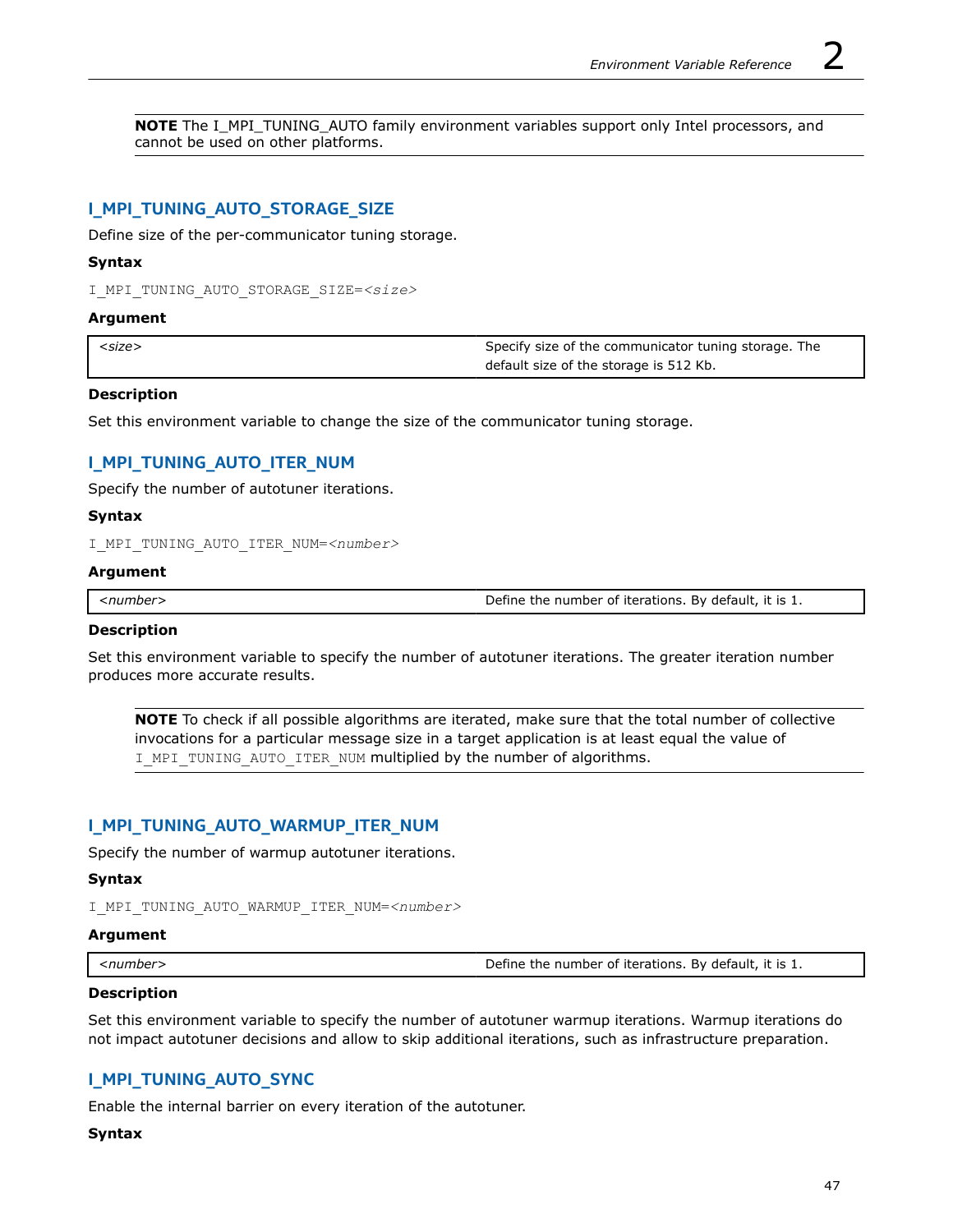```
I_MPI_TUNING_AUTO_SYNC=<arg>
```
#### **Argument**

| $\vert$ <arg></arg>    | <b>Binary indicator</b>                                                                   |
|------------------------|-------------------------------------------------------------------------------------------|
| enable   yes   on   1  | Align the autotuner with the IMB measurement approach.                                    |
| disable   no   off   0 | Do not use the barrier on every iteration of the autotuner.<br>This is the default value. |

## **Description**

Set this environment variable to control the IMB measurement logic. Setting this variable to 1 may lead to overhead due to an additional MPI\_Barrier call.

# **I\_MPI\_TUNING\_AUTO\_COMM\_LIST**

Control the scope of autotuning.

## **Syntax**

I\_MPI\_TUNING\_AUTO\_COMM\_LIST=*<comm\_id\_1, ..., comm\_id\_n>*

## **Argument**

| $\leq$ comm id n, $\ldots$ | Specify communicators to be tuned. |
|----------------------------|------------------------------------|
|----------------------------|------------------------------------|

## **Description**

Set this environment variable to specify communicators to be tuned using their unique id. By default, the variable is not specified. In this case, all communicators in the application are involved into the tuning process.

**NOTE** To get the list of communicators available for tuning, use the [Application Performance Snapshot](https://software.intel.com/sites/products/snapshots/application-snapshot/) (APS) tool, which supports per communicator profiling starting with the 2019 Update 4 release.

## **I\_MPI\_TUNING\_AUTO\_COMM\_DEFAULT**

Mark all communicators with the default value.

## **Syntax**

```
I_MPI_TUNING_AUTO_COMM_DEFAULT=<arg>
```
## **Argument**

| $\langle \textit{arg} \rangle$ | <b>Binary indicator</b>                               |
|--------------------------------|-------------------------------------------------------|
| enable   yes   on   1,         | Mark communicators.                                   |
| disable   no   off   0         | Do not mark communicators. This is the default value. |

## **Description**

Set this environment variable to mark all communicators in an application with the default value. In this case, all communicators will have the identical default comm id equal to  $-1$ .

# **I\_MPI\_TUNING\_AUTO\_COMM\_USER**

Enable communicator marking with a user value.

## **Syntax**

```
I_MPI_TUNING_AUTO_COMM_USER=<arg>
```
## **Argument**

| . .<br>× |
|----------|
|----------|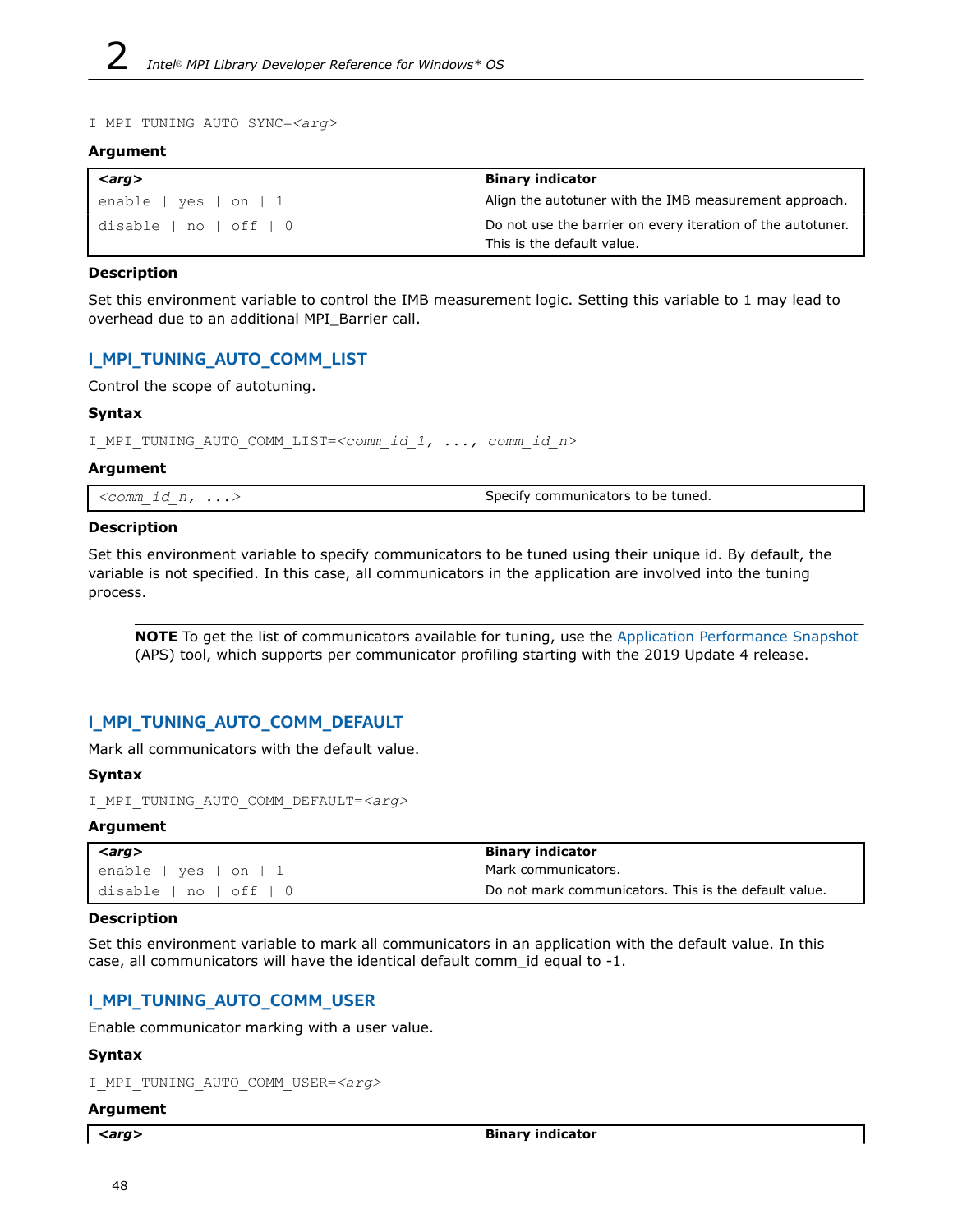| enable   yes   on   1  | Enable marking of communicators.                      |
|------------------------|-------------------------------------------------------|
| disable   no   off   0 | Disable marking of communicators. This is the default |
|                        | value.                                                |

#### **Description**

Set this environment variable to enable communicator marking with a user value. To mark a communicator in your application, use the MPI\_Info object for this communicator that contains a record with the comm\_id key. The key must belong the 0...UINT64 MAX range.

## **I\_MPI\_TUNING\_AUTO\_ITER\_POLICY**

Control the iteration policy logic.

#### **Syntax**

```
_MPI_TUNING_AUTO_ITER_POLICY=<arg>
```
#### **Argument**

| $\langle \textit{arg} \rangle$ | <b>Binary indicator</b>                                                                                          |
|--------------------------------|------------------------------------------------------------------------------------------------------------------|
| enable $ $ yes $ $ on $ $ 1    | Reduce the number of iterations with a message size<br>increase after 64Kb (by half). This is the default value. |
| disable   no   off   0         | Use the I MPI TUNING AUTO ITER NUM value.                                                                        |
|                                | This value affects warmup iterations.                                                                            |

#### **Description**

Set this environment variable to control the autotuning iteration policy logic.

## **I\_MPI\_TUNING\_AUTO\_ITER\_POLICY\_THRESHOLD**

Control the message size limit for the I\_MPI\_TUNING\_AUTO\_ITER\_POLICY environment variable.

#### **Syntax**

I\_MPI\_TUNING\_AUTO\_ITER\_POLICY\_THRESHOLD=*<arg>*

#### **Argument**

*<arg>* Define the value. By default, it is 64KB.

## **Description**

Set this environment variable to control the message size limit for the autotuning iteration policy logic (I\_MPI\_TUNING\_AUTO\_ITER\_POLICY).

## **I\_MPI\_TUNING\_AUTO\_POLICY**

Choose the best algorithm identification strategy.

#### **Syntax**

```
I_MPI_TUNING_AUTO_POLICY=<arg>
```
## **Argument**

| $\langle \textit{arg} \rangle$ | <b>Description</b>                                                                     |
|--------------------------------|----------------------------------------------------------------------------------------|
| max                            | Choose the best algorithm based on a maximum time<br>value. This is the default value. |
| min                            | Choose the best algorithm based on a minimum time<br>value.                            |
| avq                            | Choose the best algorithm based on an average time<br>value.                           |

#### **Description**

Set this environment variable to control the autotuning strategy and choose the best algorithm based on the time value across ranks involved into the tuning process.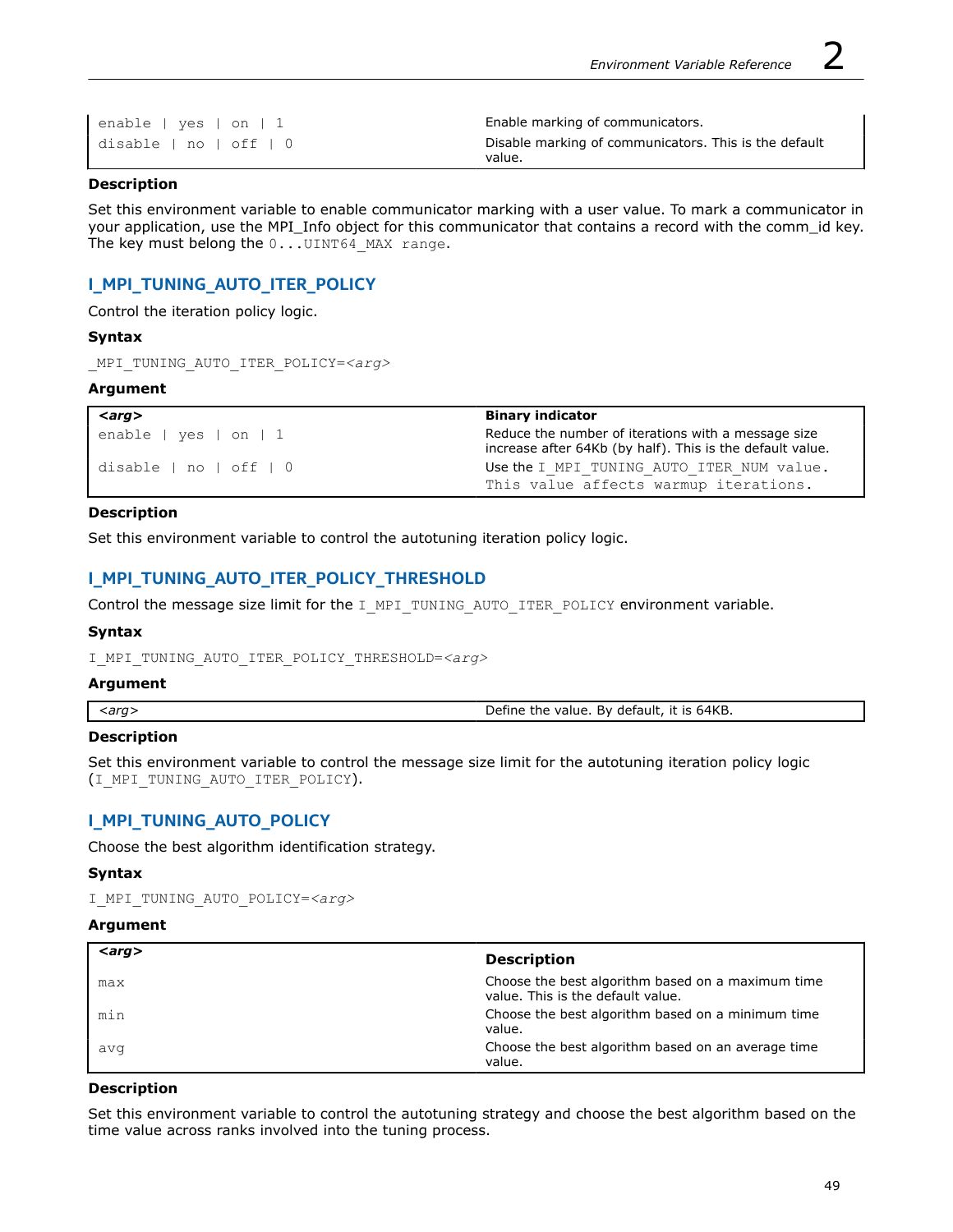# **Main Thread Pinning**

Use this feature to pin a particular MPI thread to a corresponding set of CPUs within a node and avoid undesired thread migration. This feature is available on operating systems that provide the necessary kernel interfaces.

## **Processor Identification**

The following schemes are used to identify logical processors in a system:

- System-defined logical enumeration
- Topological enumeration based on three-level hierarchical identification through triplets (package/socket, core, thread)

The number of a logical CPU is defined as the corresponding position of this CPU bit in the kernel affinity bitmask. Use the cpuinfo utility, provided with your Intel MPI Library installation

The three-level hierarchical identification uses triplets that provide information about processor location and their order. The triplets are hierarchically ordered (package, core, and thread).

See the example for one possible processor numbering where there are two sockets, four cores (two cores per socket), and eight logical processors (two processors per core).

**NOTE** Logical and topological enumerations are not the same.

## **Logical Enumeration**

| LUYILAI LIIUIIICI ALIVII       |   |  |  |  |  |  |  |  |  |
|--------------------------------|---|--|--|--|--|--|--|--|--|
|                                |   |  |  |  |  |  |  |  |  |
| <b>Hierarchical Levels</b>     |   |  |  |  |  |  |  |  |  |
| Socket                         | 0 |  |  |  |  |  |  |  |  |
| Core                           |   |  |  |  |  |  |  |  |  |
| Thread                         |   |  |  |  |  |  |  |  |  |
| <b>Topological Enumeration</b> |   |  |  |  |  |  |  |  |  |
|                                |   |  |  |  |  |  |  |  |  |

Use the cpuinfo utility to identify the correspondence between the logical and topological enumerations. See [Processor Information Utility](#page-16-0) for more details.

## **Default Settings**

If you do not specify values for any main thread pinning environment variables, the default settings below are used. For details about these settings, see [Environment Variables](#page-50-0) and [Interoperability with OpenMP API.](#page-55-0)

- I\_MPI\_PIN=on
- I\_MPI\_PIN\_RESPECT\_CPUSET=on
- I MPI PIN RESPECT HCA=on
- I\_MPI\_PIN\_CELL=unit
- I\_MPI\_PIN\_DOMAIN=auto:compact
- I\_MPI\_PIN\_ORDER=bunch

**NOTE** If hyperthreading is on, the number or processes on the node is greater than the number of cores and no one process pinning environment variable is set. For better performance, the "spread" order will automatically be used instead of the default "compact" order.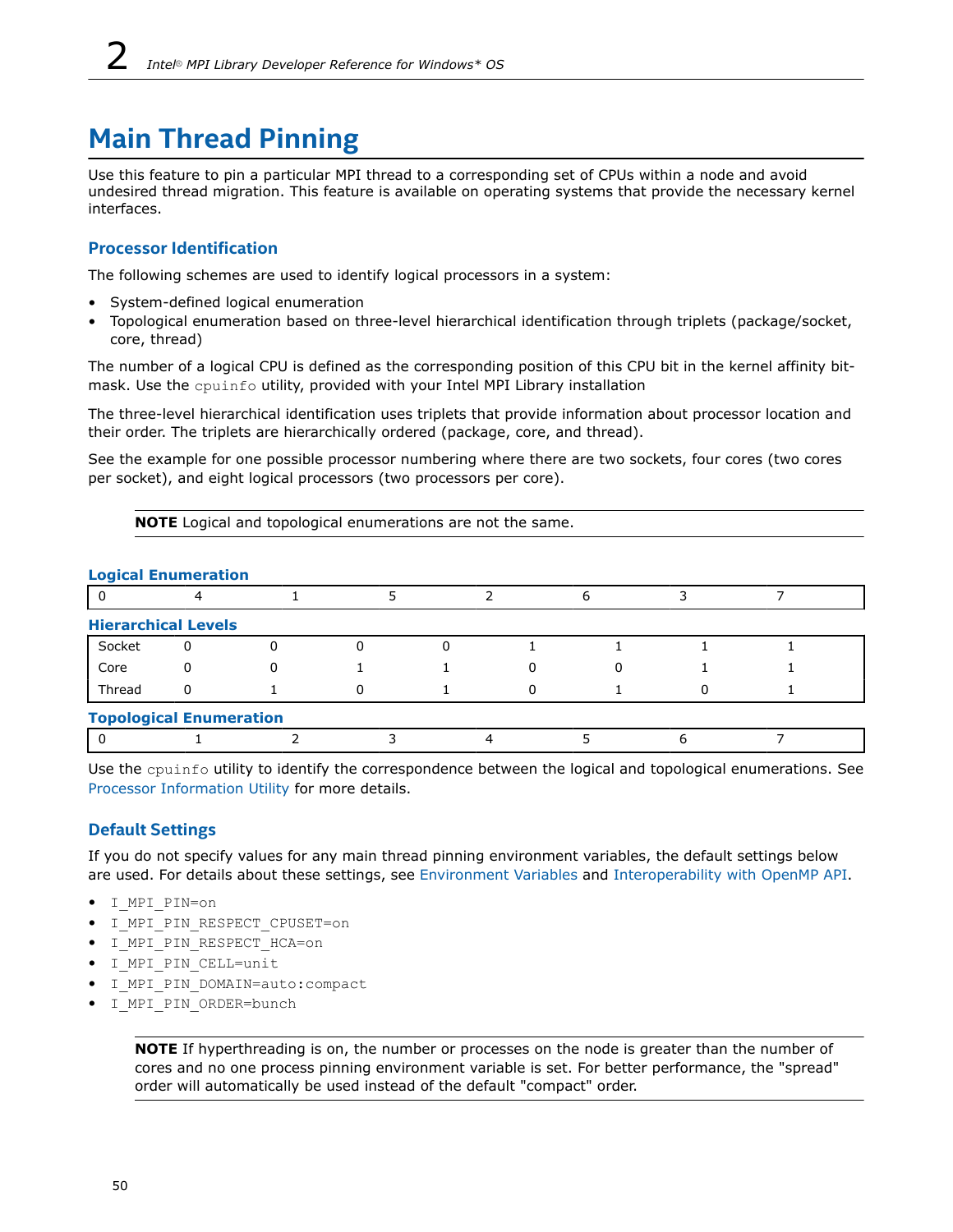# <span id="page-50-0"></span>**Environment Variables for Main Thread Pinning**

## **I\_MPI\_PIN**

Turn on/off main thread pinning.

## **Syntax**

I\_MPI\_PIN=*<arg>*

## **Arguments**

| $\langle arg \rangle$ | Binary indicator                                       |
|-----------------------|--------------------------------------------------------|
| enable<br>on<br>ves   | Enable main thread pinning. This is the default value. |
|                       |                                                        |
| disable<br>no         | Disable main thread pinning.                           |
| off                   |                                                        |

## **Description**

Set this environment variable to control the main thread pinning feature of the Intel® MPI Library.

# **I\_MPI\_PIN\_PROCESSOR\_LIST (I\_MPI\_PIN\_PROCS)**

Define a processor subset and the mapping rules for MPI main threads within this subset.

This environment variable is available for both Intel and non-Intel microprocessors, but it may perform additional optimizations for Intel microprocessors than it performs for non-Intel microprocessors.

## **Syntax Forms**

I\_MPI\_PIN\_PROCESSOR\_LIST=*<value>*

The environment variable value has three syntax forms:

- **1.** *<proclist>*
- **2.** [*<procset>* ][:[grain=*<grain>* ][,shift=*<shift>* ][,preoffset=*<preoffset>* ] [,postoffset=*<postoffset>* ]
- **3.** [*<procset>* ][:map=*<map>* ]

The following paragraphs provide detailed descriptions for each of these syntax forms.

**NOTE** The postoffset keyword has offset alias.

**NOTE** The second form of the pinning procedure has three steps:

- 1. [Circular shift](https://en.wikipedia.org/wiki/Circular_shift) of the source processor list on preoffset\*grain value.
- **2.** [Round robin shift](https://en.wikipedia.org/wiki/Round-robin_scheduling) of the list derived on the first step on shift\*grain value.
- **3.** Circular shift of the list derived on the second step on the postoffset\*grain value.

**NOTE** The grain, shift, preoffset, and postoffset parameters have a unified definition style.

## **Syntax 1:** *<proclist>*

I\_MPI\_PIN\_PROCESSOR\_LIST=*<proclist>*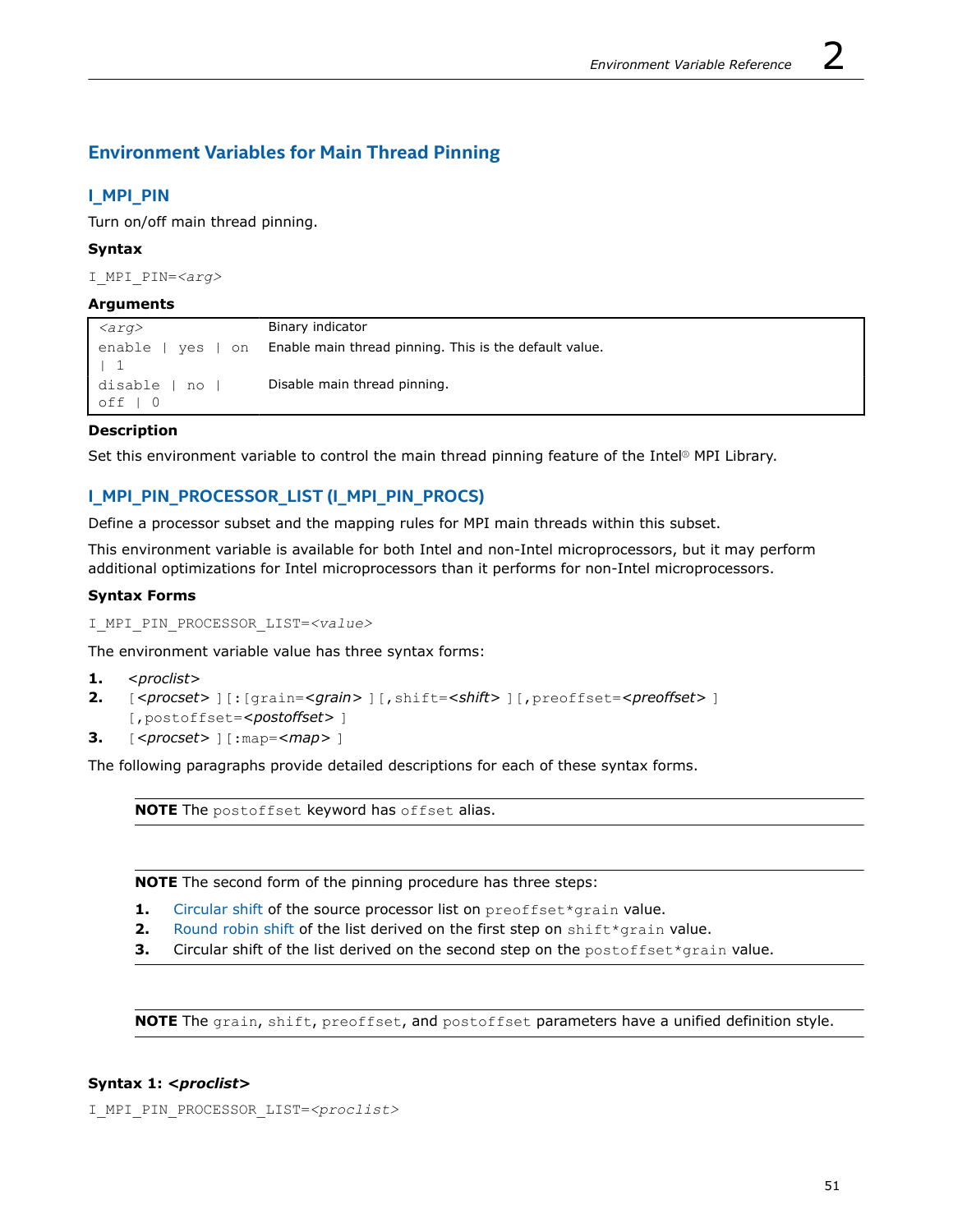## **Arguments**

| <i><proclis< i=""><br/>t &gt;</proclis<></i>        | A comma-separated list of logical processor numbers and/or ranges of processors. The main thread with<br>the i-th rank is pinned to the i-th processor in the list. The number should not exceed the number of<br>processors on a node. |
|-----------------------------------------------------|-----------------------------------------------------------------------------------------------------------------------------------------------------------------------------------------------------------------------------------------|
| $\langle 1 \rangle$                                 | Processor with logical number $\langle 1 \rangle$ .                                                                                                                                                                                     |
| $<\!\!\!1\!\!>$ – $<\!\!m\!\!>$                     | Range of processors with logical numbers from $\langle l \rangle$ to $\langle m \rangle$ .                                                                                                                                              |
| <k>,<l>-<br/><math>\langle m \rangle</math></l></k> | Processors $\langle k \rangle$ , as well as $\langle l \rangle$ through $\langle m \rangle$ .                                                                                                                                           |

## **Syntax 2: [***<procset>* **][:[grain=***<grain>* **][,shift=***<shift>* **][,preoffset=**

```
I_MPI_PIN_PROCESSOR_LIST=[<procset>][:[grain=<grain>][,shift=<shift>]
[,preoffset=<preoffset>][,postoffset=<postoffset>]
```
#### **Arguments**

| <procset< th=""><th>Specify a processor subset based on the topological numeration. The default value is allcores.</th></procset<> | Specify a processor subset based on the topological numeration. The default value is allcores.                                                                                                                                                                                                                                                                                                                                                                                                                            |
|------------------------------------------------------------------------------------------------------------------------------------|---------------------------------------------------------------------------------------------------------------------------------------------------------------------------------------------------------------------------------------------------------------------------------------------------------------------------------------------------------------------------------------------------------------------------------------------------------------------------------------------------------------------------|
| all                                                                                                                                | All logical processors. Specify this subset to define the number of CPUs on a node.                                                                                                                                                                                                                                                                                                                                                                                                                                       |
| allcores                                                                                                                           | All cores (physical CPUs). Specify this subset to define the number of cores on a node. This<br>is the default value.                                                                                                                                                                                                                                                                                                                                                                                                     |
|                                                                                                                                    | If Intel® Hyper-Threading Technology is disabled, allcores equals to all.                                                                                                                                                                                                                                                                                                                                                                                                                                                 |
| allsocks                                                                                                                           | All packages/sockets. Specify this subset to define the number of sockets on a node.                                                                                                                                                                                                                                                                                                                                                                                                                                      |
| $<$ grain $>$                                                                                                                      | Specify the pinning granularity cell for a defined $<$ p $r$ o $c$ set $>$ . The minimal $<$ g $r$ a $in$ $>$ value is a single<br>element of the $<\frac{p}{p}$ The maximal $<\frac{p}{p}$ and $p$ value is the number of $<\frac{p}{p}$ elements in a<br>socket. The <grain>value must be a multiple of the <procset> value. Otherwise, the minimal<br/><math>\langle \text{grain} \rangle</math> value is assumed. The default value is the minimal <math>\langle \text{grain} \rangle</math> value.</procset></grain> |
| $\langle$ shift>                                                                                                                   | Specify the granularity of the round robin scheduling shift of the cells for the <procset>. <shift>is<br/>measured in the defined <math>\langle \text{grain}\rangle</math>units. The <math>\langle \text{shift}\rangle</math>value must be positive integer. Otherwise, no<br/>shift is performed. The default value is no shift, which is equal to <math>1</math> normal increment.</shift></procset>                                                                                                                    |
| <preoffse<br>t &gt;</preoffse<br>                                                                                                  | Specify the circular shift of the processor subset $<$ procset>defined before the round robin shifting on<br>the $<$ preoffset>value. The value is measured in the defined $<$ grain>units. The<br>$<$ preoffset>value must be non-negative integer. Otherwise, no shift is performed. The default value<br>is no shift.                                                                                                                                                                                                  |
| <postoffs<br>et</postoffs<br>                                                                                                      | Specify the circular shift of the processor subset $<$ procset>derived after round robin shifting on the<br>$<$ postoffset>value. The value is measured in the defined $<$ grain>units. The $<$ postoffset>value<br>must be non-negative integer. Otherwise no shift is performed. The default value is no shift.                                                                                                                                                                                                         |

The following table displays the values for <grain>, <shift>, <preoffset>, and <postoffset> options:

| $\langle n \rangle$ | Specify an explicit value of the corresponding parameters. $\langle n \rangle$ is non-negative integer.                     |
|---------------------|-----------------------------------------------------------------------------------------------------------------------------|
| fine                | Specify the minimal value of the corresponding parameter.                                                                   |
| core                | Specify the parameter value equal to the amount of the corresponding parameter units contained in<br>one core.              |
| cache1              | Specify the parameter value equal to the amount of the corresponding parameter units that share an<br>L1 cache.             |
| cache2              | Specify the parameter value equal to the amount of the corresponding parameter units that share an<br>L <sub>2</sub> cache. |
| cache3              | Specify the parameter value equal to the amount of the corresponding parameter units that share an<br>L3 cache.             |
| cache               | The largest value among cache1, cache2, and cache3.                                                                         |
| socket              | Specify the parameter value equal to the amount of the corresponding parameter units contained in                           |
| sock                | one physical package/socket.                                                                                                |
| half                | Specify the parameter value equal to socket/2.                                                                              |
| mid                 |                                                                                                                             |
| third               | Specify the parameter value equal to $\text{socket}/3$ .                                                                    |
| quarter             | Specify the parameter value equal to socket/4.                                                                              |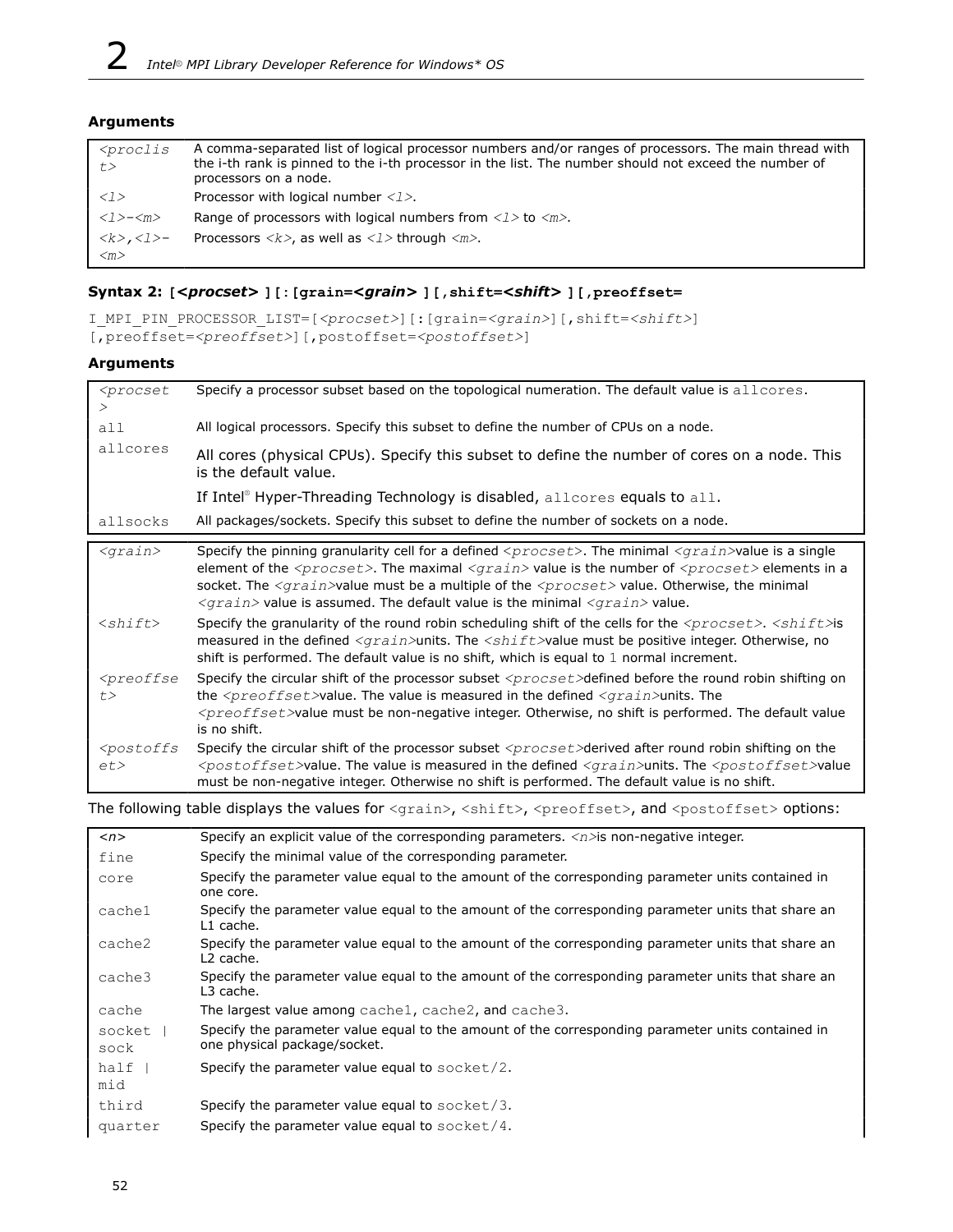octavo Specify the parameter value equal to socket/8.

#### **Syntax 3: [***<procset>* **][:map=***<map>* **]**

I\_MPI\_PIN\_PROCESSOR\_LIST=[*<procset>*][:map=*<map>*]

#### **Arguments**

| $<$ map $>$ | The mapping pattern used for main thread placement.                                                                       |
|-------------|---------------------------------------------------------------------------------------------------------------------------|
| bunch       | The main threads are mapped proportionally to sockets and the threads are ordered as close as<br>possible on the sockets. |
| scatter     | The main threads are mapped as remotely as possible so as not to share common resources: FSB,<br>caches, and core.        |
| spread      | The main threads are mapped consecutively with the possibility not to share common resources.                             |

#### **Description**

Set the I\_MPI\_PIN\_PROCESSOR\_LIST environment variable to define the processor placement. To avoid conflicts with different shell versions, the environment variable value may need to be enclosed in quotes.

**NOTE** This environment variable is valid only if I\_MPI\_PIN is enabled.

The I MPI PIN PROCESSOR LIST environment variable has the following different syntax variants:

• Explicit processor list. This comma-separated list is defined in terms of logical processor numbers. The relative node rank of a main thread is an index to the processor list such that the i-th main thread is pinned on i-th list member. This permits the definition of any main thread placement on the CPUs.

For example, main thread mapping for I\_MPI\_PIN\_PROCESSOR\_LIST=p0,p1,p2,...,pn is as follows:

| Rank on a<br>node |    |   |    | $\cdots$      | $n-$<br>. . | N<br>. .<br>$\cdot$ $\cdot$ |  |
|-------------------|----|---|----|---------------|-------------|-----------------------------|--|
| Logical CPU       | p0 | ∼ | μz | $\sim$ $\sim$ | pn-1        | Pn                          |  |

• grain/shift/offset mapping. This method provides circular shift of a defined grain along the processor list with steps equal to shift\*grain and a single shift on offset\*grain at the end. This shifting action is repeated shift times.

For example: grain = 2 logical processors, shift = 3 grains, offset =  $0$ .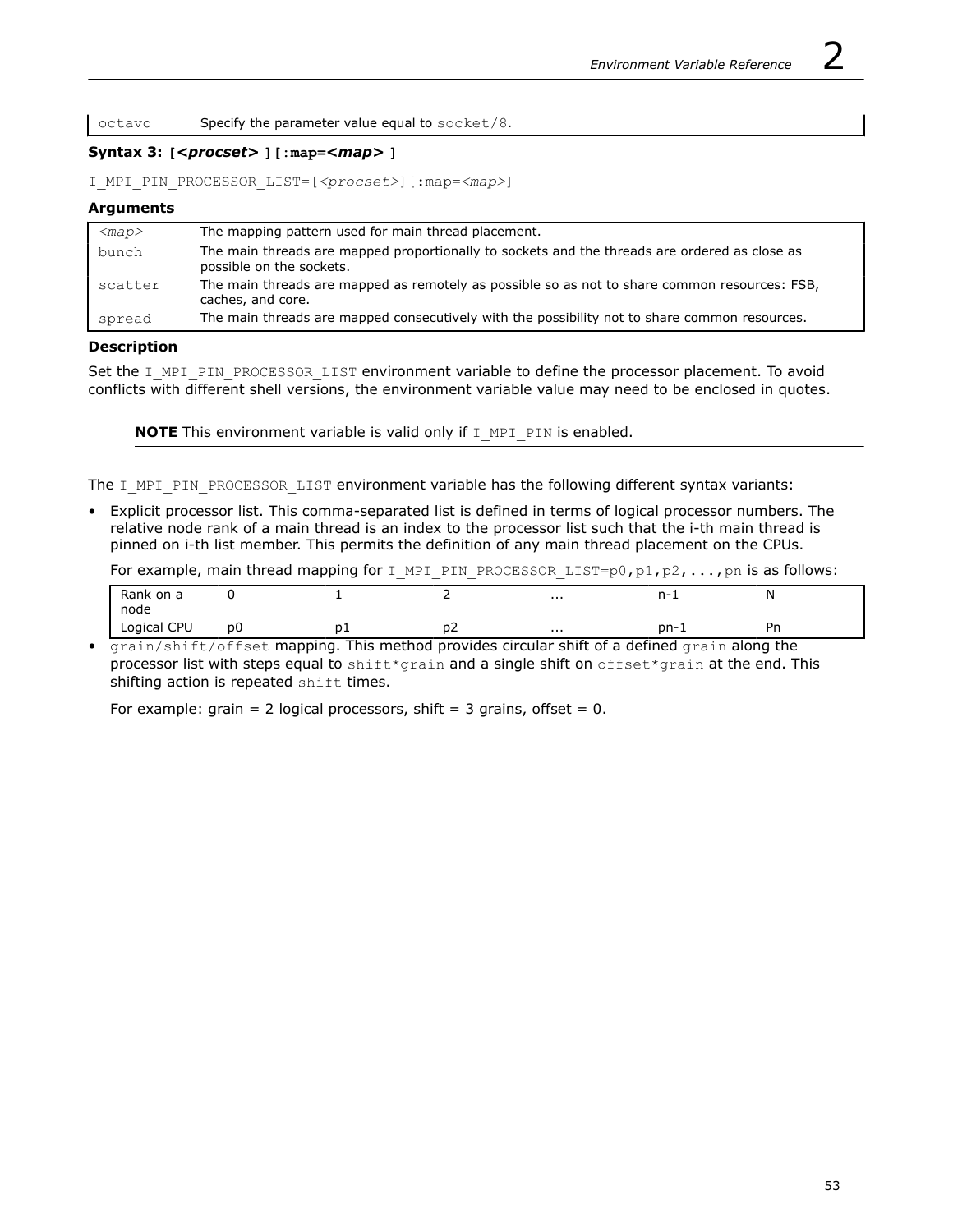Legend:

gray - MPI process grains

| A) red - processor grains chosen on the 1 <sup>st</sup> pass  |                                                          |         |              |        |                  |                  |                  |                         |                  |    |                  |                  |                  |                  |
|---------------------------------------------------------------|----------------------------------------------------------|---------|--------------|--------|------------------|------------------|------------------|-------------------------|------------------|----|------------------|------------------|------------------|------------------|
| B) cyan - processor grains chosen on the 2 <sup>nd</sup> pass |                                                          |         |              |        |                  |                  |                  |                         |                  |    |                  |                  |                  |                  |
|                                                               | C) green - processor grains chosen on the final 3rd pass |         |              |        |                  |                  |                  |                         |                  |    |                  |                  |                  |                  |
|                                                               | D) Final map table ordered by MPI ranks                  |         |              |        |                  |                  |                  |                         |                  |    |                  |                  |                  |                  |
| A)                                                            |                                                          |         |              |        |                  |                  |                  |                         |                  |    |                  |                  |                  |                  |
| 0 <sub>1</sub>                                                |                                                          |         | 23           |        |                  |                  |                  |                         | $2n-2$<br>$2n-1$ |    |                  |                  |                  |                  |
| 0 <sub>1</sub>                                                | 23                                                       | 45      | 67           |        | 89               |                  | 10 11            |                         | $6n-6$<br>$6n-5$ |    | $6n-4$<br>$6n-3$ |                  | $6n-2$<br>$6n-1$ |                  |
| B)                                                            |                                                          |         |              |        |                  |                  |                  |                         |                  |    |                  |                  |                  |                  |
| 0 <sub>1</sub>                                                | $2n 2n+1$                                                |         | 23           |        | $2n+2$<br>$2n+3$ |                  |                  |                         | $2n-2$<br>$2n-1$ |    | $4n-2$<br>$4n-1$ |                  |                  |                  |
| 0 <sub>1</sub>                                                | 23                                                       | 45      | 67           |        | 89               |                  | 10 11            |                         | $6n-6$<br>$6n-5$ |    | $6n-4$<br>$6n-3$ |                  | $6n-2$<br>$6n-1$ |                  |
| C)                                                            |                                                          |         |              |        |                  |                  |                  |                         |                  |    |                  |                  |                  |                  |
| 0 <sub>1</sub>                                                | $2n 2n+1$ 4n 4n+1                                        |         | 23           |        | $2n+2$<br>$2n+3$ |                  | $4n+2$<br>$4n+3$ | $\ddot{\phantom{0}}$    | $2n-2$<br>$2n-1$ |    | $4n-2$<br>$4n-1$ |                  | $6n-2$<br>$6n-1$ |                  |
| 0 <sub>1</sub>                                                | 23                                                       | 45      | 67           |        | 89               |                  | 10 11            |                         | $6n-6$<br>$6n-5$ |    | $6n-4$<br>$6n-3$ |                  | $6n-2$<br>$6n-1$ |                  |
| D)                                                            |                                                          |         |              |        |                  |                  |                  |                         |                  |    |                  |                  |                  |                  |
| 0 <sub>1</sub>                                                | 23                                                       | u.<br>1 | $2n-22n-2n$  | $2n+1$ |                  | $2n+2$<br>$2n+3$ |                  | $4n-2$ 4n- 4n 4n+1<br>1 |                  |    |                  | $4n+2$<br>$4n+3$ |                  | $6n-2$<br>$6n-1$ |
| 0 <sub>1</sub>                                                | 67                                                       | 5.      | $6n-6$ $6n-$ | 23     |                  | 89               |                  | $6n-4$ 6n-<br>3.        |                  | 45 |                  | 10 11            |                  | $6n-2$<br>$6n-1$ |

• Predefined mapping scenario. In this case, popular main thread pinning schemes are defined as keywords selectable at runtime. There are two such scenarios: bunch and scatter.

In the bunch scenario the main threads are mapped proportionally to sockets as closely as possible. This mapping makes sense for partial processor loading. In this case, the number of main threads is less than the number of processors.

In the scatter scenario the main threads are mapped as remotely as possible so as not to share common resources: FSB, caches, and cores.

In the example, there are two sockets, four cores per socket, one logical CPU per core, and two cores per shared cache.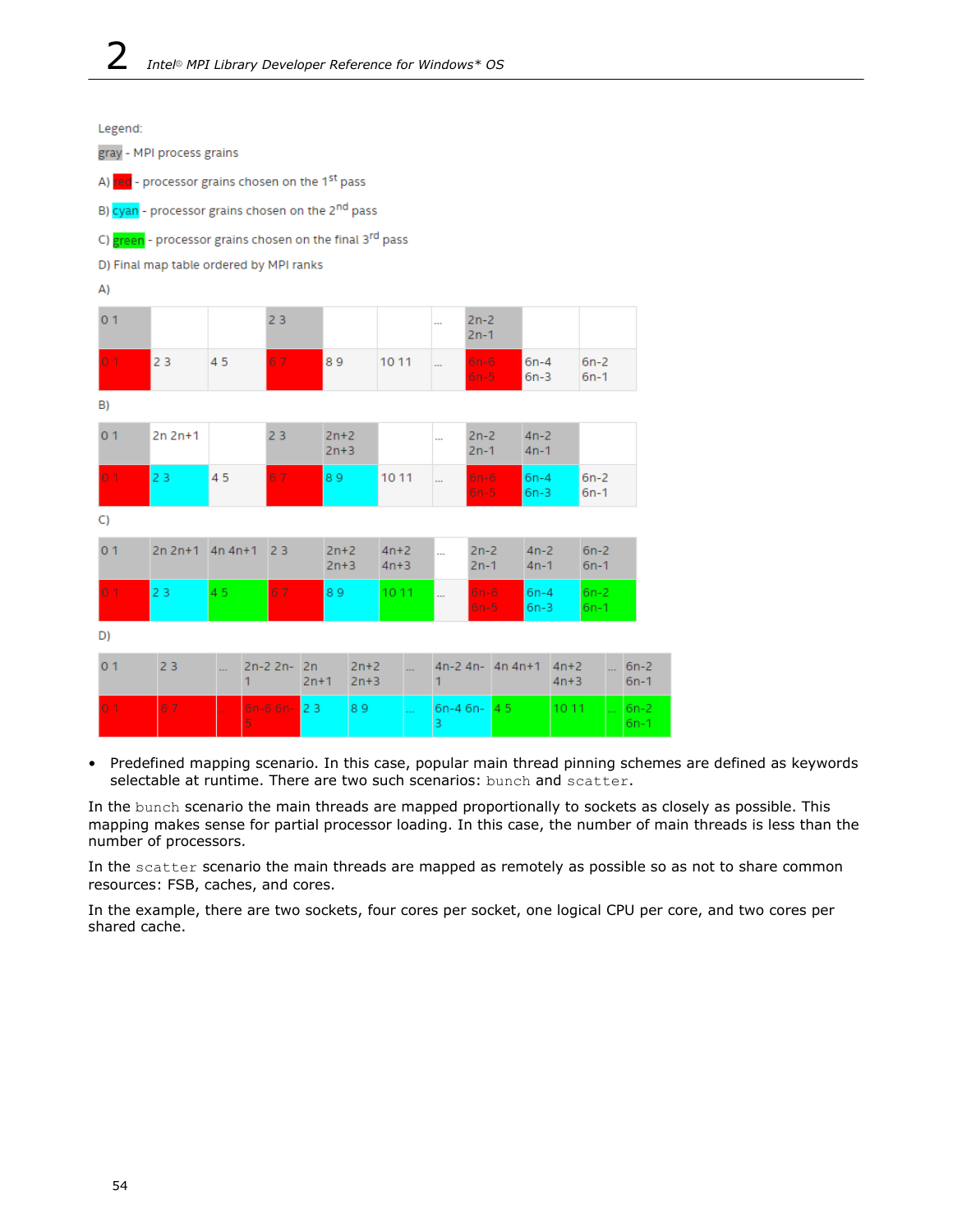Legend:

gray - MPI processes

cy an - 1<sup>st</sup> socket processors

gre en - 2<sup>nd</sup> socket processors

Same color defines a processor pair sharing a cache



scatter scenario for full loading

#### **Examples**

To pin the processes to CPU0 and CPU3 on each node globally, use the following command:

\$ mpirun -genv I\_MPI\_PIN\_PROCESSOR\_LIST=0,3 -n *<number-of-processes><executable>*

To pin the processes to different CPUs on each node individually (CPU0 and CPU3 on host1 and CPU0, CPU1 and CPU3 on host2), use the following command:

\$ mpirun -host host1 -env I\_MPI\_PIN\_PROCESSOR\_LIST=0,3 -n *<number-of-processes> <executable>* : \ -host host2 -env I\_MPI\_PIN\_PROCESSOR\_LIST=1,2,3 -n <number-of-processes> <executable>

To print extra debugging information about process pinning, use the following command:

\$ mpirun -genv I MPI DEBUG=4 -m -host host1 \ -env I\_MPI\_PIN\_PROCESSOR\_LIST=0,3 -n *<number-of-processes> <executable>* :\ -host host2 -env I\_MPI\_PIN\_PROCESSOR\_LIST=1,2,3 -n <number-of-processes> <executable>

**NOTE** If the number of processes is greater than the number of CPUs used for pinning, the process list is wrapped around to the start of the processor list.

#### **Examples**

To pin the main thread to CPU0 and CPU3 on each node globally, use the following command:

> mpiexec -genv I\_MPI\_PIN\_PROCESSOR\_LIST=0,3 -n *<number-of-main-threads><executable>*

To pin the main thread to different CPUs on each node individually (CPU0 and CPU3 on host1 and CPU0, CPU1 and CPU3 on host2), use the following command:

> mpiexec -host host1 -env I\_MPI\_PIN\_PROCESSOR\_LIST=0,3 -n *<number-of-main-threads> <executable>* :^ -host host2 -env I\_MPI\_PIN\_PROCESSOR\_LIST=1,2,3 -n <number-of-main-threads> <executable>

To print extra debug information about the main thread pinning, use the following command:

> mpiexec -genv I MPI DEBUG=4 -m -host host1 -env I MPI PIN PROCESSOR LIST=0,3 -n <number-of*main-threads> <executable>* :^ -host host2 -env I\_MPI\_PIN\_PROCESSOR\_LIST=1,2,3 -n <number-of-main-threads> <executable>

**NOTE** If the number of main threads is greater than the number of CPUs used for pinning, the thread list is wrapped around to the start of the processor list.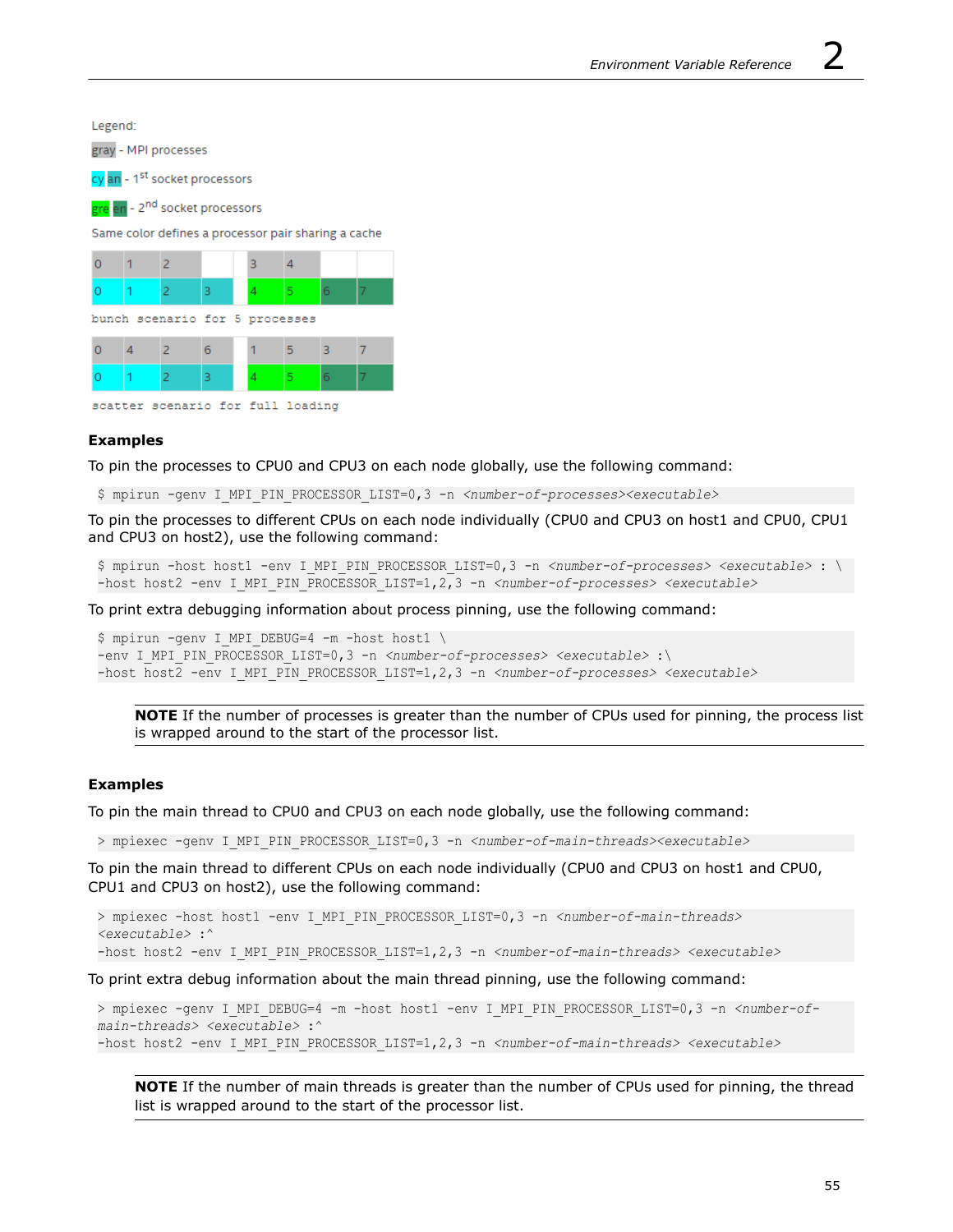# <span id="page-55-0"></span>**Interoperability with OpenMP\* API**

## **I\_MPI\_PIN\_DOMAIN**

Intel® MPI Library provides an additional environment variable to control main thread pinning for hybrid MPI/ OpenMP\* applications. This environment variable is used to define a number of non-overlapping subsets (domains) of logical processors on a node, and a set of rules on how MPI processes are bound to these domains by the following formula: *one MPI process per one domain*. See the picture below.

*Figure 1 Domain Example*



Each MPI process can create a number of children threads for running within the corresponding domain. The process threads can freely migrate from one logical processor to another within the particular domain.

If the I MPI PIN DOMAIN environment variable is defined, then the I MPI PIN PROCESSOR LIST environment variable setting is ignored.

If the I\_MPI\_PIN\_DOMAIN environment variable is not defined, then MPI main threads are pinned according to the current value of the I\_MPI\_PIN\_PROCESSOR\_LIST environment variable.

The I\_MPI\_PIN\_DOMAIN environment variable has the following syntax forms:

- Domain description through multi-core terms *<mc-shape>*
- Domain description through domain size and domain member layout <size>[:<layout>]
- Explicit domain description through bit mask *<masklist>*

The following tables describe these syntax forms.

## **Multi-Core Shape**

|  |  |  | I MPI PIN DOMAIN= <mc-shape></mc-shape> |  |
|--|--|--|-----------------------------------------|--|
|--|--|--|-----------------------------------------|--|

| $<$ mc-shape $>$ | Define domains through multi-core terms.                                                                                                                                                           |
|------------------|----------------------------------------------------------------------------------------------------------------------------------------------------------------------------------------------------|
| core             | Each domain consists of the logical processors that share a particular core. The<br>number of domains on a node is equal to the number of cores on the node.                                       |
| socket  <br>sock | Each domain consists of the logical processors that share a particular socket.<br>The number of domains on a node is equal to the number of sockets on the<br>node. This is the recommended value. |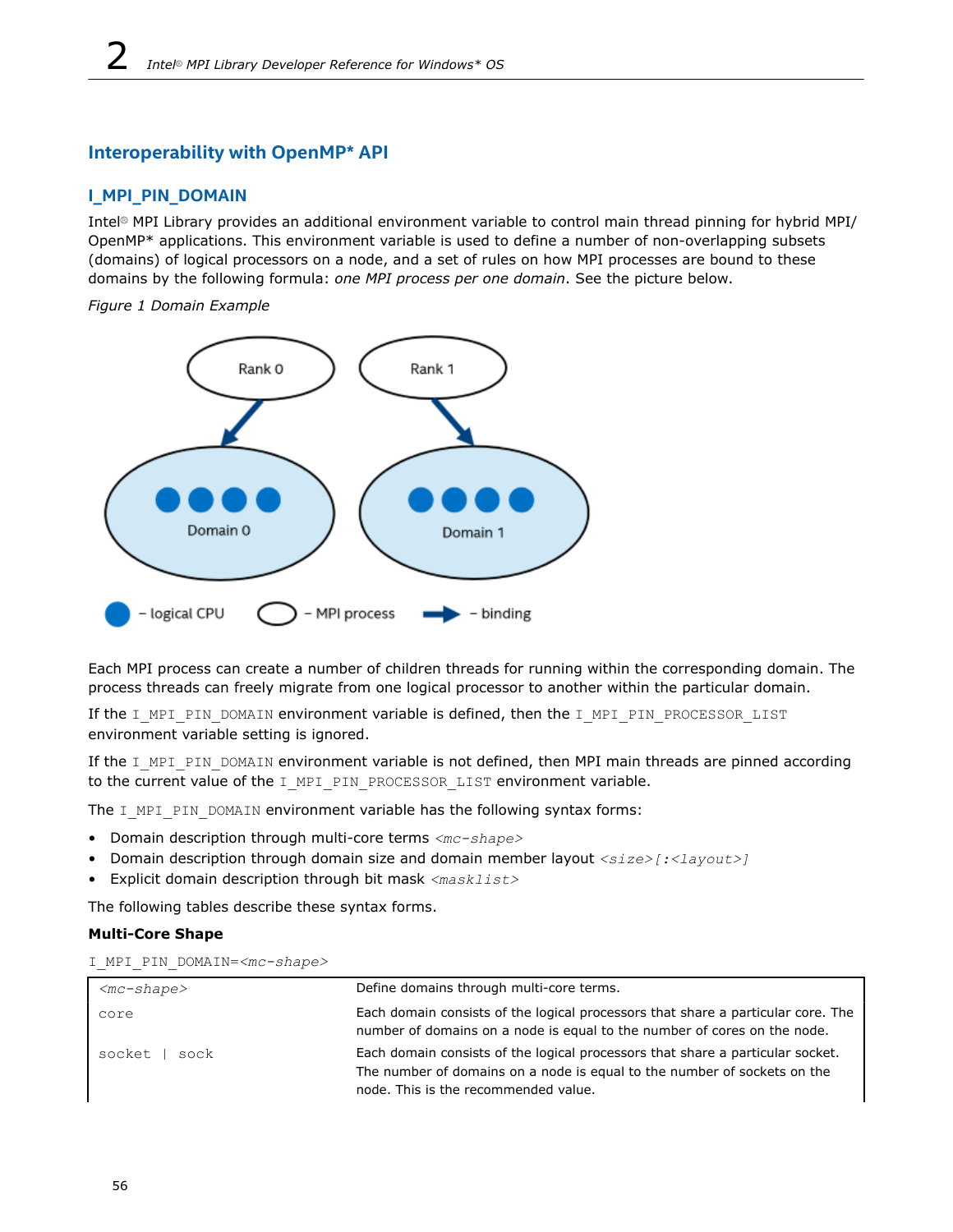| numa   | Each domain consists of the logical processors that share a particular NUMA<br>node. The number of domains on a machine is equal to the number of NUMA<br>nodes on the machine. |
|--------|---------------------------------------------------------------------------------------------------------------------------------------------------------------------------------|
| node   | All logical processors on a node are arranged into a single domain.                                                                                                             |
| cache1 | Logical processors that share a particular level 1 cache are arranged into a<br>single domain.                                                                                  |
| cache2 | Logical processors that share a particular level 2 cache are arranged into a<br>single domain.                                                                                  |
| cache3 | Logical processors that share a particular level 3 cache are arranged into a<br>single domain.                                                                                  |
| cache  | The largest domain among cache1, cache2, and cache3 is selected.                                                                                                                |

**NOTE** If Cluster on Die is disabled on a machine, the number of NUMA nodes equals to the number of sockets. In this case, pinning for  $I_MPI_PIN_DOMAIN = numa$  is equivalent to pinning for I\_MPI\_PIN\_DOMAIN = socket.

## **Explicit Shape**

I\_MPI\_PIN\_DOMAIN**=***<size>[:<layout>]*

| $<$ size $>$        | Define a number of logical processors in each domain (domain size)            |
|---------------------|-------------------------------------------------------------------------------|
| omp                 | The domain size is equal to the OMP NUM THREADS environment variable          |
|                     | value. If the OMP NUM THREADS environment variable is not set, each node      |
|                     | is treated as a separate domain.                                              |
| auto                | The domain size is defined by the formula $size=\#cpu/\#proc$ , where $#cpu$  |
|                     | is the number of logical processors on a node, and $\#$ proc is the number of |
|                     | the MPI processes started on a node                                           |
| $\langle n \rangle$ | The domain size is defined by a positive decimal number $\langle n \rangle$   |
|                     |                                                                               |
|                     |                                                                               |
| $\langle$ layout>   | Ordering of domain members. The default value is compact                      |
| platform            | Domain members are ordered according to their BIOS numbering (platform-       |
|                     | depended numbering)                                                           |
| compact             | Domain members are located as close to each other as possible in terms of     |
|                     | common resources (cores, caches, sockets, and so on). This is the default     |
|                     | value                                                                         |
| scatter             | Domain members are located as far away from each other as possible in terms   |

## **Explicit Domain Mask**

I\_MPI\_PIN\_DOMAIN=<*masklist*>

| $<$ masklist $>$   | Define domains through the comma separated list of hexadecimal numbers<br>(domain masks)                                                                                                                                                                                                                                                   |
|--------------------|--------------------------------------------------------------------------------------------------------------------------------------------------------------------------------------------------------------------------------------------------------------------------------------------------------------------------------------------|
| $[m_1,\ldots,m_n]$ | For $\langle masklist \rangle$ , each $m_i$ is a hexadecimail bit mask defining an<br>individual domain. The following rule is used: the $ith$ logical processor<br>is included into the domain if the corresponding $m\text{i}$ value is set to 1.<br>All remaining processors are put into a separate domain. BIOS<br>numbering is used. |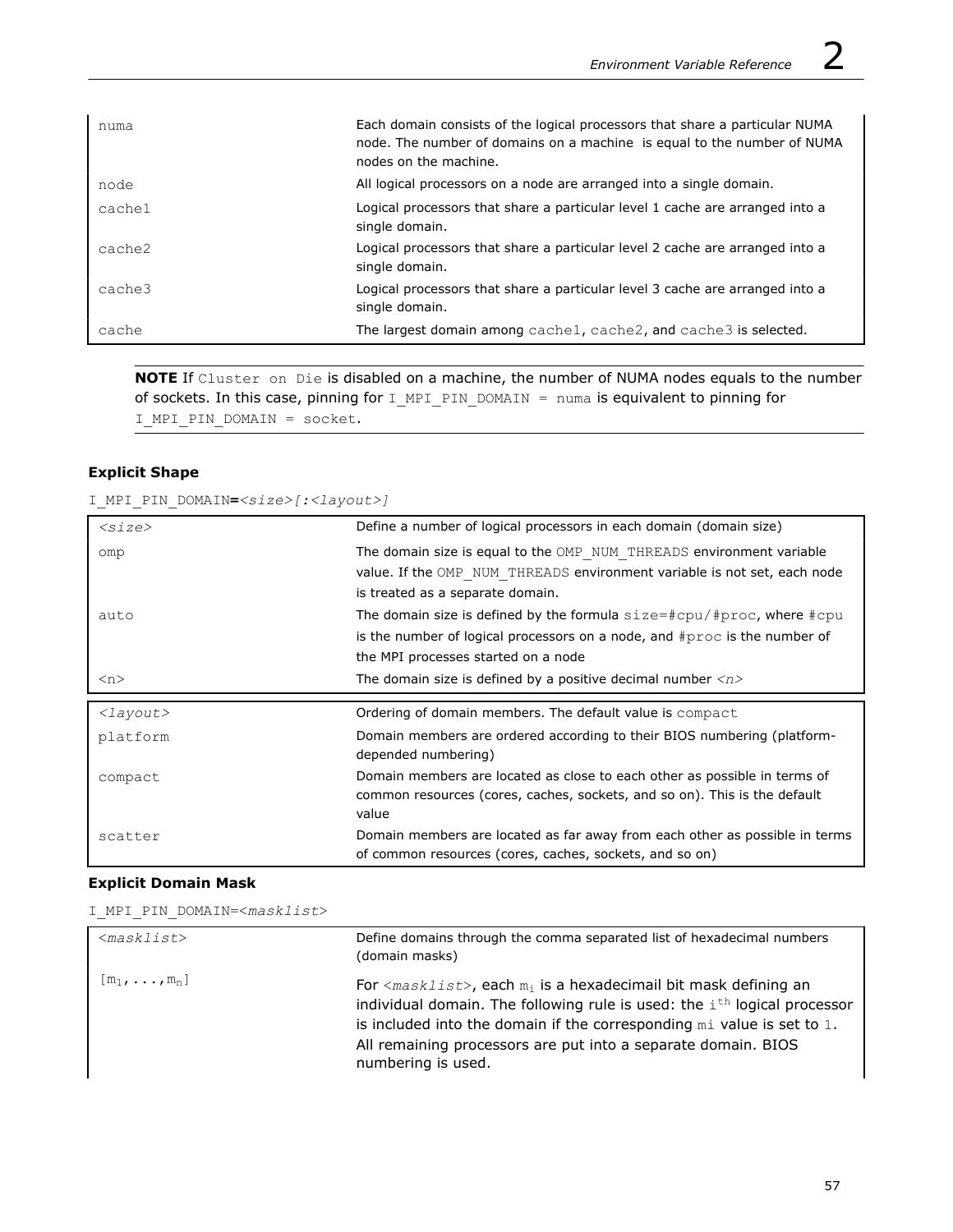**NOTE** To ensure that your configuration in <masklist> is parsed correctly, use square brackets to enclose the domains specified by the <masklist>. For example: I MPI PIN DOMAIN=[55,aa]

**NOTE** These options are available for both Intel<sup>®</sup> and non-Intel microprocessors, but they may perform additional optimizations for Intel microprocessors than they perform for non-Intel microprocessors.

To pin OpenMP\* processes or threads inside the domain, the corresponding OpenMP feature (for example, the KMP\_AFFINITY environment variable for Intel® compilers) should be used.

See the following model of a symmetric multiprocessing (SMP) node in the examples:

*Figure 2 Model of a Node*



The figure above represents the SMP node model with a total of 8 cores on 2 sockets. Intel® Hyper-Threading Technology is disabled. Core pairs of the same color share the L2 cache.

*Figure 3 mpiexec -n 2 -env I\_MPI\_PIN\_DOMAIN socket test.exe*



In Figure 3, two domains are defined according to the number of sockets. Process rank 0 can migrate on all cores on the 0-th socket. Process rank 1 can migrate on all cores on the first socket.

*Figure 4 mpiexec -n 4 -env I\_MPI\_PIN\_DOMAIN cache2 test.exe*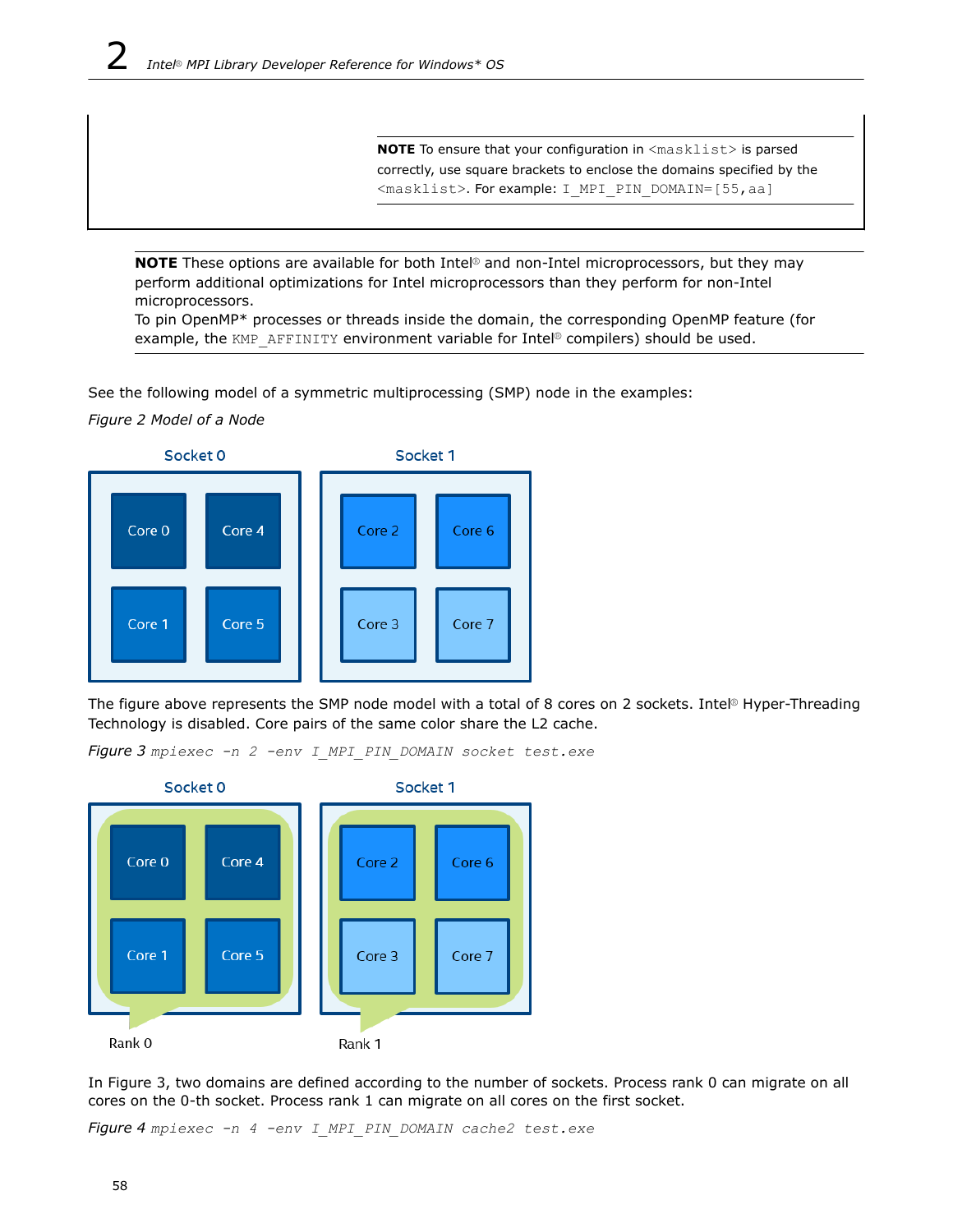

In Figure 4, four domains are defined according to the amount of common L2 caches. Process rank 0 runs on cores  $\{0,4\}$  that share an L2 cache. Process rank 1 runs on cores  $\{1,5\}$  that share an L2 cache as well, and so on.

*Figure 5 mpiexec -n 2 -env I\_MPI\_PIN\_DOMAIN 4:platform test.exe*



In Figure 5, two domains with size=4 are defined. The first domain contains cores  $\{0,1,2,3\}$ , and the second domain contains cores {4,5,6,7}. Domain members (cores) have consecutive numbering as defined by the platform option.

*Figure 6 mpiexec -n 4 -env I\_MPI\_PIN\_DOMAIN auto:scatter test.exe*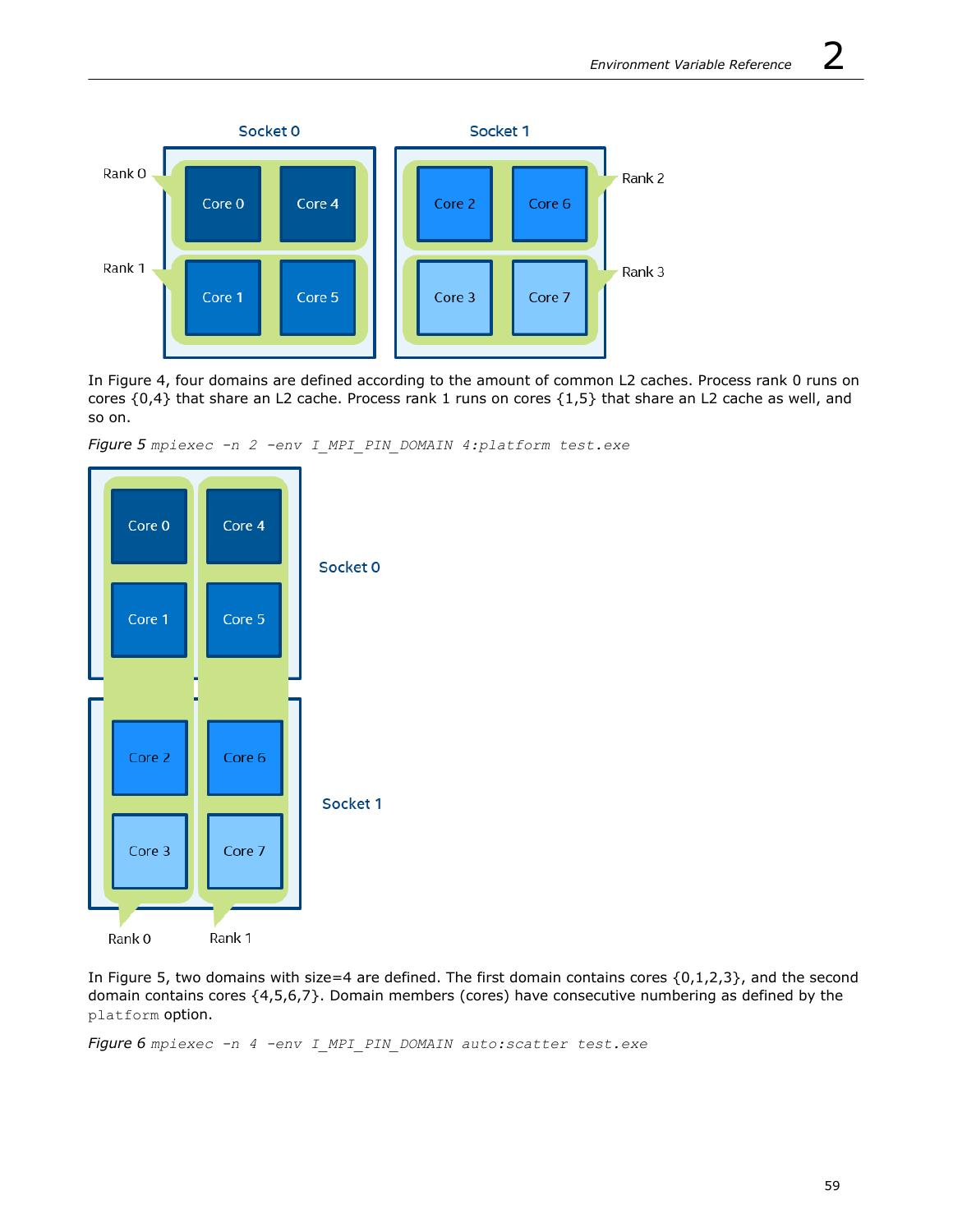

In Figure 6, domain size=2 (defined by the number of CPUs=8 / number of processes=4), scatter layout. Four domains {0,2}, {1,3}, {4,6}, {5,7} are defined. Domain members do not share any common resources.





In Figure 7, domain size=2 (defined by OMP\_NUM\_THREADS=2), platform layout. Four domains {0,1}, {2,3},  ${4,5}, {6,7}$  are defined. Domain members (cores) have consecutive numbering.

*Figure 8 mpiexec -n 2 -env I\_MPI\_PIN\_DOMAIN [55,aa] test.exe*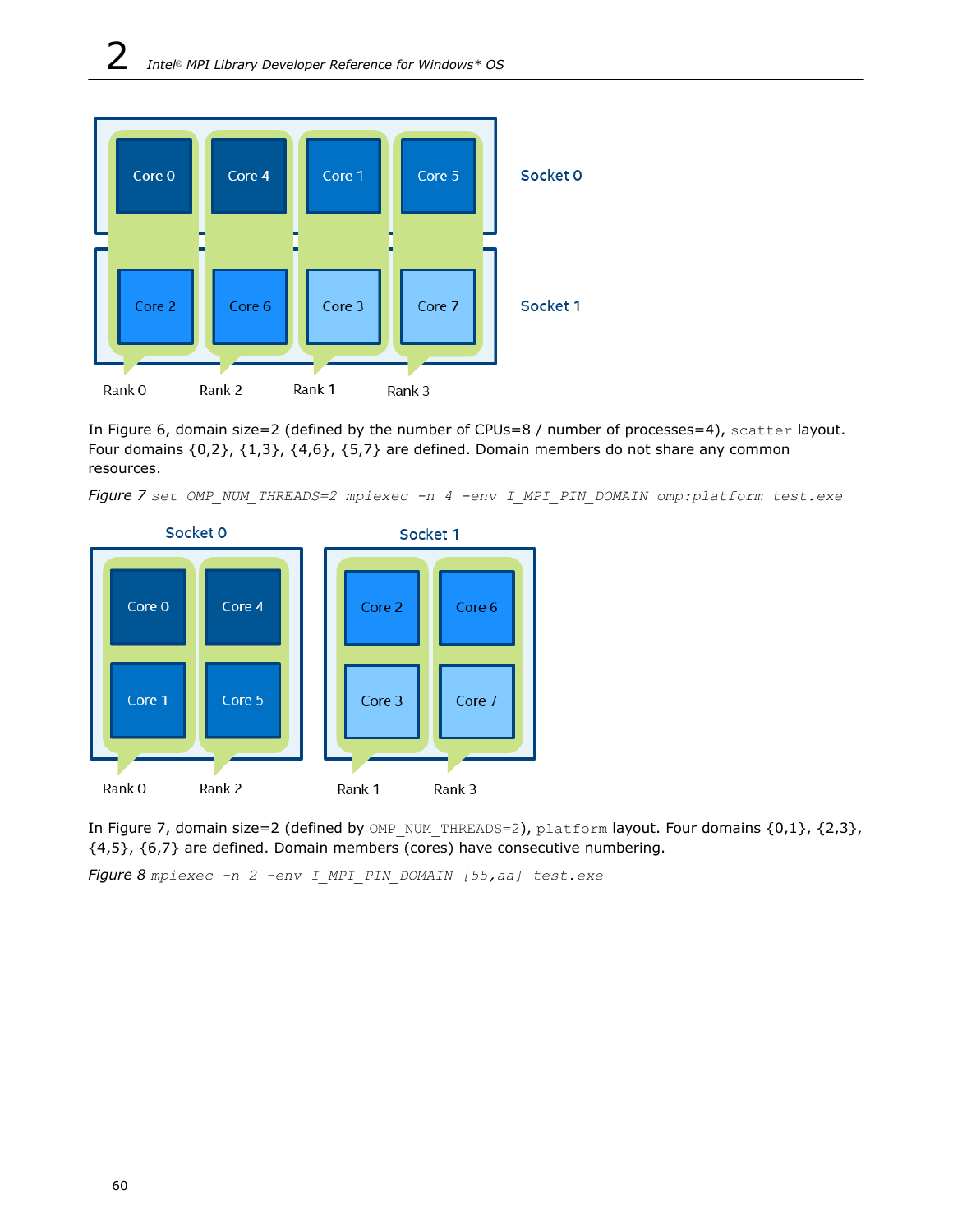

In Figure 8 (the example for I\_MPI\_PIN\_DOMAIN=<masklist>), the first domain is defined by the 55 mask. It contains all cores with even numbers  $\{0,2,4,6\}$ . The second domain is defined by the AA mask. It contains all cores with odd numbers  $\{1,3,5,7\}$ .

# **I\_MPI\_PIN\_ORDER**

Set this environment variable to define the mapping order for MPI processes to domains as specified by the I MPI PIN DOMAIN environment variable.

## **Syntax**

I\_MPI\_PIN\_ORDER=*<order>*

## **Arguments**

| $\langle$ order> | Specify the ranking order                                                                                                                         |
|------------------|---------------------------------------------------------------------------------------------------------------------------------------------------|
| range            | The domains are ordered according to the processor's BIOS numbering. This is<br>a platform-dependent numbering.                                   |
| scatter          | The domains are ordered so that adjacent domains have minimal sharing of<br>common resources, whenever possible.                                  |
| compact          | The domains are ordered so that adjacent domains share common resources<br>as much as possible.                                                   |
| spread           | The domains are ordered consecutively with the possibility not to share<br>common resources.                                                      |
| bunch            | The processes are mapped proportionally to sockets and the domains are<br>ordered as close as possible on the sockets. This is the default value. |

## **Description**

The optimal setting for this environment variable is application-specific. If adjacent MPI processes prefer to share common resources, such as cores, caches, sockets, FSB, use the compact or bunch values. Otherwise, use the scatter or spread values. Use the range value as needed. For detail information and examples about these values, see the Arguments table and the Example section of I MPI PIN ORDER in this topic.

The options scatter, compact, spread and bunch are available for both Intel® and non-Intel microprocessors, but they may perform additional optimizations for Intel microprocessors than they perform for non-Intel microprocessors.

## **Examples**

For the following configuration:

• Two socket nodes with four cores and a shared L2 cache for corresponding core pairs.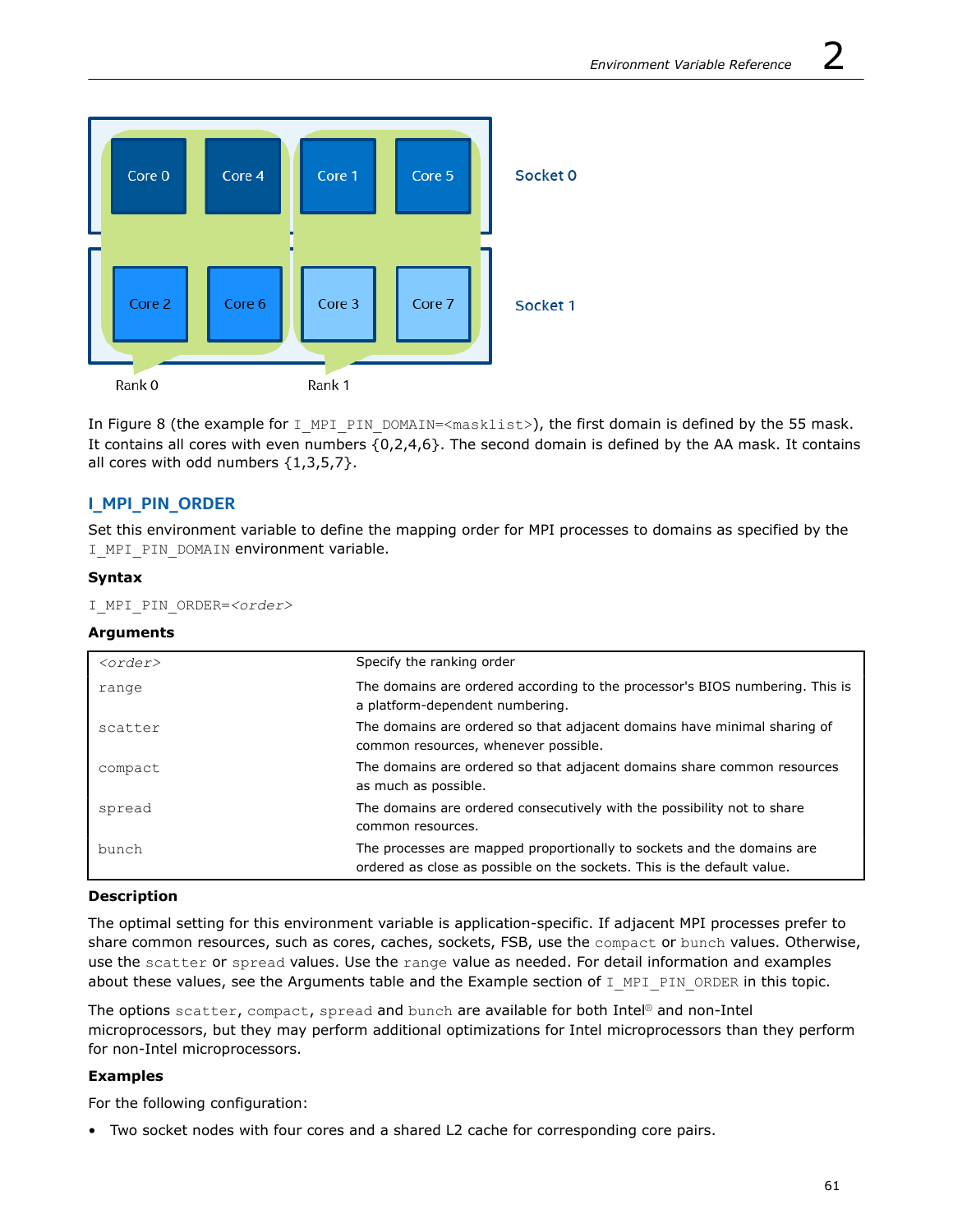• 4 MPI processes you want to run on the node using the settings below.

## **Compact order:**

I\_MPI\_PIN\_DOMAIN=2 I\_MPI\_PIN\_ORDER=compact

## *Figure 9 Compact Order Example*



## **Scatter order:**

I\_MPI\_PIN\_DOMAIN=2 I\_MPI\_PIN\_ORDER=scatter

*Figure 10 Scatter Order Example*



## **Spread order:**

I\_MPI\_PIN\_DOMAIN=2 I\_MPI\_PIN\_ORDER=spread

**NOTE** For I\_MPI\_PIN\_ORDER=spread, the order will be switched to 'compact' if there are not enough CPUs to emplace all domains.

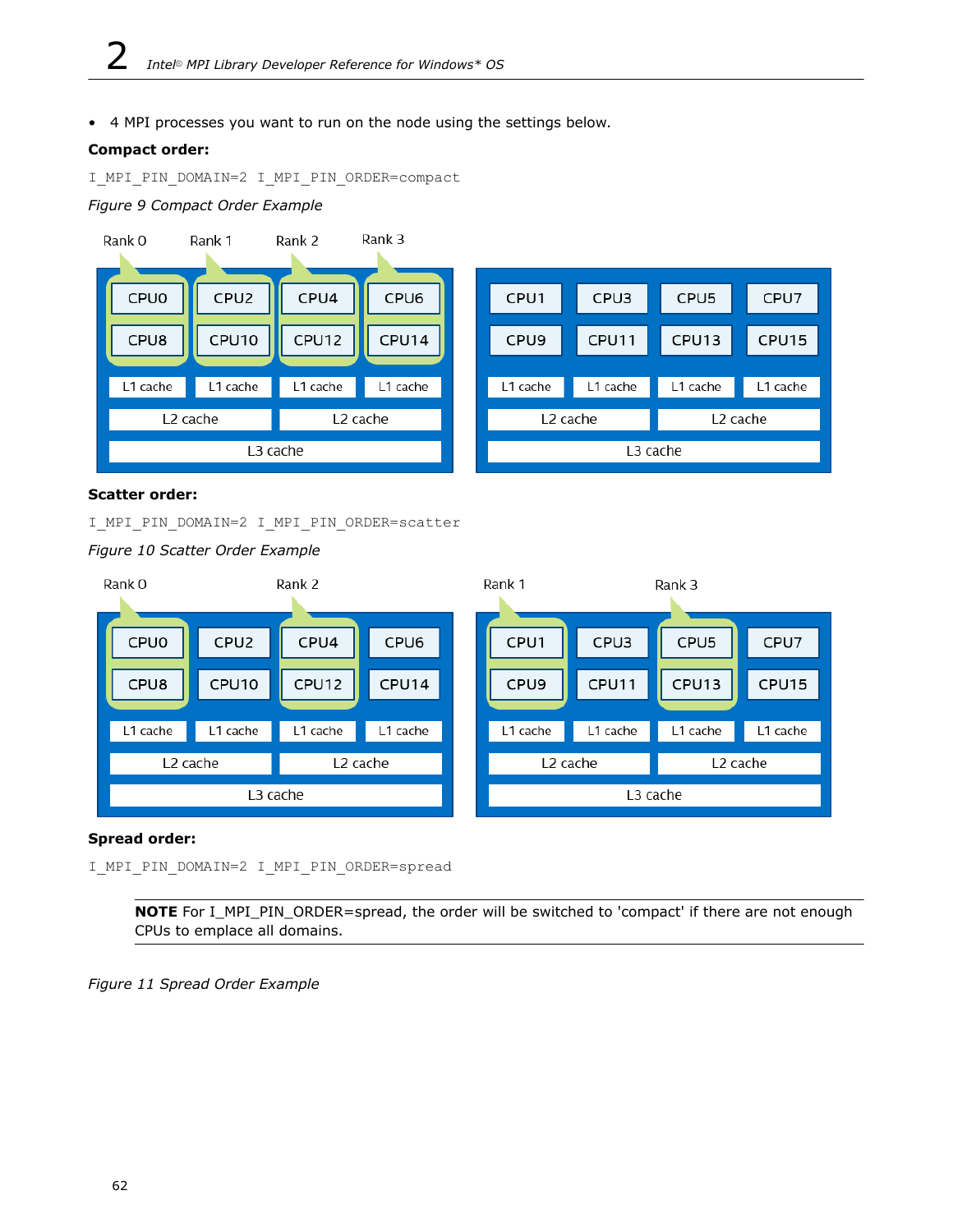| Rank 0   |                      | Rank 1   |          | Rank 2           |                      | Rank 3   |          |
|----------|----------------------|----------|----------|------------------|----------------------|----------|----------|
|          |                      |          |          |                  |                      |          |          |
| CPUO     | CPU <sub>2</sub>     | CPU4     | CPU6     | CPU1             | CPU3                 | CPU5     | CPU7     |
| CPU8     | CPU10                | CPU12    | CPU14    | CPU <sub>9</sub> | CPU11                | CPU13    | CPU15    |
|          |                      |          |          |                  |                      |          |          |
| L1 cache | L1 cache             | L1 cache | L1 cache | L1 cache         | L1 cache             | L1 cache | L1 cache |
|          | L <sub>2</sub> cache |          | L2 cache |                  | L <sub>2</sub> cache |          | L2 cache |
|          |                      | L3 cache |          |                  | L3 cache             |          |          |
|          |                      |          |          |                  |                      |          |          |

## **Bunch order:**

I\_MPI\_PIN\_DOMAIN=2 I\_MPI\_PIN\_ORDER=bunch

## *Figure 12 Bunch Order Example*



# **Environment Variables for Fabrics Control**

This section provides description of the general environment variables for controlling fabrics, as well as description of variables for controlling specific fabrics:

• Communication Fabrics Control

# **Communication Fabrics Control**

## **I\_MPI\_FABRICS**

Select the particular fabrics to be used.

## **Syntax**

I\_MPI\_FABRICS=ofi | shm

## **Arguments**

| <fabric></fabric> | Define a network fabric.                                                                |
|-------------------|-----------------------------------------------------------------------------------------|
| shm               | Shared memory transport (used for intra-node communication only).                       |
| ofi               | OpenFabrics Interfaces* (OFI)-capable network fabrics, such as Intel <sup>®</sup> Omni- |
|                   | Path Architecture, InfiniBand*, and Ethernet (through OFI API).                         |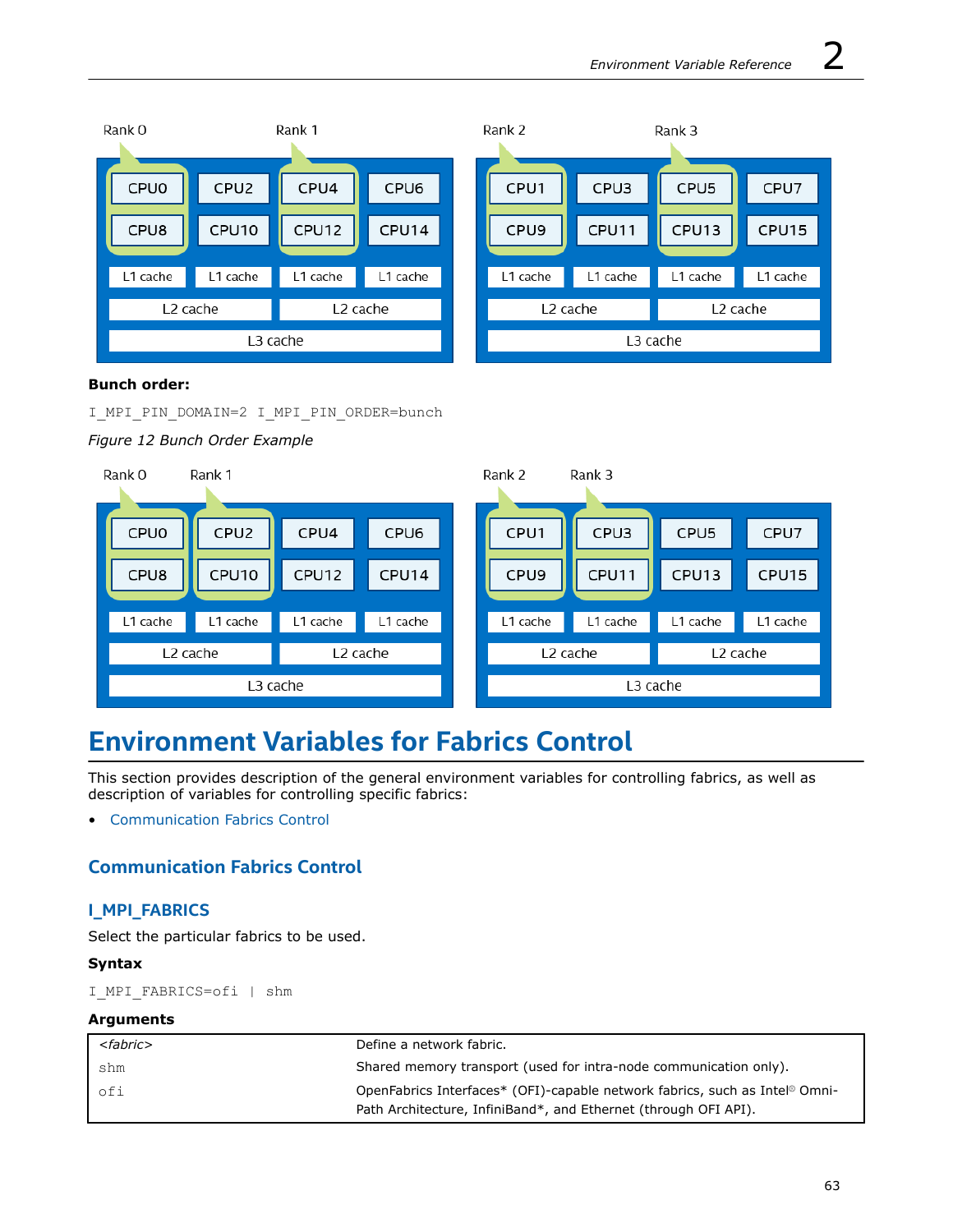## **Description**

Set this environment variable to select a specific fabric combination.

#### **NOTE**

This option is not applicable to slurm and pdsh bootstrap servers.

## **OFI\*-capable Network Fabrics Control**

## **I\_MPI\_OFI\_DRECV**

Control the capability of the direct receive in the OFI fabric.

## **Syntax**

```
I_MPI_OFI_DRECV=<arg>
```
## **Arguments**

| $\langle \textit{arg} \rangle$                       | Binary indicator                                 |
|------------------------------------------------------|--------------------------------------------------|
| $l$ enable   yes   on   1                            | Enable direct receive. This is the default value |
| $\lceil$ disable $\lceil$ no $\lceil$ off $\lceil$ 0 | Disable direct receive                           |

## **Description**

Use the direct receive capability to block MPI\_Recv calls only. Before using the direct receive capability, ensure that you use it for single-threaded MPI applications and check if you have selected OFI as the network fabric by setting I MPI FABRICS=ofi.

## **I\_MPI\_OFI\_LIBRARY\_INTERNAL**

Control the usage of libfabric\* shipped with the Intel® MPI Library.

## **Syntax**

```
I_MPI_OFI_LIBRARY_INTERNAL=<arg>
```
## **Arguments**

| $\langle \textit{arg} \rangle$ | Binary indicator                                |
|--------------------------------|-------------------------------------------------|
| enable   yes   on   1,         | Use libfabric from the Intel MPI Library        |
| disable   no   off   0         | Do not use libfabric from the Intel MPI Library |

## **Description**

Set this environment variable to disable or enable usage of libfabric from the Intel MPI Library. The variable must be set before sourcing the vars.bat script.

## **Example**

```
> set I_MPI_OFI_LIBRARY_INTERNAL=1
> call <installdir> \env\vars.bat
```
Setting this variable is equivalent to passing the  $\text{-ofi}_\text{internal}$  option to the vars.bat script.

For more information, refer to the Intel® MPI Library Developer Guide, section [Libfabric\\* Support](https://software.intel.com/content/www/us/en/develop/documentation/mpi-developer-guide-windows/top/running-applications/fabrics-control/libfabric-support.html).

## **I\_MPI\_OFI\_TAG\_DYNAMIC**

Enable dynamic tag partitioning.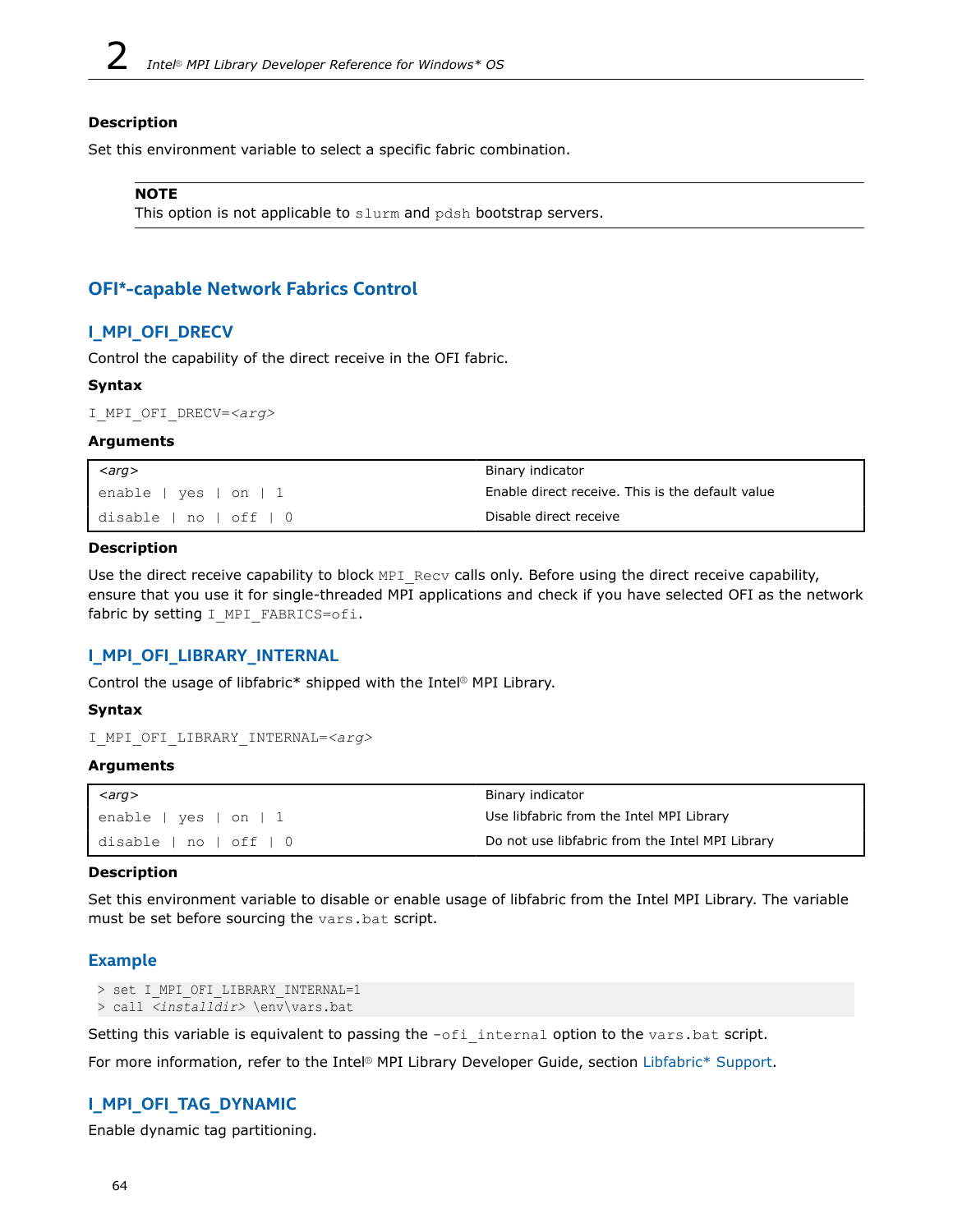## **Syntax**

I\_MPI\_OFI\_TAG\_DYNAMIC=*<arg>*

## **Arguments**

| $\mid$ <arg></arg>                     | Binary indicator                                     |
|----------------------------------------|------------------------------------------------------|
| $l$ enable   yes   on   1              | Enable automatic OFI tag partitioning                |
| $ $ disable $ $ no $ $ off $ $ $ $ $ $ | Use static OFI tag layout. This is the default value |

## **Description**

Set this environment variable to enable dynamic OFI Netmod tag partitioning based on the run configuration. You can use it to get larger MPI tag space or to improve scalability in large-scale runs.

# **Environment Variables for Memory Policy Control**

Intel® MPI Library supports non-uniform memory access (NUMA) nodes with high-bandwidth (HBW) memory (MCDRAM) on Intel® Xeon Phi™ processors (codenamed Knights Landing). Intel® MPI Library can attach memory of MPI processes to the memory of specific NUMA nodes. This section describes the environment variables for such memory placement control.

# **I\_MPI\_HBW\_POLICY**

Set the policy for MPI process memory placement for using HBW memory.

## **Syntax**

```
I MPI HBW POLICY=<user memory policy>[,<mpi memory policy>][,<win allocate policy>]
```
In the syntax:

- <user memory policy> memory policy used to allocate the memory for user applications (required)
- <mpi memory policy> memory policy used to allocate the internal MPI memory (optional)
- <win\_allocate policy> memory policy used to allocate memory for window segments for RMA operations (optional)

Each of the listed policies may have the values below:

## **Arguments**

| $<$ value $>$  | The memory allocation policy used.                                                                                                      |
|----------------|-----------------------------------------------------------------------------------------------------------------------------------------|
| hbw preferred  | Allocate the local HBW memory for each process. If the HBW memory is not<br>available, allocate the local dynamic random access memory. |
| hbw bind       | Allocate only the local HBW memory for each process.                                                                                    |
| hbw interleave | Allocate the HBW memory and dynamic random access memory on the local<br>node in the round-robin manner.                                |

## **Description**

Use this environment variable to specify the policy for MPI process memory placement on a machine with HBW memory.

By default, Intel MPI Library allocates memory for a process in local DDR. The use of HBW memory becomes available only when you specify the  $I$  MPI HBW POLICY variable.

## **Examples**

The following examples demonstrate different configurations of memory placement:

• I MPI HBW POLICY=hbw bind, hbw preferred, hbw bind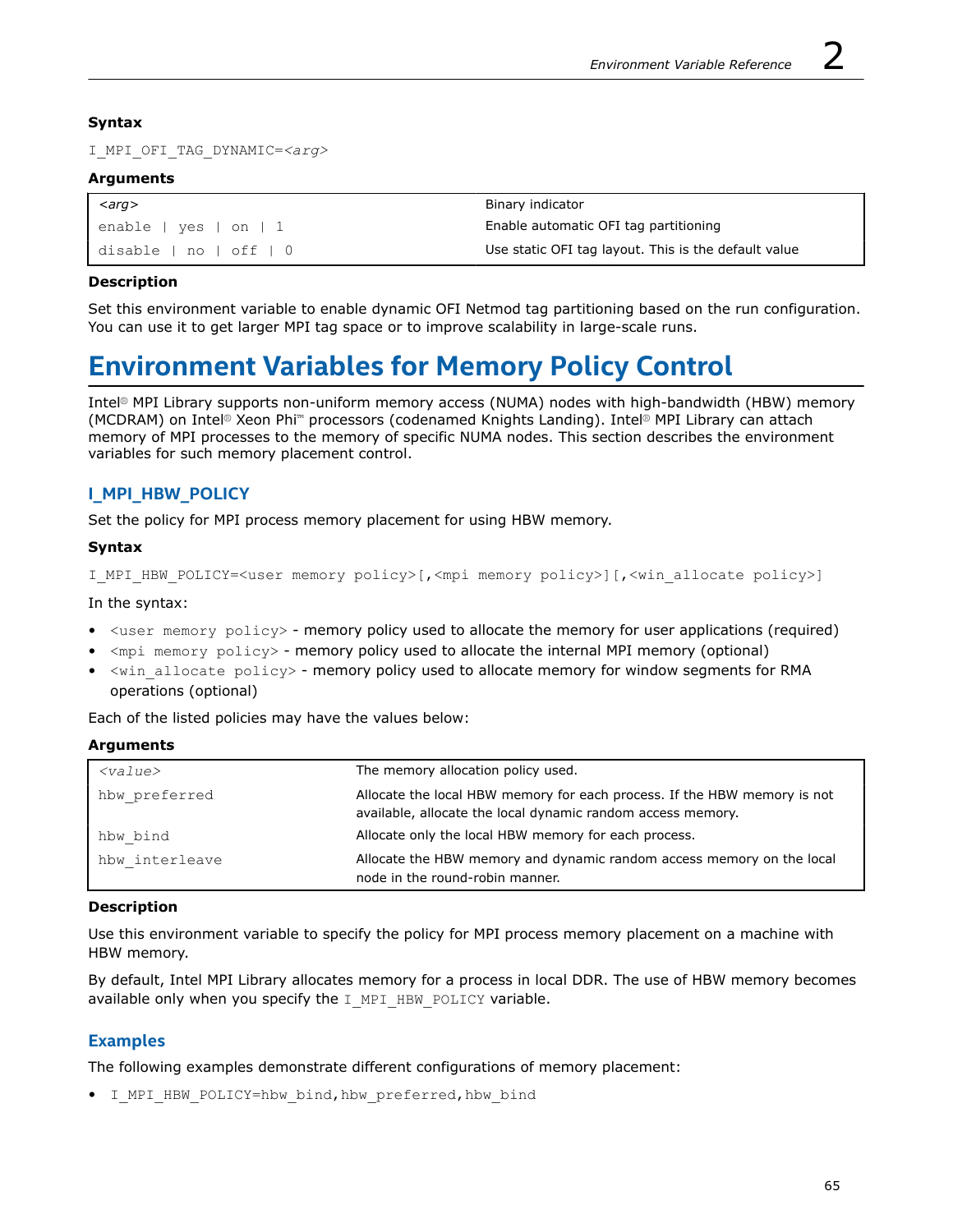Only use the local HBW memory allocated in user applications and window segments for RMA operations. Use the local HBW memory internally allocated in Intel® MPI Library first. If the HBW memory is not available, use the local DDR internally allocated in Intel MPI Library.

• I MPI HBW POLICY=hbw bind,, hbw bind

Only use the local HBW memory allocated in user applications and window segments for RMA operations. Use the local DDR internally allocated in Intel MPI Library.

• I MPI HBW POLICY=hbw bind, hbw preferred

Only use the local HBW memory allocated in user applications. Use the local HBW memory internally allocated in Intel MPI Library first. If the HBW memory is not available, use the local DDR internally allocated in Intel MPI Library. Use the local DDR allocated in window segments for RMA operations.

## **I\_MPI\_BIND\_NUMA**

Set the NUMA nodes for memory allocation.

## **Syntax**

I\_MPI\_BIND\_NUMA=*<value>*

#### **Arguments**

| $<$ value $>$   | Specify the NUMA nodes for memory allocation.                       |
|-----------------|---------------------------------------------------------------------|
| localalloc      | Allocate memory on the local node. This is the default value.       |
| Node 1,…,Node k | Allocate memory according to I MPI BIND ORDER on the specified NUMA |
|                 | nodes.                                                              |

## **Description**

Set this environment variable to specify the NUMA node set that is involved in the memory allocation procedure.

## **I\_MPI\_BIND\_ORDER**

Set this environment variable to define the memory allocation manner.

## **Syntax**

I\_MPI\_BIND\_ORDER=*<value>*

## **Arguments**

| $<$ value $>$ | Specify the allocation manner.                                                                                                                                   |
|---------------|------------------------------------------------------------------------------------------------------------------------------------------------------------------|
| compact       | Allocate memory for processes as close as possible (in terms of NUMA nodes),<br>among the NUMA nodes specified in I MPI BIND NUMA. This is the default<br>value. |
| scatter       | Allocate memory among the NUMA nodes specified in I MPI BIND NUMA<br>using the round-robin manner.                                                               |

## **Description**

Set this environment variable to define the memory allocation manner among the NUMA nodes specified in I MPI BIND NUMA. The variable has no effect without I MPI BIND NUMA set.

## **I\_MPI\_BIND\_WIN\_ALLOCATE**

Set this environment variable to control memory allocation for window segments.

## **Syntax**

```
I_MPI_BIND_WIN_ALLOCATE=<value>
```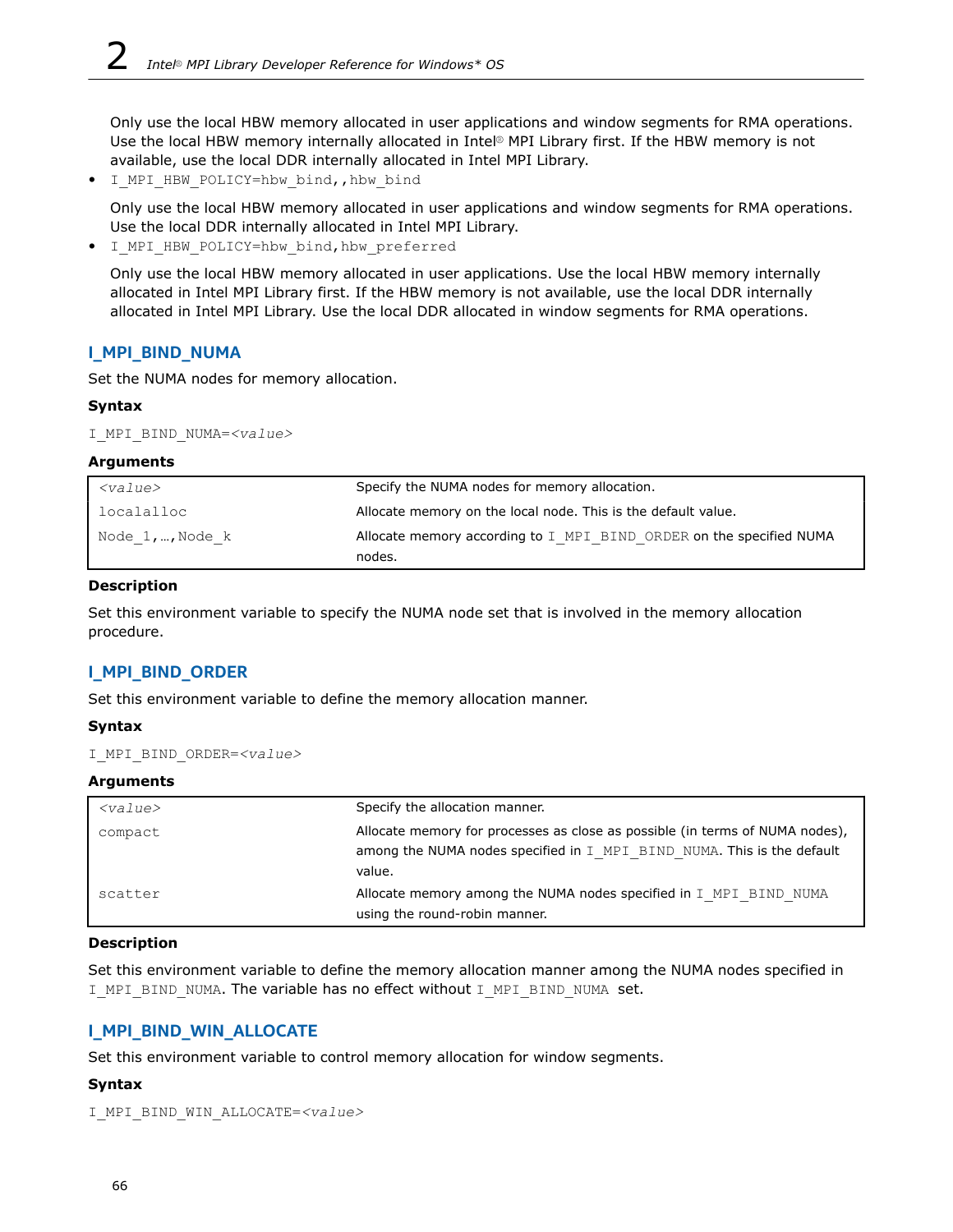| $<$ value $>$               | Specify the memory allocation behavior for window segments.                                                                             |
|-----------------------------|-----------------------------------------------------------------------------------------------------------------------------------------|
| localalloc                  | Allocate memory on the local node. This is the default value.                                                                           |
| hbw preferred               | Allocate the local HBW memory for each process. If the HBW memory is not<br>available, allocate the local dynamic random access memory. |
| hbw bind                    | Allocate only the local HBW memory for each process.                                                                                    |
| hbw interleave              | Allocate the HBW memory and dynamic random access memory on a local<br>node in the round-robin manner.                                  |
| <numa id="" node=""></numa> | Allocate memory on the given NUMA node.                                                                                                 |

## **Arguments**

## **Description**

Set this environment variable to create window segments allocated in HBW memory with the help of the MPI Win allocate shared Or MPI Win allocate functions.

## **MPI\_Info**

You can control memory allocation for window segments with the help of an MPI Info object, which is passed as a parameter to the MPI\_Win\_allocate or MPI\_Win\_allocate\_shared function. In an application, if you specify such an object with the numa bind policy key, window segments are allocated in accordance with the value for numa bind policy. Possible values are the same as for I MPI BIND WIN ALLOCATE.

A code fragment demonstrating the use of MPI Info:

```
MPI_Info info;
...
MPI_Info_create( &info );
MPI Info set( info, "numa bind policy", "hbw preferred" );
...
MPI Win allocate shared( size, disp_unit, info, comm, &baseptr, &win );
```
## **NOTE**

When you specify the memory placement policy for window segments, Intel MPI Library recognizes the configurations according to the following priority:

- 1. Setting of MPI Info.
- **2.** Setting of I\_MPI\_HBW\_POLICY, if you specified <win\_allocate policy>.
- **3.** Setting of I MPI BIND WIN ALLOCATE.

# **Other Environment Variables**

## **I\_MPI\_DEBUG**

Print out debugging information when an MPI program starts running.

## **Syntax**

```
I_MPI_DEBUG=<level>[,<flags>]
```
## **Arguments**

*<level>* Indicate the level of debug information provided.

0 Output no debugging information. This is the default value.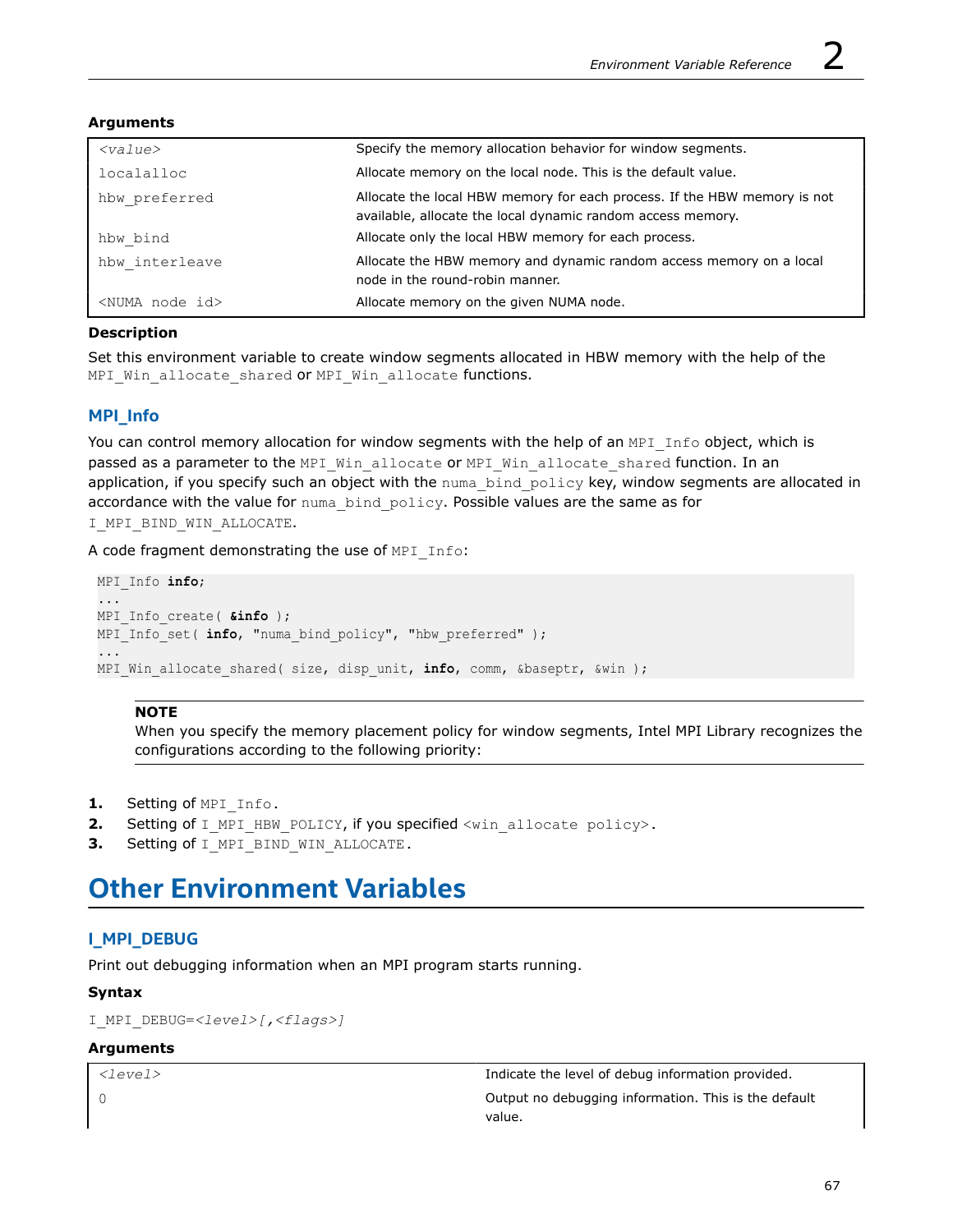| 1        |                                                                                              | Output libfabric* version and provider.                             |  |
|----------|----------------------------------------------------------------------------------------------|---------------------------------------------------------------------|--|
| 2        |                                                                                              | Output information about the tuning file used.                      |  |
| 3        |                                                                                              | Output effective MPI rank, pid and node mapping table.              |  |
| 4        |                                                                                              | Output process pinning information.                                 |  |
| 5        | Library.                                                                                     | Output environment variables specific to the Intel <sup>®</sup> MPI |  |
| > 5      |                                                                                              | Add extra levels of debug information.                              |  |
| $<$ flag | Comma-separated list of debug flags                                                          |                                                                     |  |
| s        |                                                                                              |                                                                     |  |
| pid      | Show process id for each debug message.                                                      |                                                                     |  |
| tid      | Show thread id for each debug message for multithreaded library.                             |                                                                     |  |
| time     | Show time for each debug message.                                                            |                                                                     |  |
| datet    | Show time and date for each debug message.                                                   |                                                                     |  |
| ime      |                                                                                              |                                                                     |  |
| host     | Show host name for each debug message.                                                       |                                                                     |  |
| level    | Show level for each debug message.                                                           |                                                                     |  |
| scope    | Show scope for each debug message.                                                           |                                                                     |  |
| line     | Show source line number for each debug message.                                              |                                                                     |  |
| file     | Show source file name for each debug message.                                                |                                                                     |  |
| nofun    | Do not show routine name.                                                                    |                                                                     |  |
| C        |                                                                                              |                                                                     |  |
| noran    | Do not show rank.                                                                            |                                                                     |  |
| k        |                                                                                              |                                                                     |  |
| nousr    | Suppress warnings for improper use case (for example, incompatible combination of controls). |                                                                     |  |
| warn     |                                                                                              |                                                                     |  |
| flock    | Synchronize debug output from different process or threads.                                  |                                                                     |  |
| nobuf    | Do not use buffered I/O for debug output.                                                    |                                                                     |  |

## **Description**

Set this environment variable to print debugging information about the application.

**NOTE** Set the same <*level*> value for all ranks.

You can specify the output file name for debug information by setting the I MPI\_DEBUG\_OUTPUT environment variable.

Each printed line has the following format:

```
[<identifier>] <message>
```
where:

- <*identifier*> is the MPI process rank, by default. If you add the '+' sign in front of the <*level*> number, the <*identifier*> assumes the following format: rank#pid@hostname. Here, rank is the MPI process rank, pid is the process ID, and hostname is the host name. If you add the '-' sign, <*identifier*> is not printed at all.
- <*message*> contains the debugging output.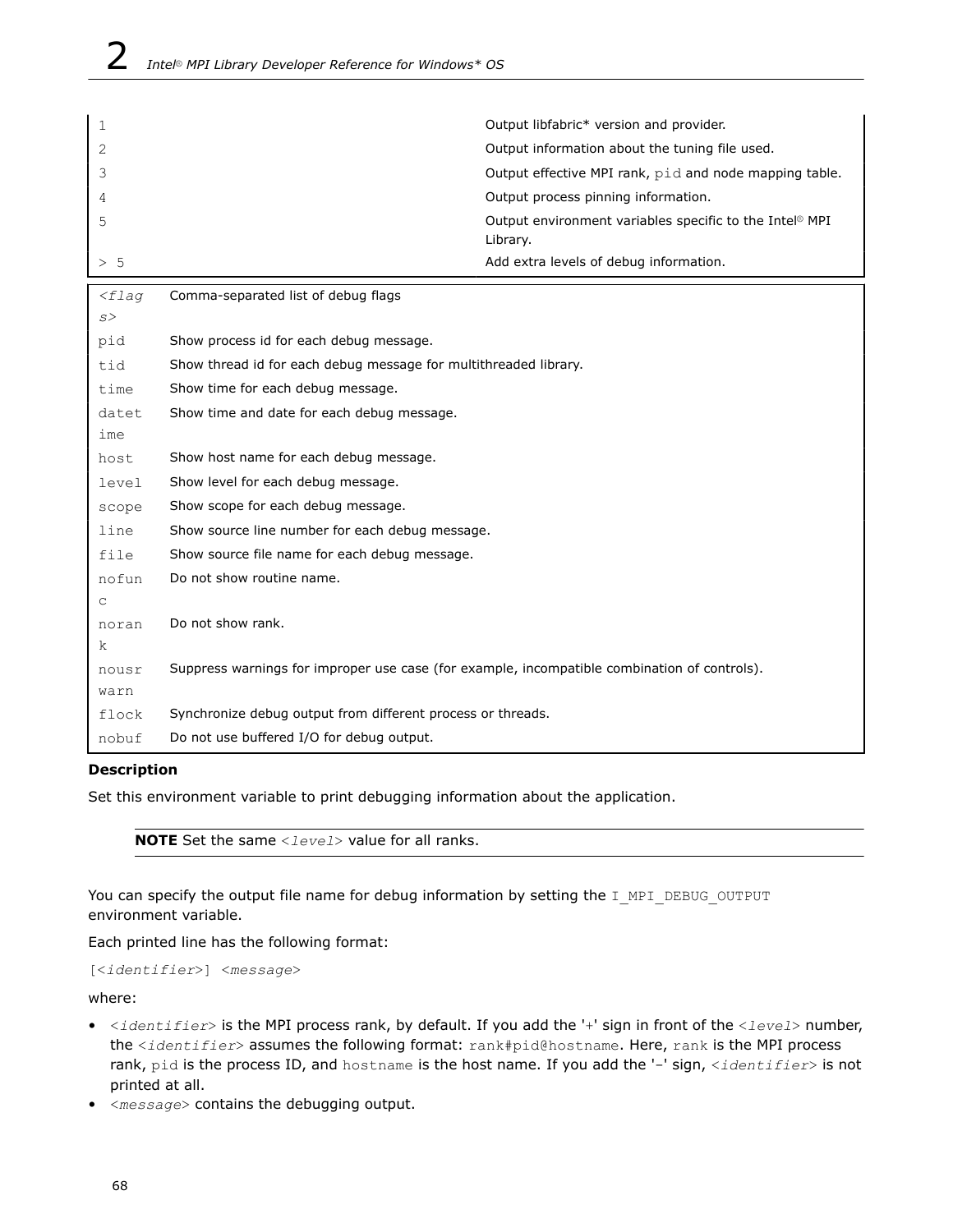The following examples demonstrate possible command lines with the corresponding output:

> mpiexec -n 1 -env I MPI DEBUG=2 test.exe

[0] MPI startup(): shared memory data transfer mode

The following commands are equal and produce the same output:

> mpiexec -n 1 -env I MPI DEBUG=2,pid, host test.exe

[0#1986@mpicluster001] MPI startup(): shared memory data transfer mode

**NOTE** Compiling with the /zi, /zI, or /z7 option adds a considerable amount of printed debug information.

## **I\_MPI\_DEBUG\_OUTPUT**

Set output file name for debug information.

#### **Syntax**

...

...

I\_MPI\_DEBUG\_OUTPUT=*<arg>*

## **Arguments**

| Argument              | <b>String Value</b>                                                                                  |
|-----------------------|------------------------------------------------------------------------------------------------------|
| stdout                | Output to stdout. This is the default value.                                                         |
| stderr                | Output to stderr.                                                                                    |
| <file name=""></file> | Specify the output file name for debug information (the maximum file name<br>length is 256 symbols). |

## **Description**

Set this environment variable if you want to split output of debug information from the output produced by an application. If you use format like *%r*, *%p* or *%h*, rank, process ID or host name is added to the file name accordingly.

## **I\_MPI\_DEBUG\_COREDUMP**

Controls core dump files generation in case of failure during MPI application execution.

## **Syntax**

I\_MPI\_DEBUG\_COREDUMP=*<arg>*

## **Arguments**

| Araument         | <b>Binary Indicator</b>                        |
|------------------|------------------------------------------------|
| enable yes on 1  | Enable coredump files generation.              |
| disable no off 0 | Do not generate coredump files. Default value. |

## **Description**

Set this environment variable to enable coredump files dumping in case of termination caused by segmentation fault. Available for both release and debug builds.

## **I\_MPI\_PMI\_VALUE\_LENGTH\_MAX**

Control the length of the value buffer in PMI on the client side.

## **Syntax**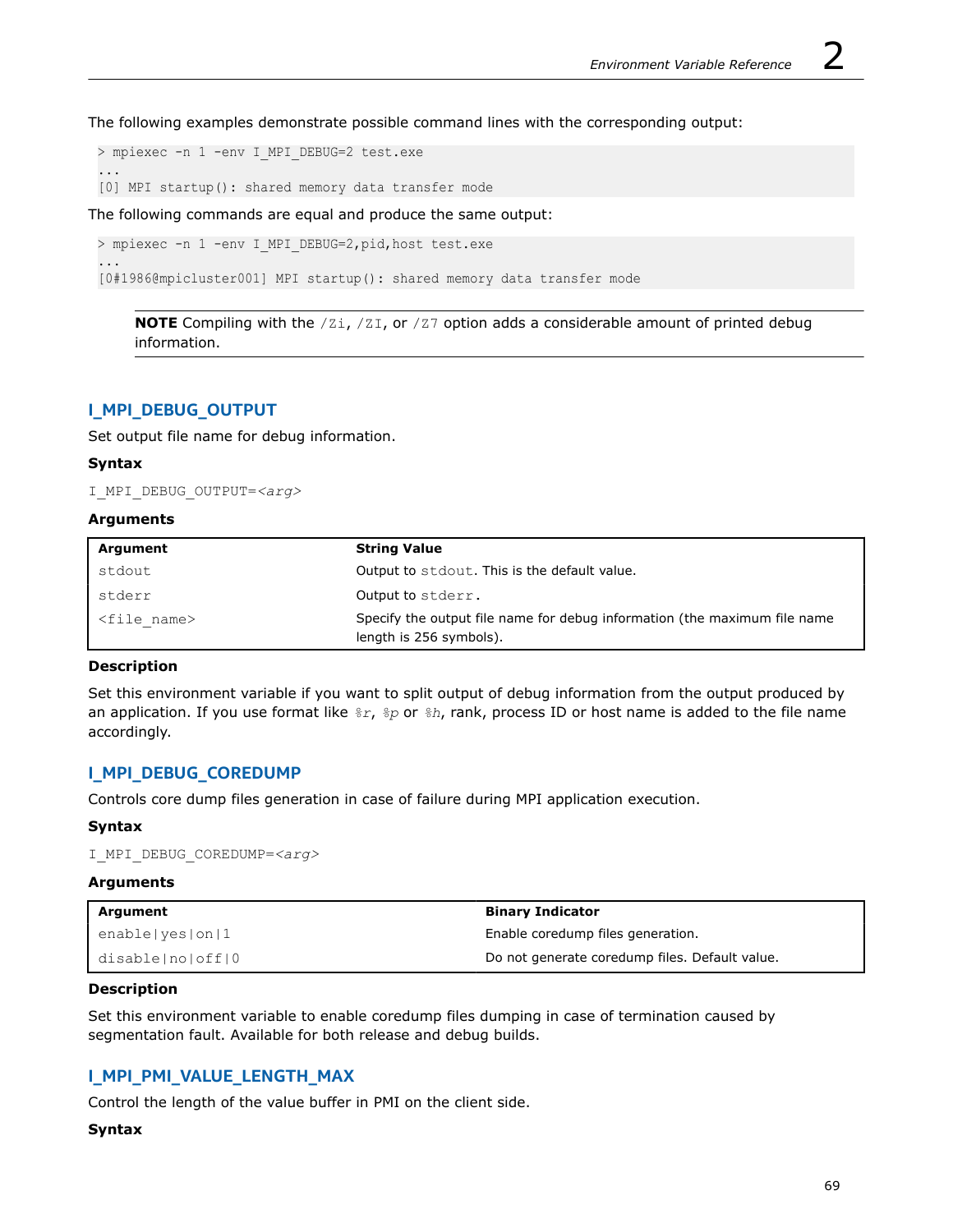```
I_MPI_PMI_VALUE_LENGTH_MAX=<length>
```
## **Arguments**

| <length></length>                | Define the value of the buffer length in bytes.                              |
|----------------------------------|------------------------------------------------------------------------------|
| $\sim$ 1 $\langle n \rangle > 0$ | The default value is -1, which means do not override the value received from |
|                                  | the PMI KVS Get value length max () function.                                |

#### **Description**

Set this environment variable to control the length of the value buffer in PMI on the client side. The length of the buffer will be the lesser of I\_MPI\_PMI\_VALUE\_LENGTH\_MAX and PMI\_KVS\_Get\_value\_length\_max().

## **I\_MPI\_REMOVED\_VAR\_WARNING**

Print out a warning if a removed environment variable is set.

## **Syntax**

I\_MPI\_REMOVED\_VAR\_WARNING=*<arg>*

#### **Arguments**

| Argument                           | <b>Binary Indicator</b>                          |
|------------------------------------|--------------------------------------------------|
| enable   yes   on   1              | Print out the warning. This is the default value |
| $ $ disable $ $ no $ $ off $ $ $ $ | Do not print the warning                         |

#### **Description**

Use this environment variable to print out a warning if a removed environment variable is set. Warnings are printed regardless of whether I MPI DEBUG is set.

## **I\_MPI\_VAR\_CHECK\_SPELLING**

Print out a warning if an unknown environment variable is set.

## **Syntax**

```
I_MPI_VAR_CHECK_SPELLING=<arg>
```
## **Arguments**

| <sup>1</sup> Argument            | <b>Binary Indicator</b>                          |
|----------------------------------|--------------------------------------------------|
| $ $ enable $ $ yes $ $ on $ $ 1  | Print out the warning. This is the default value |
| $ $ disable $ $ no $ $ off $ $ 0 | Do not print the warning                         |

## **Description**

Use this environment variable to print out a warning if an unsupported environment variable is set. Warnings are printed in case of removed or misprinted environment variables.

## **I\_MPI\_LIBRARY\_KIND**

Specify the Intel® MPI Library configuration.

## **Syntax**

I\_MPI\_LIBRARY\_KIND=*<value>*

## **Arguments**

| Value   | <b>Description</b>                                          |
|---------|-------------------------------------------------------------|
| release | Multi-threaded optimized library. This is the default value |
| debuq   | Multi-threaded debug library                                |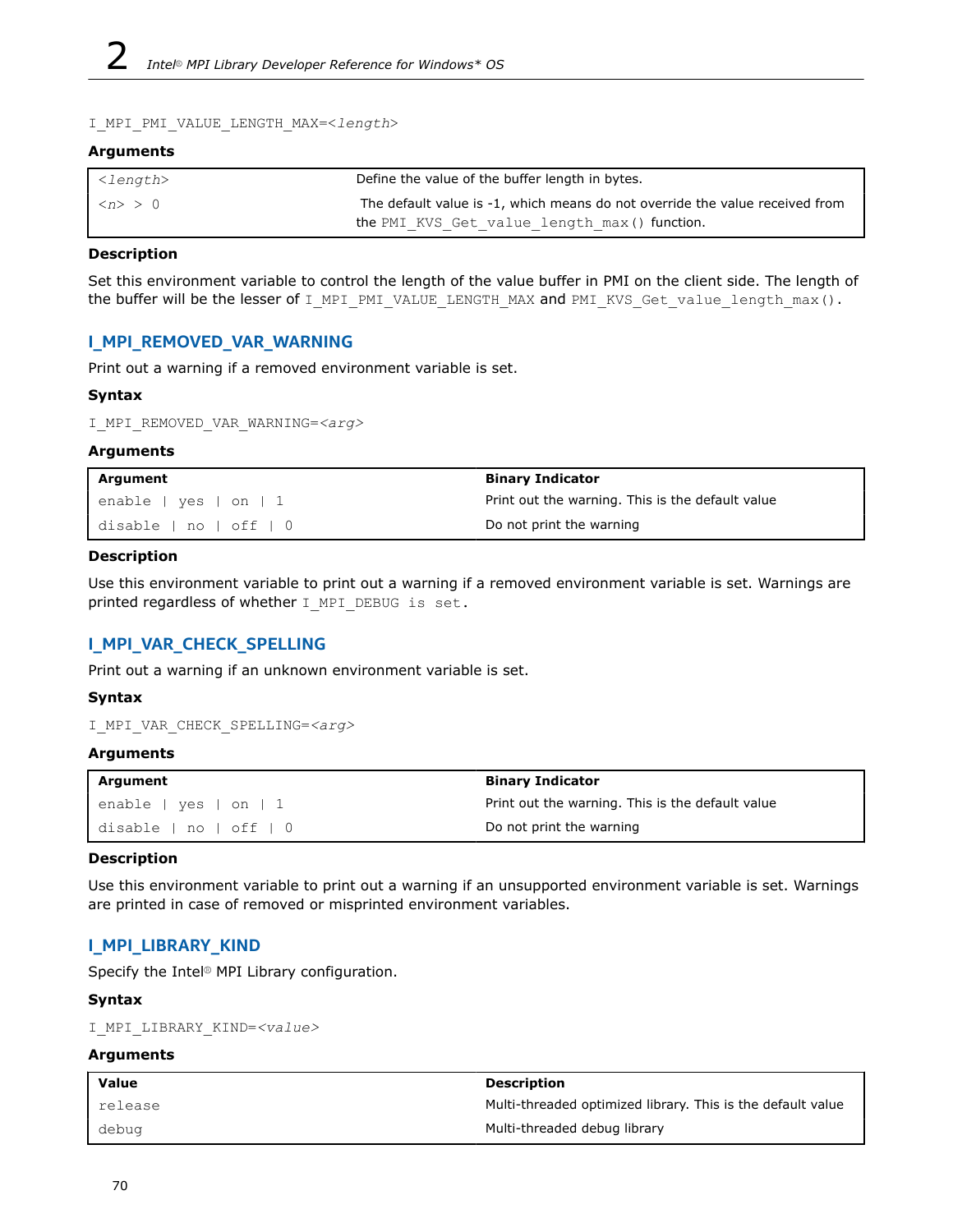## **Description**

Use this variable to set an argument for the vars. batscript. This script establishes the Intel® MPI Library environment and enables you to specify the appropriate library configuration. To ensure that the desired configuration is set, check the LD\_LIBRARY\_PATH variable.

## **Example**

> export I\_MPI\_LIBRARY\_KIND=debug

Setting this variable is equivalent to passing an argument directly to the vars. [c]sh script:

## **Example**

> *<installdir>* \env\vars.bat release

# **I\_MPI\_PLATFORM**

Select the intended optimization platform.

## **Syntax**

I\_MPI\_PLATFORM=*<platform>*

## **Arguments**

| $<$ platform $>$ | Intended optimization platform (string value)                                                                                                                                                                                                |
|------------------|----------------------------------------------------------------------------------------------------------------------------------------------------------------------------------------------------------------------------------------------|
| auto             | Use only with heterogeneous runs to determine the appropriate platform<br>across all nodes. May slow down MPI initialization time due to collective<br>operation across all nodes.                                                           |
| ivb              | Optimize for the Intel <sup>®</sup> Xeon <sup>®</sup> Processors E3, E5, and E7 V2 series and other<br>Intel <sup>®</sup> Architecture processors formerly code named Ivy Bridge.                                                            |
| hsw              | Optimize for the Intel Xeon Processors E3, E5, and E7 V3 series and other<br>Intel <sup>®</sup> Architecture processors formerly code named Haswell.                                                                                         |
| bdw              | Optimize for the Intel Xeon Processors E3, E5, and E7 V4 series and other<br>Intel Architecture processors formerly code named Broadwell.                                                                                                    |
| knl              | Optimize for the Intel <sup>®</sup> Xeon Phi <sup>™</sup> processor and coprocessor formerly code<br>named Knights Landing.                                                                                                                  |
| skx              | Optimize for the Intel Xeon Processors E3 V5 and Intel Xeon Scalable Family<br>series, and other Intel Architecture processors formerly code named Skylake.                                                                                  |
| clx              | Optimize for the 2nd Generation Intel Xeon Scalable Processors, and other<br>Intel <sup>®</sup> Architecture processors formerly code named Cascade Lake.                                                                                    |
| $clx$ -ap        | Optimize for the 2nd Generation Intel Xeon Scalable Processors, and other<br>Intel Architecture processors formerly code named Cascade Lake AP Note: The<br>explicit $\text{clx-ap}$ setting is ignored if the actual platform is not Intel. |

## **Description**

Set this environment variable to use the predefined platform settings. The default value is a local platform for each node.

The variable is available for both Intel and non-Intel microprocessors, but it may utilize additional optimizations for Intel microprocessors than it utilizes for non-Intel microprocessors.

**NOTE** The values auto[:min], auto:max, and auto:most may increase the MPI job startup time.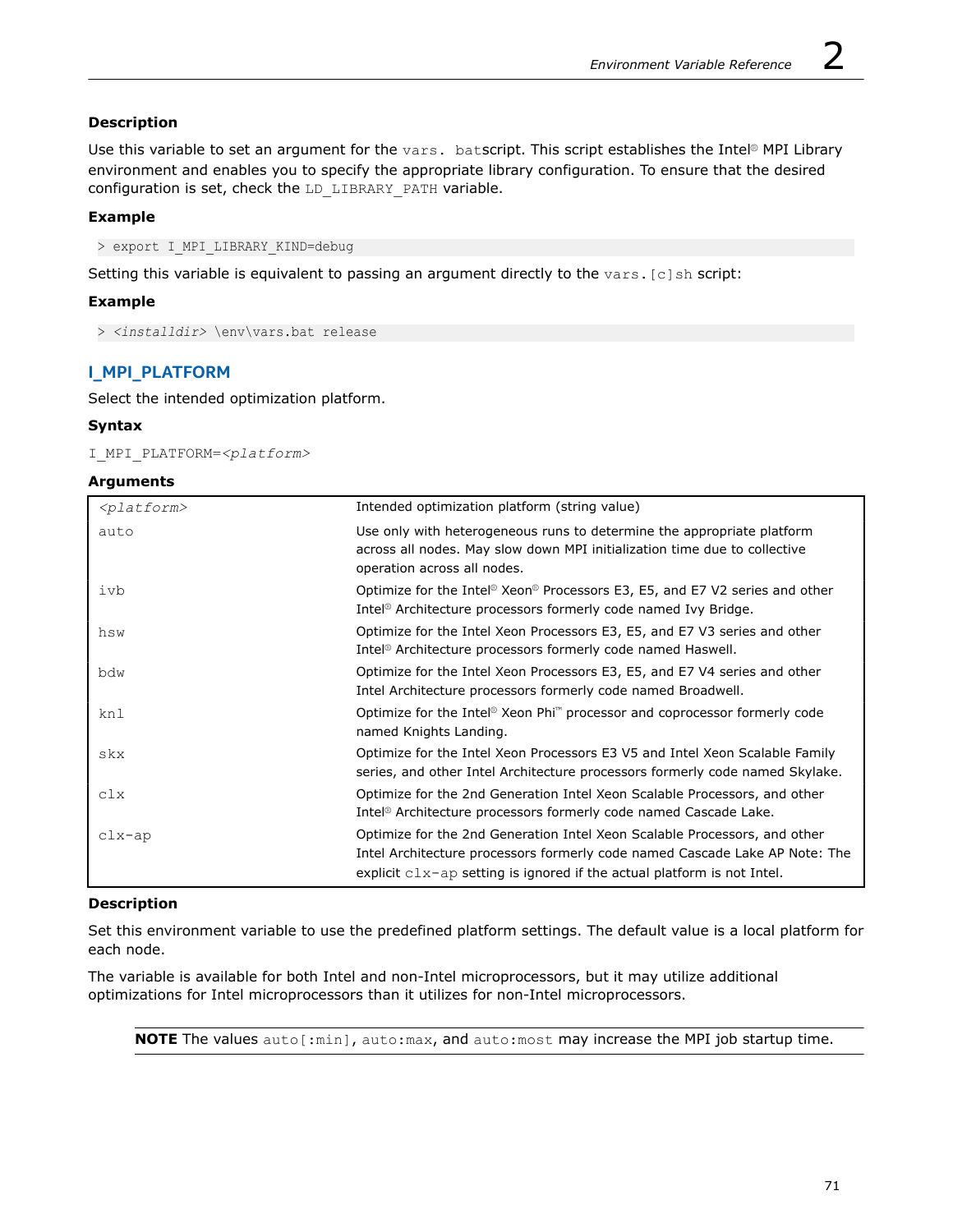# **I\_MPI\_MALLOC**

Control the Intel® MPI Library custom allocator of private memory.

## **Syntax**

I\_MPI\_MALLOC=*<arg>*

## **Argument**

| Argument | <b>Binary Indicator</b>                                                                 |
|----------|-----------------------------------------------------------------------------------------|
|          | Enable the Intel MPI Library custom allocator of private memory.                        |
|          | Use the Intel MPI custom allocator of private memory for<br>MPI Alloc mem/MPI Free mem. |
| 0        | Disable the Intel MPI Library custom allocator of private memory.                       |
|          | Use the system-provided memory allocator for MPI Alloc mem/<br>MPI Free mem.            |

## **Description**

Use this environment variable to enable or disable the Intel MPI Library custom allocator of private memory for MPI\_Alloc\_mem/MPI\_Free\_mem.

By default, I\_MPI\_MALLOC is enabled if I\_MPI\_ASYNC\_PROGRESS and I\_MPI\_THREAD\_SPLIT are disabled.

**NOTE** If the platform is not supported by the Intel MPI Library custom allocator of private memory, a system-provided memory allocator is used and the  $I$  MPI\_MALLOC variable is ignored.

## **I\_MPI\_WAIT\_MODE**

Control the Intel® MPI Library optimization for oversubscription mode.

## **Syntax**

I\_MPI\_WAIT\_MODE=*<arg>*

## **Arguments**

| Argument | <b>Binary Indicator</b>                                                                                                                                                                                                    |
|----------|----------------------------------------------------------------------------------------------------------------------------------------------------------------------------------------------------------------------------|
|          | Optimize MPI application to work in the normal mode (1 rank on 1 CPU). This<br>is the default value if the number of processes on a computation node is less<br>than or equal to the number of CPUs on the node.           |
|          | Optimize MPI application to work in the oversubscription mode (multiple ranks)<br>on 1 CPU). This is the default value if the number of processes on a<br>computation node is greater than the number of CPUs on the node. |

## **Description**

It is recommended to use this variable in the oversubscription mode.

## **I\_MPI\_THREAD\_YIELD**

Control the Intel® MPI Library thread yield customization during MPI busy wait time.

## **Syntax**

```
I_MPI_THREAD_YIELD=<arg>
```
## **Arguments**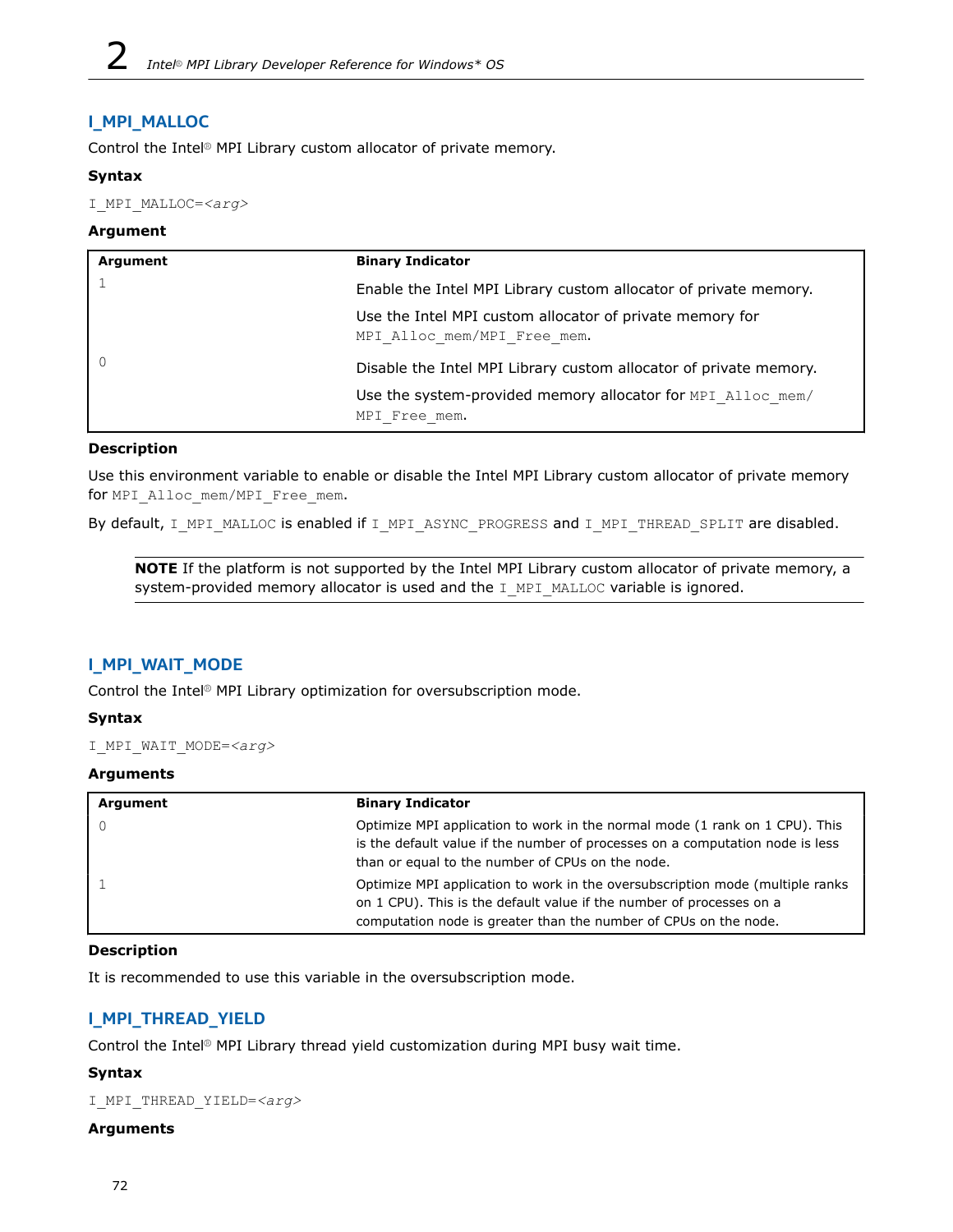| Argument | <b>Description</b>                                                                                                  |
|----------|---------------------------------------------------------------------------------------------------------------------|
| $\Omega$ | Do nothing for thread yield during the busy wait (spin wait). This is the default<br>value when I MPI WAIT MODE=0   |
|          | Do the pause processor instruction for I MPI PAUSE COUNT during the<br>busy wait.                                   |
| 2        | Do the SwitchToThread () system call for thread yield during the<br>busy wait.                                      |
|          | This is the default value when I MPI WAIT MODE=1                                                                    |
|          | Do the Sleep () system call for I MPI THREAD SLEEP number of<br>milliseconds for thread yield during the busy wait. |

## **Description**

I\_MPI\_THREAD\_YIELD=0 or I\_MPI\_THREAD\_YIELD=1 in the normal mode and I\_MPI\_THREAD\_YIELD=2 or I\_MPI\_THREAD\_YIELD=3 in the oversubscription mode.

## **I\_MPI\_PAUSE\_COUNT**

Control the Intel® MPI Library pause count for the thread yield customization during MPI busy wait time.

## **Syntax**

I\_MPI\_PAUSE\_COUNT=*<arg>*

## **Argument**

| Argument | <b>Description</b>                                                       |
|----------|--------------------------------------------------------------------------|
| $>=0$    | Pause count for thread yield customization during<br>MPI busy wait time. |
|          | The default value is 0. Normally, the value is less<br>than 100.         |

## **Description**

This variable is applicable when I\_MPI\_THREAD\_YIELD=1. Small values of I\_MPI\_PAUSE\_COUNT may increase performance, while larger values may reduce energy consumption.

## **I\_MPI\_SPIN\_COUNT**

Control the spin count value.

#### **Syntax**

I\_MPI\_SPIN\_COUNT=*<scount>*

#### **Argument**

| <scount></scount> | Define the loop spin count when polling fabric(s).               |
|-------------------|------------------------------------------------------------------|
| $>=0$             | The default <scount> value is equal to 1 when more than</scount> |
|                   | one process runs per processor/core. Otherwise the value         |
|                   | equals 2000. The maximum value is equal to                       |
|                   | 2147483647.                                                      |

## **Description**

Set the spin count limit. The loop for polling the fabric(s) spins <scount> times before the library releases the processes if no incoming messages are received for processing. Smaller values for *<scount>* cause the Intel® MPI Library to release the processor more frequently.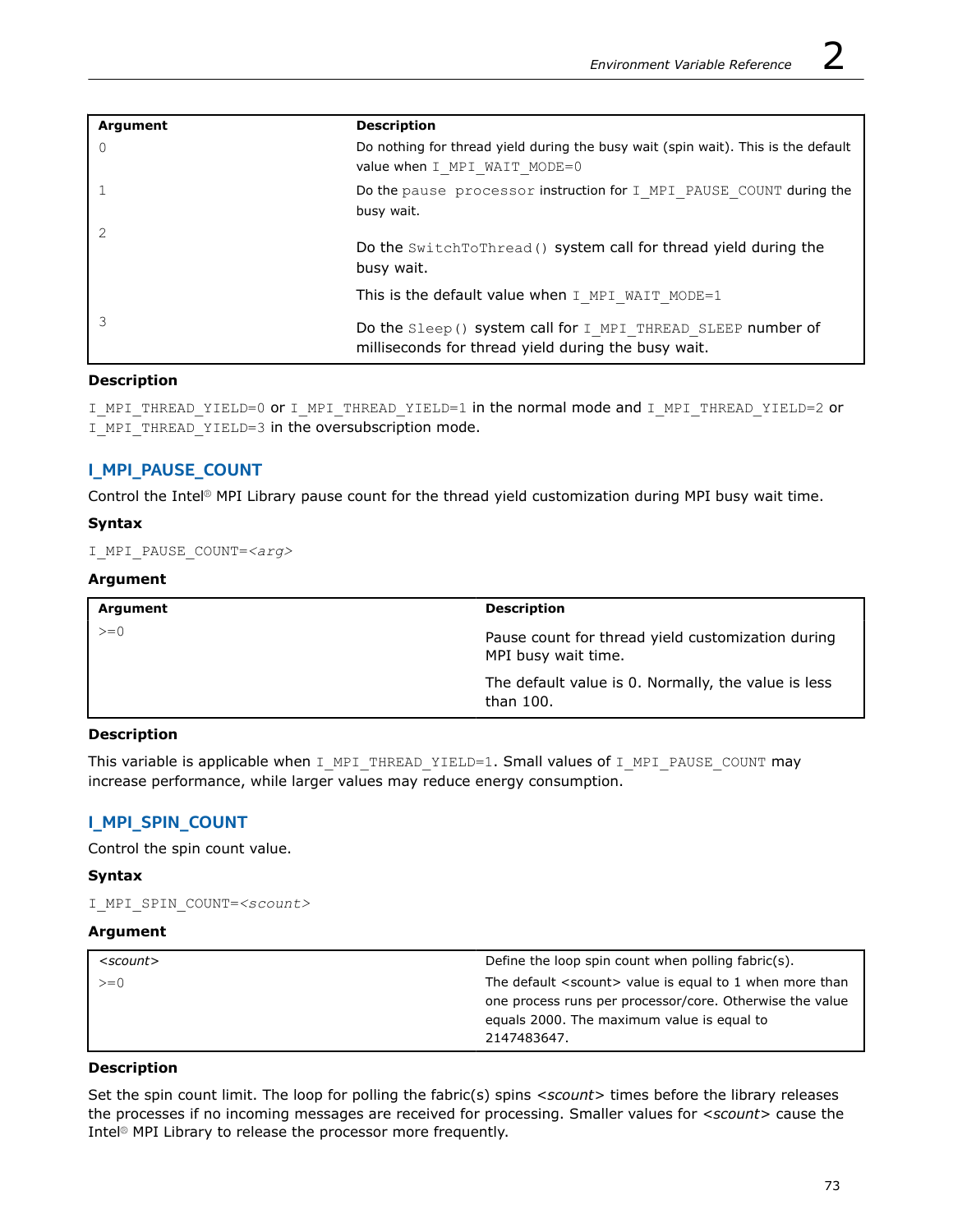Use the I MPI SPIN COUNT environment variable for tuning application performance. The best value for *<scount>* can be chosen on an experimental basis. It depends on the particular computational environment and application.

## **I\_MPI\_THREAD\_SLEEP**

Control the Intel® MPI Library thread sleep milliseconds timeout for thread yield customization while MPI busy wait progress.

#### **Syntax**

```
I_MPI_THREAD_SLEEP=<arg>
```
#### **Argument**

| l Argument          | <b>Description</b>                                                                                  |
|---------------------|-----------------------------------------------------------------------------------------------------|
| $\vert \rangle = 0$ | Thread sleep microseconds timeout. The default value is 0. Normally, the value<br>is less than 100. |

## **Description**

This variable is applicable when I\_MPI\_THREAD\_YIELD=3. Small values of I\_MPI\_PAUSE\_COUNT may increase performance in the normal mode, while larger values may increase performance in the oversubscription mode

## **I\_MPI\_EXTRA\_FILESYSTEM**

Control native support for parallel file systems.

#### **Syntax**

I\_MPI\_EXTRA\_FILESYSTEM=*<arg>*

## **Argument**

| Argument                     | <b>Binary Indicator</b>                                                      |
|------------------------------|------------------------------------------------------------------------------|
| enable   yes   on   1        | Enable native support for parallel file systems.                             |
| disable $ $ no $ $ off $ $ 0 | Disable native support for parallel file systems. This is the default value. |

## **Description**

Use this environment variable to enable or disable native support for parallel file systems.

## **I\_MPI\_EXTRA\_FILESYSTEM\_FORCE**

## **Syntax**

I\_MPI\_EXTRA\_FILESYSTEM\_FORCE=<ufs|nfs|gpfs|panfs|lustre>

## **Description**

Force filesystem recognition logic. Setting this variable is equivalent to prefixing all paths in MPI-IO calls with the selected filesystem plus colon.

## **I\_MPI\_MULTIRAIL**

#### **Syntax**

I\_MPI\_MULTIRAIL=*<arg>*

#### **Argument**

**Argument Binary Indicator** 1 Enable multi-rail capability.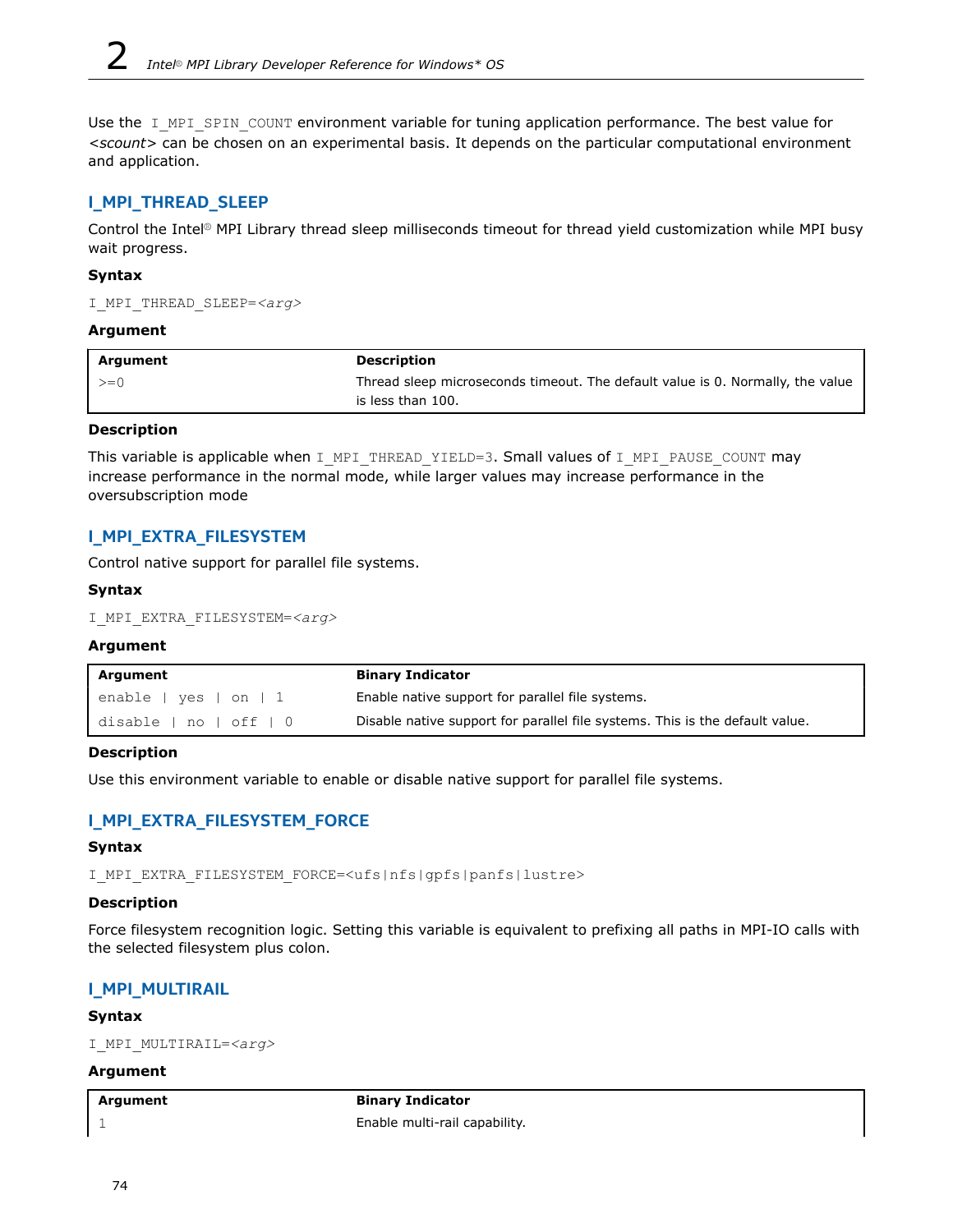0 Disable multi-rail capability. This is the default value.

# **Description**

Set this variable to enable multi-rail capability and identify NICs serviced by the provider. Pick this variable on the same NUMA.